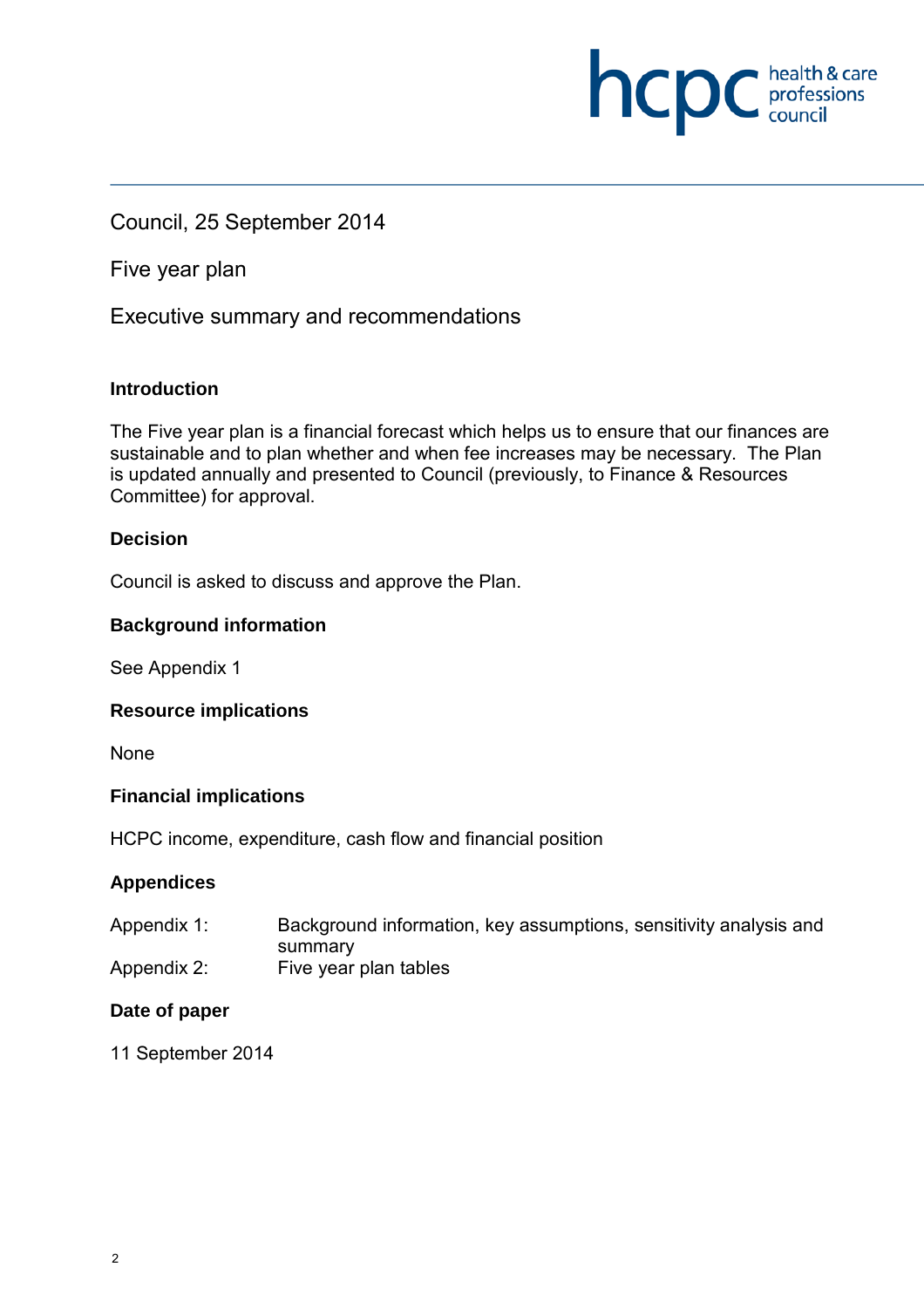Appendix 1: Background information, key assumptions, sensitivity analysis and summary

### **Background information**

It was agreed at the September 2013 Finance & Resources Committee that the Executive would adopt  $FAST<sup>1</sup>$  standards for the design, construction and use of key operational and financial models.

Following the July Council meeting, the Executive engaged consultants to rebuild the Five year plan and the income model to the FAST standard. The registrant numbers model and the FTP costs model, which are key feeders into the Plan, had previously been rebuilt in FAST format.

The process included a review of the income modeling assumptions and rebuilding of the calculations. To test the accuracy of the new calculations, they were applied to 2014-15 registrant numbers and fee structure, producing a 2014-15 fee income forecast of £25,458k, which is 2% less than our agreed 2014-15 fee income budget of £26,013k. Actual renewal income year to date in 2014-15 is 1% under budget. We can therefore conclude that the new income calculations are accurate.

Finance met with budget holders in June to discuss their departments' plans for the five year period and how they expect the main variables/factors/drivers affecting their costs to change.

**Key assumptions** (detailed assumptions are listed at page 38 of Appendix 2)

The Plan does not restate the 2014-15 budget. Those figures are treated as fixed, like the prior years' actual costs, and the projections of the balance sheet and cash flow start from the forecasted balance sheet as at 31 March 2015 as approved by the Council in March.

Income and cash receipts are based on the July 2014 registrant numbers model, and therefore include the two new professions that we expect to regulate, pending Section 60 Orders.

The base case for income assumes an increase in the renewal fee from £80 to £84 with effect from 1 April 2016, and proportionately similar increases in other fees.

Employee costs are based on the 2014-15 budgeted employee numbers, with headcount increases in FTP, HR, Policy & Operations to cover anticipated increases in workload, but no increases in the headcount of other departments. Average pay awards of 3% each year are assumed.

Non-payroll costs are based on the registrant numbers model where applicable (FTP case costs, international assessor fees, CPD audit costs). Some costs are specifically modeled to reflect planned changes in services, as discussed with the budget holder.

 $\overline{1}$  $1$  Flexible, Appropriate, Structured and Transparent. For more information on the FAST standard see http://www.fast-standard.org/document/FASTStandard\_02a.pdf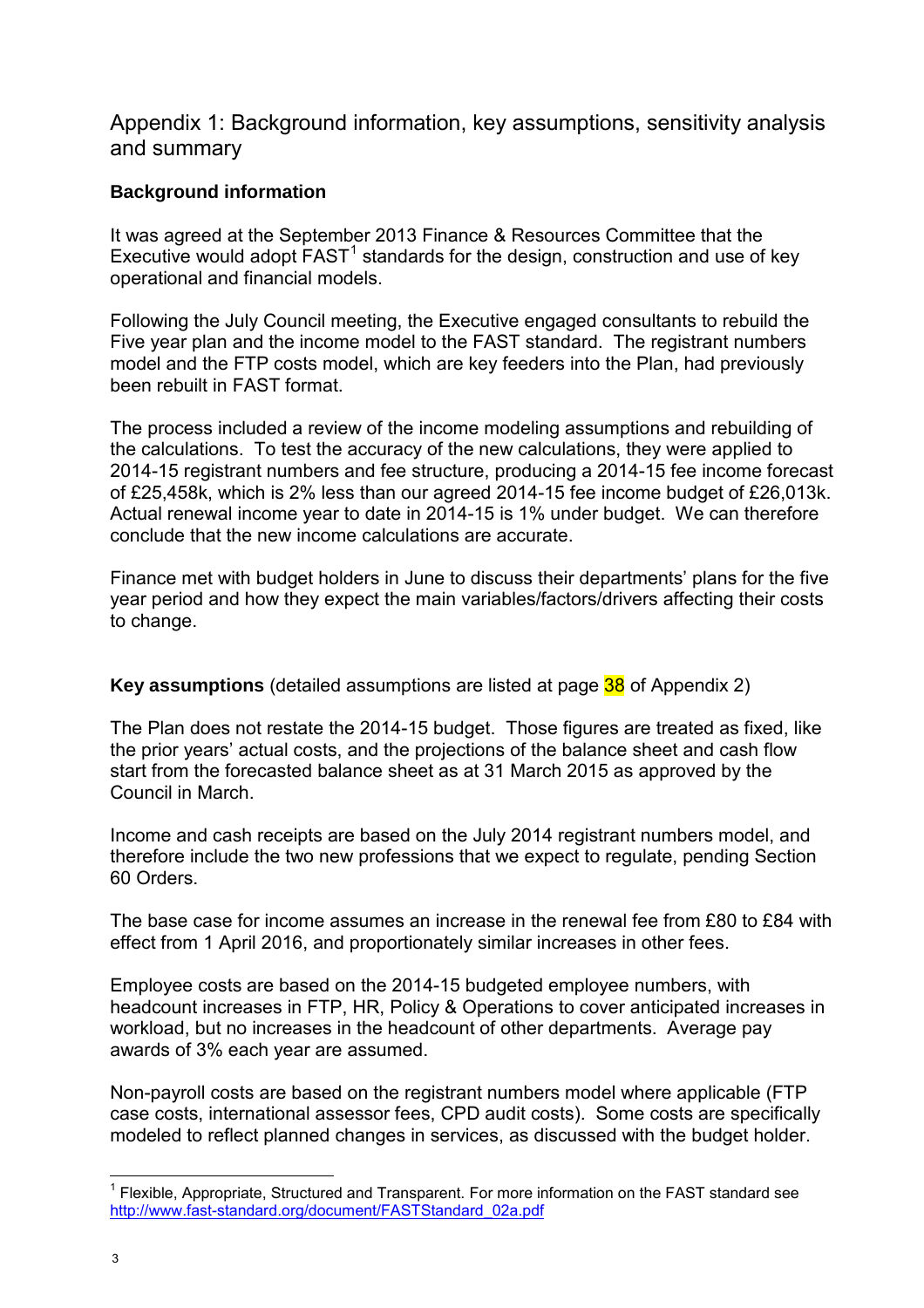Other non-payroll costs use the 2014-15 budget as a baseline and apply an assumed inflation rate of 2.5% per annum over the following four years.

The Plan assumes that we retain 186 Kennington Park Road in its current unrefurbished state. The options analysis in relation to HCPC's office and hearings accommodation will be presented to the Council before the start of the new financial year, including the capital costs and the changes to operating costs resulting from each option.

The Plan assumes no major changes in the scope of our work (other than the two new professions) or in our business processes. If there were to be major changes in scope such as the introduction of negative registers, we expect that grant funding would be available to cover the extra costs of implementation.

Similarly, costs within the Plan do not include a levy towards the running costs of the Professional Standards Authority. The mechanism by which the nine health sector regulators would fund the PSA is still under discussion. If the mechanism that is decided upon results in a significant extra cost to the HCPC, we may need to make a further increase in registrant fees.

Over the Plan period, some changes in business processes, for example as a result of the registration systems review, may bring cost savings, but those have not been anticipated within the Plan numbers.

The baseline assumption for partners' fees is an increase of £10 per day (£3 per day on the Review Visitor and Reg Assessor fees) with effect from 1 April 2015, followed by 2% annual increases with effect from each subsequent 1 April. The additional cost impacts of the alternative fee rise scenarios are shown in the table below.

Based on these assumptions for costs, an increase in the renewal fee of at least £4 with effect from 1 April 2016 is required in order to approximately break even over the Plan period.

### **Sensitivity analysis**

The Plan presents a single set of income and expenditure totals for each year, which reflect the Executive's most likely scenario in relation to each of the variables. But there is a wide range of plausible outcomes, dependent on what the actual outturn on the key variables will be.

To test the sensitivity of the income and expenditure totals to the main variables, we changed a given variable while leaving all other variables unchanged at their estimated most likely values. The effects are set out in the following table.

The rate of growth in the register, the FTP complaint rate, and the FTP case to answer rate are outside our control. However:

- each of these variables is likely to change relatively slowly;
- we track them monthly; and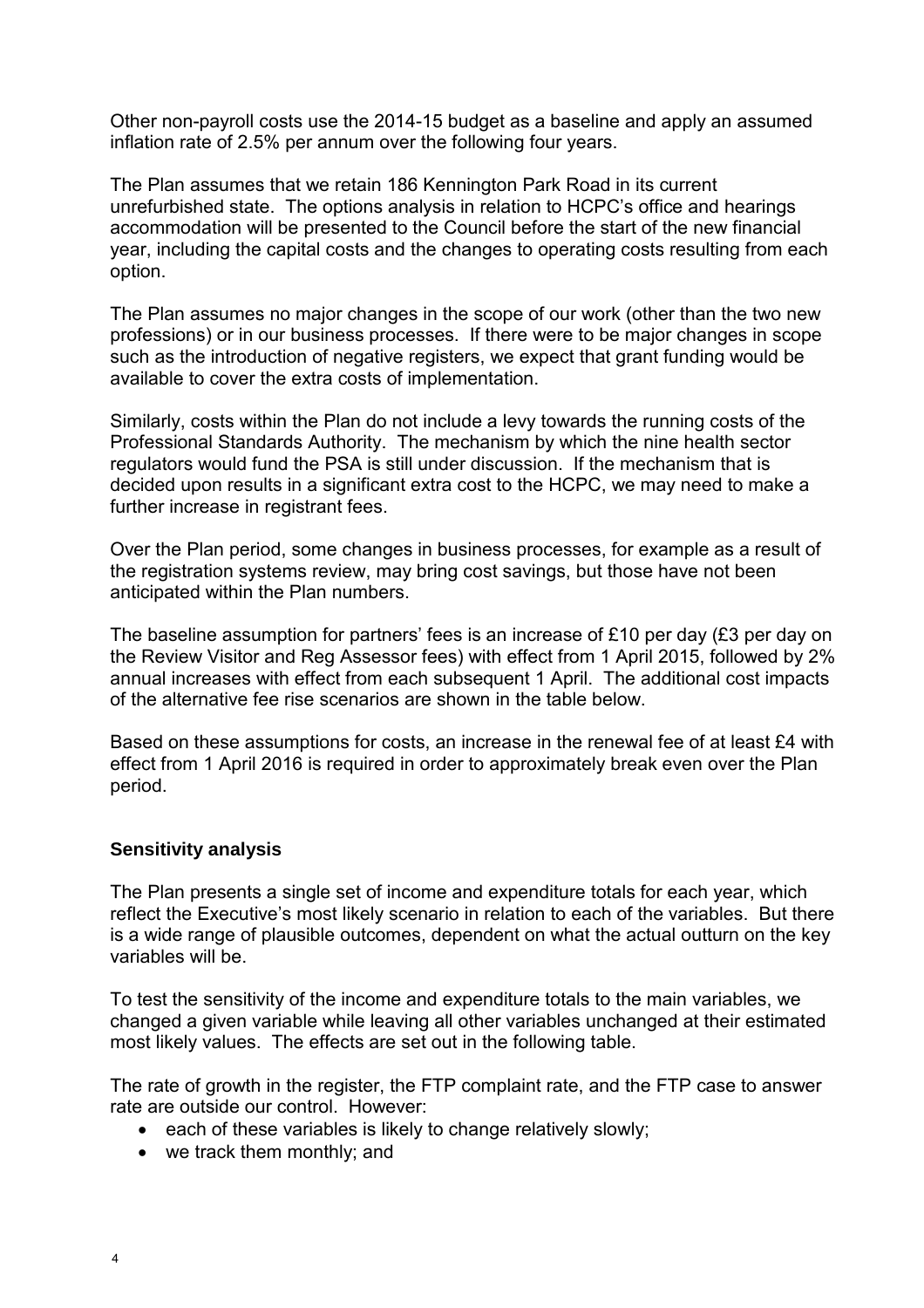• our pipeline of cases means that there is a lag of at least 6 months before a change in these variables would feed through into significantly increased cash outflows.

Therefore we are likely to have enough time to take corrective action to respond to such a change, probably by increasing registrant fees and/or cutting controllable costs. Our reserves policy aims to ensure that we would have enough cash to cover additional costs before the correction took effect. We take a prudent approach to registrant number forecasting, discounting historical growth rates when projecting forwards, and we use the Five year plan to maintain a longer term view.

Partner fee changes are within our control and can be coordinated with registrant fee increases, so as to ensure that increases we approve are affordable.

### **Summary**

Given on our current cost base, the current registrant numbers forecast and our other baseline assumptions, we could expect to be able to fund HCPC through till 31 March 2019 with an additional renewal fee increase of £4 (to £84) effective from 1 April 2016. However, the margins are relatively tight, and a larger increase in 2016, and/or a further increase in 2018, would provide greater security.

The base case indicates a deficit of £1m in 2015-16, followed by surpluses of £0.4m, £0.3m and £0.4m in 2016-17 to 2018-19 as the assumed 1 April 2016 fee rise takes effect and registrant numbers continue to grow.

The deficit forecast for 2015-16 is larger than would be acceptable at the budget setting stage, but costs included in the budget for 2015-16 will be reviewed in more detail and compared to 2014-15 forecast as a baseline, as well as 2014-15 budgets. The month 5 management accounts show that we are on track to underspend the 2014-15 budget.

The baseline assumption for partners' fees (£10 per day increase with effect from 1 April 2016 followed by 2% each year) is affordable, but the more expensive options for partners' fees would point to a larger registrant fee increase.

On these assumptions, our cash will remain above the reserves policy limit of 3 months' worth of operating costs throughout the five year period. The lowest forecast cash balance is £15.4m, in August 2016. This indicates that the option of redeveloping 186 KPR should be affordable within the existing reserves policy.

The sensitivity analysis shows that the variable with the largest impact on our budget is the rate of growth in registrant numbers. Our base case assumes registrant numbers growing on average by 3.2% each year, including the two assumed new professions.

However, if registrant numbers do not continue to grow, or grow more slowly than expected, inflation of the cost base (on the baseline assumptions) would overtake our income. For example, registrant growth averaging 2.2% each year, instead of the base case 3.2%, would have a cumulative negative impact of £1.9m over the four years 1 April 2016 to 31 March 2019.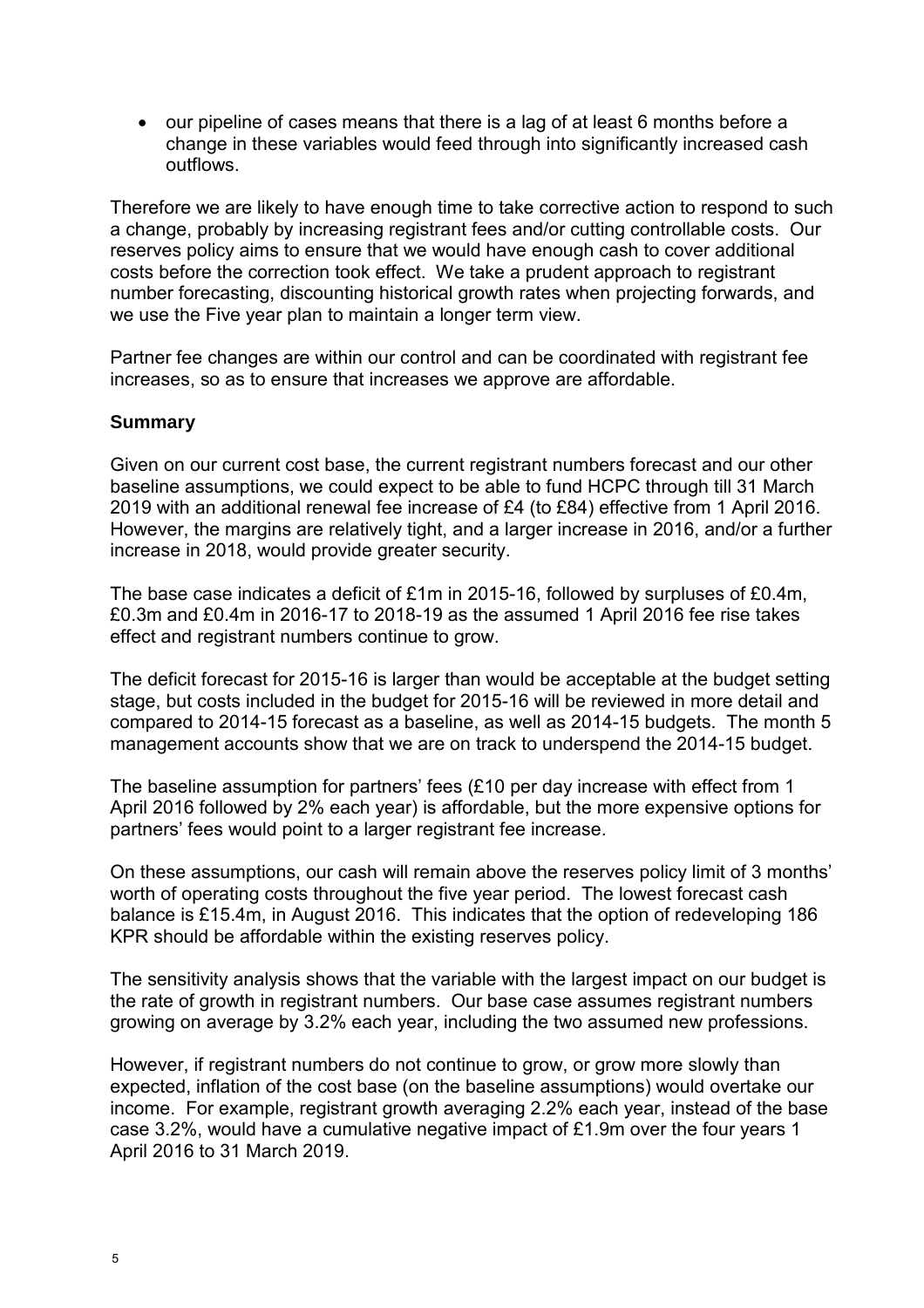### **Sensitivity analysis**

| <b>Variable</b>    | <b>Baseline assumption</b>                                                                                                                                                                                                                                                      |                        |           |                             | <b>Change modeled</b>                                                                               | <b>Cumulative effect on surplus/</b><br>deficit over the 4 forecast years<br>£000                                         |
|--------------------|---------------------------------------------------------------------------------------------------------------------------------------------------------------------------------------------------------------------------------------------------------------------------------|------------------------|-----------|-----------------------------|-----------------------------------------------------------------------------------------------------|---------------------------------------------------------------------------------------------------------------------------|
| Registrant<br>fees | The base case assumes increases in Registrant<br>fees with effect from 1 April 2016 as follows:                                                                                                                                                                                 |                        |           |                             | Alternative scenarios<br>1: Increase the Graduate<br>Scrutiny fee to £60 (same as in                | Scenario 1 increases income<br>compared to base case by                                                                   |
|                    |                                                                                                                                                                                                                                                                                 | From<br>£              | To<br>£   | Annualised<br>increase<br>% | base case), the Readmission<br>fee to £130, the Renewal fee to<br>£86, the International Scrutiny   | £137k in 2016-17, £432k in<br>2017-18 and £727k in 2018-19,<br>altogether £1,296k.                                        |
|                    | Graduate<br>scrutiny fee<br>Readmission                                                                                                                                                                                                                                         | $\overline{56}$<br>120 | 60<br>125 | 3.5%<br>2.1%                | fee to £470, all with effect from 1<br>April 2016                                                   | Scenario 2 increases income<br>compared to base case by                                                                   |
|                    | Renewal<br>International<br>scrutiny/G'pting                                                                                                                                                                                                                                    | 80<br>440              | 84<br>460 | 2.5%<br>2.2%                | 2: Base case plus increases<br>with effect from 1 April 2018 for<br>each category of fee of £2, £5, | £291k in 2018-19.<br>Neither has any impact on                                                                            |
| Registrant         | The registrant numbers model forecasts                                                                                                                                                                                                                                          |                        |           |                             | £4 & £20 respectively<br>Alternative scenarios                                                      | income in 2015-16<br>Cum'tive effect 2015-16 to                                                                           |
| numbers            | registrant numbers growth averaging 3.2% per<br>annum over the 5 year period, including new<br>professions.                                                                                                                                                                     |                        |           |                             | 1: Average registrant growth of<br>2.2% per annum (1% slower<br>than the base case)                 | 2018-19 compared to base case<br>Loss of income (4 yrs): £2,375k<br>Savings on costs: £500k<br>Cum'tive net loss: £1,875k |
|                    | The two assumed new professions contribute<br>£1,742k of income over the 4 forecast years,<br>and the average annual growth in registrant<br>numbers excluding the new professions is 2.8%                                                                                      |                        |           |                             | 2: Average registrant growth of<br>1.2% per annum (2% slower<br>than the base case)                 | Loss of income: £4,710k<br>Savings on costs: £980k<br>Cum'tive net loss: £3,730k                                          |
|                    | Registrant number growth has a net positive<br>impact on our budget: the extra income flowing<br>from growth in the register exceeds the<br>expected extra direct costs. Our budget is<br>therefore adversely affected if registrant<br>numbers grow more slowly than forecast. |                        |           |                             |                                                                                                     |                                                                                                                           |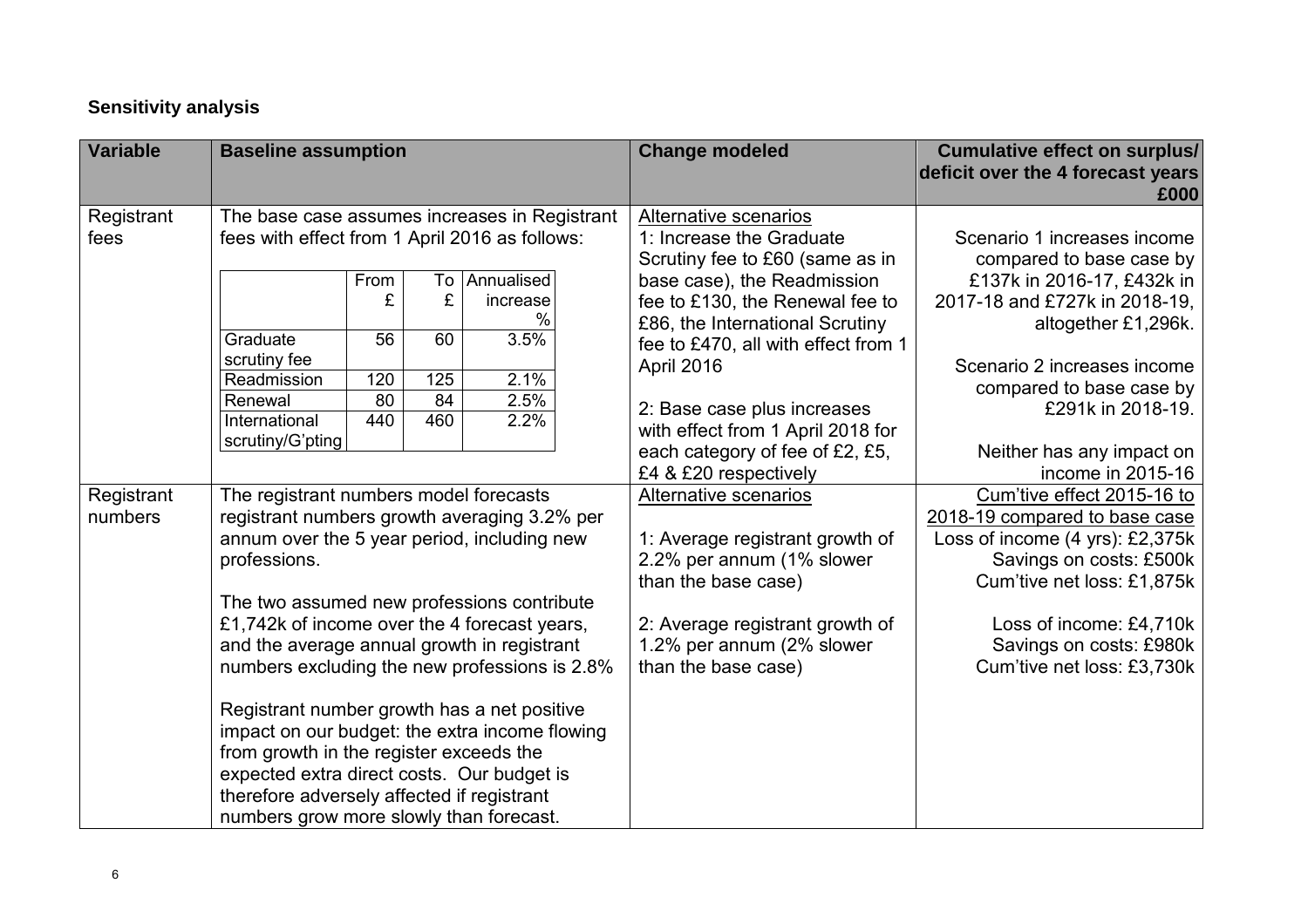| <b>Variable</b>           | <b>Baseline assumption</b>                                                                        | <b>Change modeled</b>                  | <b>Cumulative effect on surplus/</b> |
|---------------------------|---------------------------------------------------------------------------------------------------|----------------------------------------|--------------------------------------|
|                           |                                                                                                   |                                        | deficit over the 4 forecast years    |
|                           |                                                                                                   |                                        | £000                                 |
| <b>Salaries</b>           | We assume annual pay awards averaging 3%                                                          | Additional 0.25% per annum pay         | Each additional 0.25% adds           |
|                           |                                                                                                   | award                                  | cumulatively £280k                   |
| Non-payroll               | Except where specified otherwise, we assume                                                       | Additional 0.25% per annum             | Each additional 0.25% adds           |
| costs                     | non-payroll, non-partner fee costs are subject to                                                 | inflation rate on all non-payroll      | cumulatively £125k                   |
| excluding<br>partner fees | inflation of 2.5%                                                                                 | costs excluding partner fees           |                                      |
| Partner fees              | Scenario 1 for partner fee increases is an                                                        | <b>Alternative Scenarios (all cost</b> | Additional cost, compared to         |
|                           | increase of £10 per day (£3 per day on the                                                        | more than Scenario 1)                  | Scenario 1                           |
|                           | Review Visitor and Reg Assessor fees) with                                                        |                                        |                                      |
|                           | effect from 1 April 2015, followed by 2% annual                                                   | 2: $+E20$ then $+2\%$                  | Scenario 2: £320k                    |
|                           | increases with effect from each subsequent 1                                                      | $3: +E30$ then $+2\%$                  | Scenario 3 £640k                     |
|                           | April.                                                                                            | $4: + E20$ then $+2\%/4\%$             | Scenario 4 £430k                     |
|                           |                                                                                                   | 5: $+E20$ then $+E6/E2$                | Scenario 5 £220k                     |
|                           | Scenario 1 is used in the Plan tables. It has a                                                   | $6: +E30$ then $+E6/E2$                | Scenario 6 £540k                     |
|                           | cost impact compared to no change in current                                                      | 7: $+E10$ then 3% per annum for        | Scenario 7: £44k                     |
|                           | fee rates of £80k in 2015-16, and £600k                                                           | panel members and visitors, 2%         |                                      |
|                           | cumulatively over the four year period to 1-4-16                                                  | per annum for others                   |                                      |
|                           | to 31-3-19.                                                                                       |                                        |                                      |
|                           |                                                                                                   |                                        |                                      |
|                           | Council and Committee members' fees are                                                           |                                        |                                      |
|                           | assumed to continue to equal the panel chair                                                      |                                        |                                      |
|                           | fee. No increase is proposed for the CPD                                                          |                                        |                                      |
| FTP case                  | assessor fee, currently £20 per return assessed.<br>We assume FTP complaints at a rate of 6.5 per | Additional 0.5% on the                 | An increase to 0.7% adds             |
| costs                     | thousand registrants per year, or 0.65% (rate in                                                  | complaint rate                         | £1,400k in panel costs over the      |
|                           | 2014-15 to end July is 0.63%)                                                                     |                                        | 4 years. This does not include       |
|                           |                                                                                                   |                                        | the cost of any additional staff     |
|                           |                                                                                                   |                                        | that would be needed to              |
|                           |                                                                                                   |                                        |                                      |
|                           |                                                                                                   |                                        | manage the extra caseload            |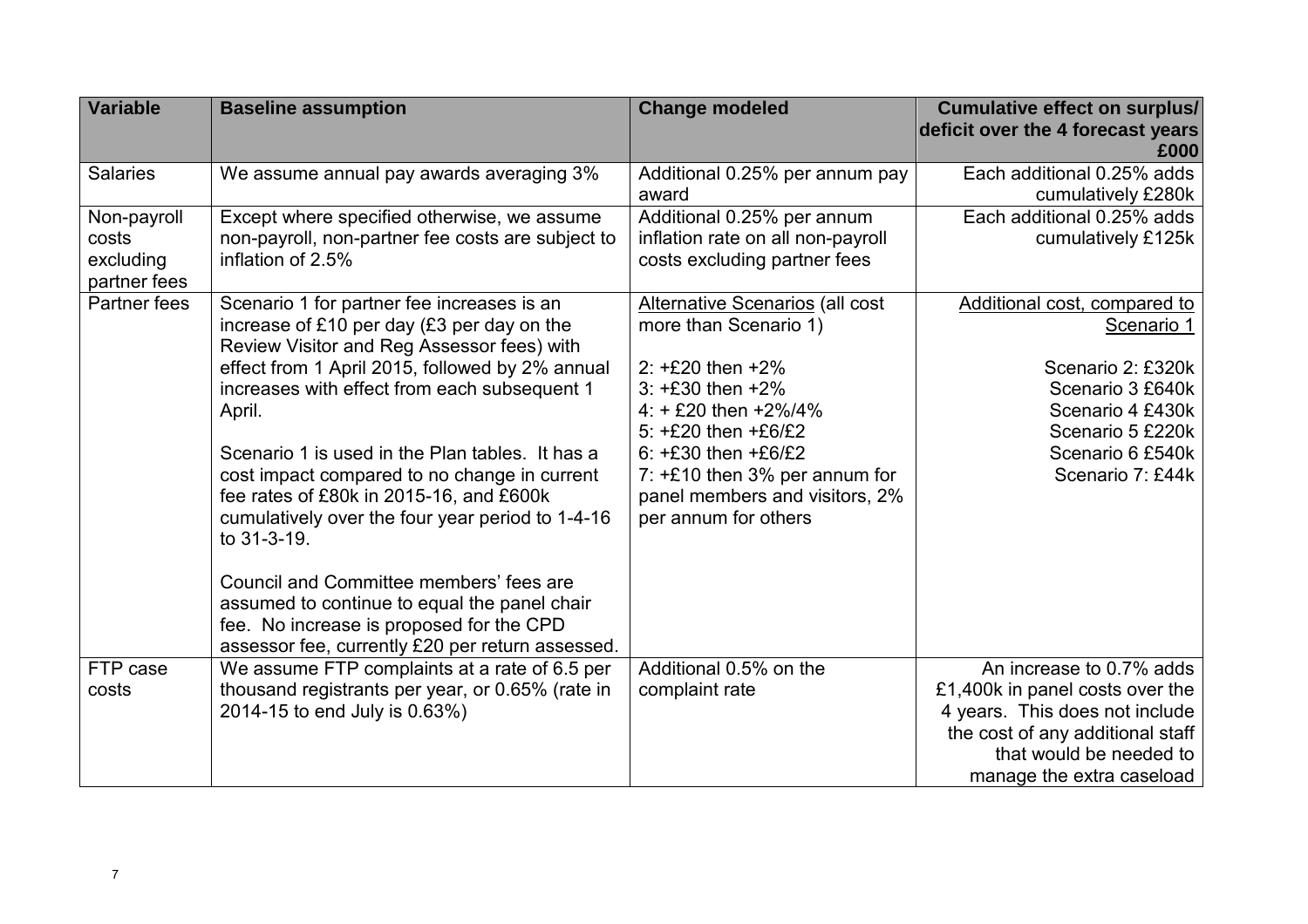| <b>Variable</b>   | <b>Baseline assumption</b>                                                                                                                                                                      | <b>Change modeled</b>                                | <b>Cumulative effect on surplus/</b>                                                                                                                                                     |
|-------------------|-------------------------------------------------------------------------------------------------------------------------------------------------------------------------------------------------|------------------------------------------------------|------------------------------------------------------------------------------------------------------------------------------------------------------------------------------------------|
|                   |                                                                                                                                                                                                 |                                                      | deficit over the 4 forecast years                                                                                                                                                        |
|                   |                                                                                                                                                                                                 |                                                      | £000                                                                                                                                                                                     |
| FTP case<br>costs | We assume that when FTP complaints reach<br>Investigating Committee Panel, the panel will<br>decide that there is a case to answer in 50% of<br>complaints (rate in 2014-15 to end July is 54%) | Additional 5% of complaints<br>have a case to answer | An increase to 55% adds<br>£1,580k in panel costs over the<br>4 years. This does not include<br>the cost of any additional staff<br>that would be needed to<br>manage the extra caseload |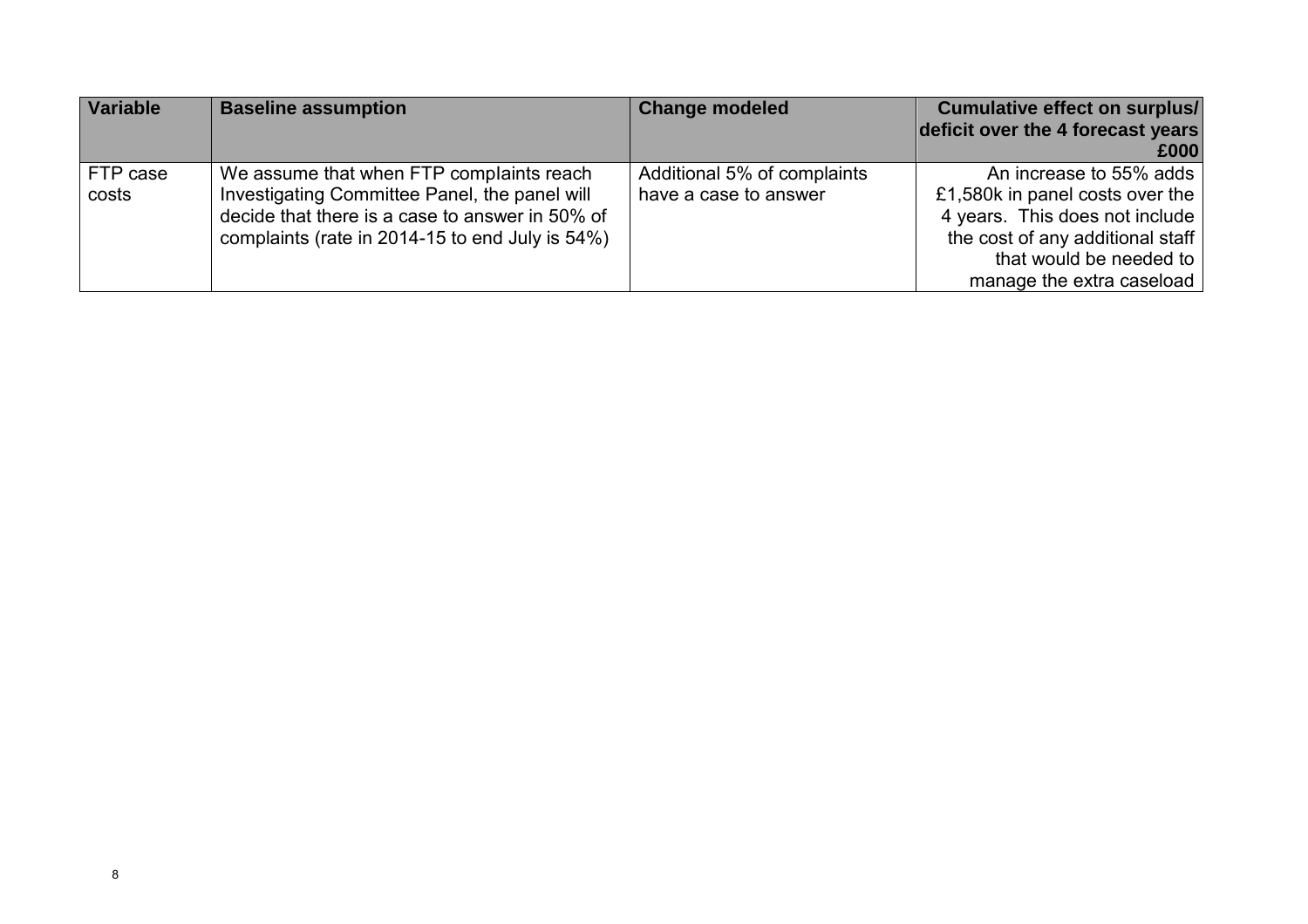Sheet:Front Cover

# **Five year plan 2014-2019**

Andy Gillies, Finance Director

12 September 2014

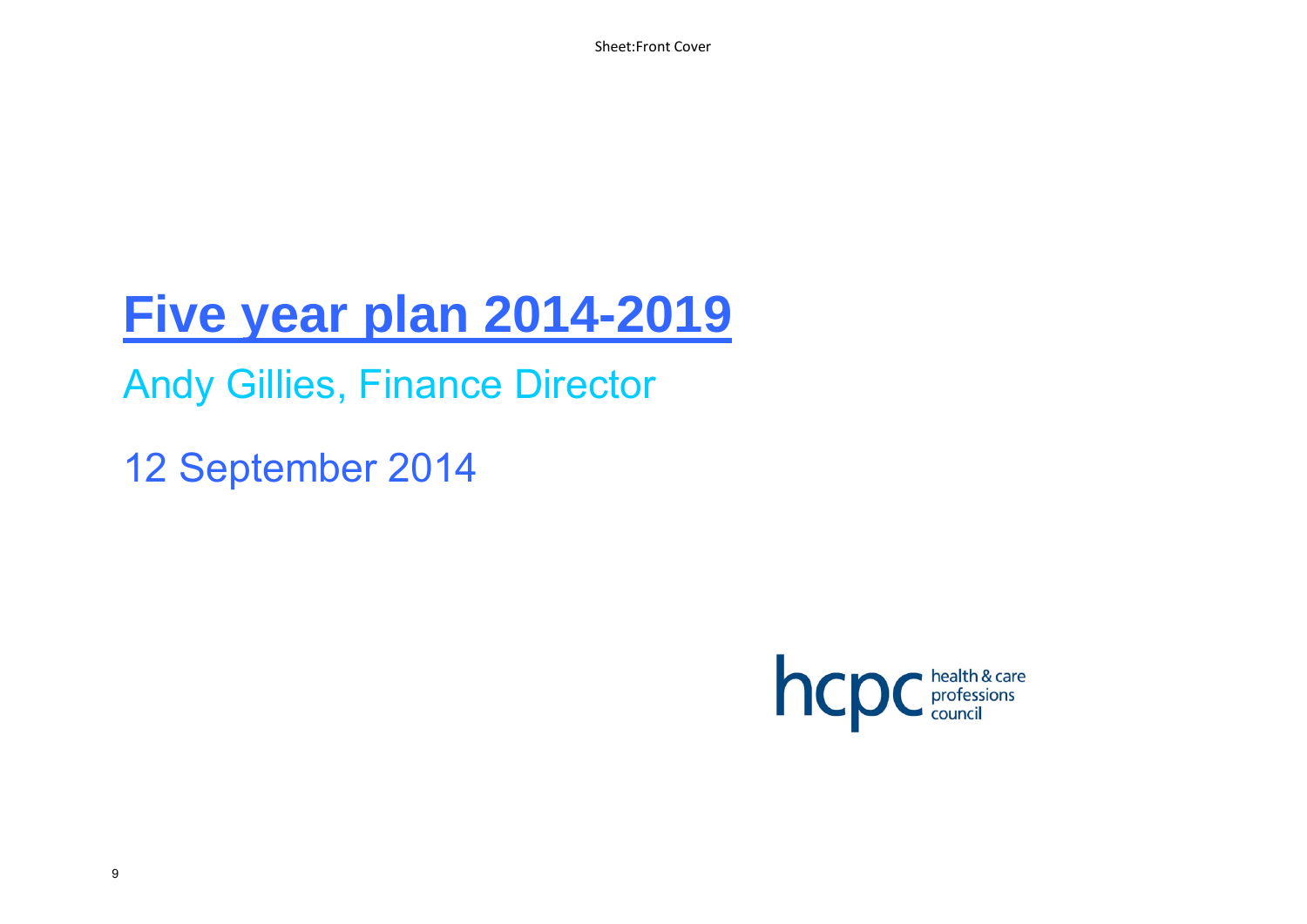Sheet:Section 1 ‐ Financial Overview

### 1.0 Financial Overview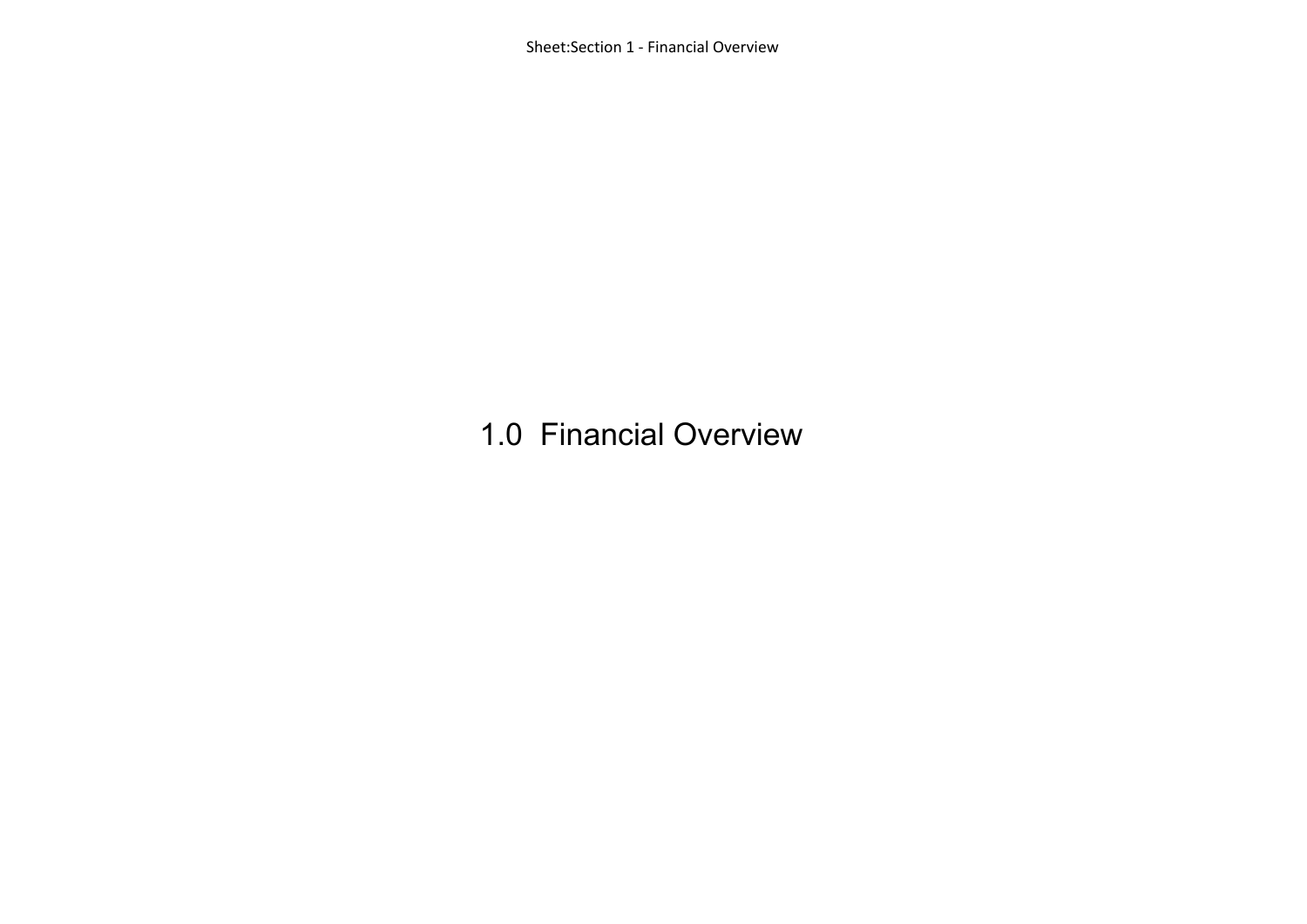### **Financial Overview Community Community Community Community Cast actuals date** 31 Mar 14

**Annual Summary**<br>01 Apr 13 01 Apr 14 Report Date Start **Report Date Start Communist Communist Communist Communist Communist Communist Communist Communist Communist Communist Communist Communist Communist Communist Communist Communist Communist Communist Commu**  Report Date End 31 Mar 12 31 Mar 13 31 Mar 14 31 Mar 15 31 Mar 16 31 Mar 17 31 Mar 18 31 Mar 19 Financial Year Ending 2012 2013 2014 2015 2016 2017 2018 2019 (In £'000) Actuals Actuals Actuals Budget LT Forecast LT Forecast LT Forecast LT Forecast

### **INCOME AND EXPENDITURE SUMMARY**

|                                 | 01 Apr 11 | 01 Apr 12              | 01 Apr 13 | 01 Apr 14     | 01 Apr 15          | 01 Apr 16   | 01 Apr 17          | 01 Apr 18   |
|---------------------------------|-----------|------------------------|-----------|---------------|--------------------|-------------|--------------------|-------------|
|                                 | 31 Mar 12 | 31 Mar 13              | 31 Mar 14 | 31 Mar 15     | 31 Mar 16          | 31 Mar 17   | 31 Mar 18          | 31 Mar 19   |
|                                 | 2012      | 2013                   | 2014      | 2015          | 2016               | 2017        | 2018               | 2019        |
| (ln £'000)                      | Actuals   | <b>Actuals Actuals</b> |           | <b>Budget</b> | <b>LT Forecast</b> | LT Forecast | <b>LT Forecast</b> | LT Forecast |
|                                 |           |                        |           |               |                    |             |                    |             |
| Income accrued                  | 17,403    | 20,152                 | 25,141    | 26,013        | 26,806             | 28,985      | 30,331             | 31,534      |
| Grant income                    | 469       | 1,643                  | 126       |               |                    |             |                    |             |
| Pension income                  | 85        | 46                     |           |               |                    |             |                    |             |
| Investment income, net of tax   | 92        | 115                    | 204       |               |                    |             |                    |             |
| Total income                    | 18,049    | 21,956                 | 25,471    | 26,013        | 26,806             | 28,985      | 30,331             | 31,534      |
| Total payroll costs             | (5,813)   | (7, 167)               | (8, 343)  | (9,790)       | (10, 334)          | (10, 893)   | (11, 342)          | (11,826)    |
| Total cost excluding payroll    | (11,002)  | (12,027)               | (14, 813) | (15, 569)     | (16, 684)          | (16,618)    | (17, 389)          | (17, 651)   |
| Exceptional, eg GSCC transfer   | (481)     | (1,537)                |           |               |                    |             |                    |             |
| <b>Total operating expenses</b> | (17, 296) | (20, 731)              | (23, 156) | (25, 359)     | (27, 018)          | (27, 511)   | (28, 731)          | (29, 476)   |
| Total depreciation              | (577)     | (980)                  | (1, 463)  | (750)         | (777)              | (1,071)     | (1, 317)           | (1,642)     |
| <b>Total Expenses</b>           | (17, 873) | (21, 711)              | (24, 619) | (26, 109)     | (27, 795)          | (28, 582)   | (30,048)           | (31, 119)   |
| Surplus/(deficit)               | 176       | 245                    | 852       | (96)          | (989)              | 403         | 283                | 415         |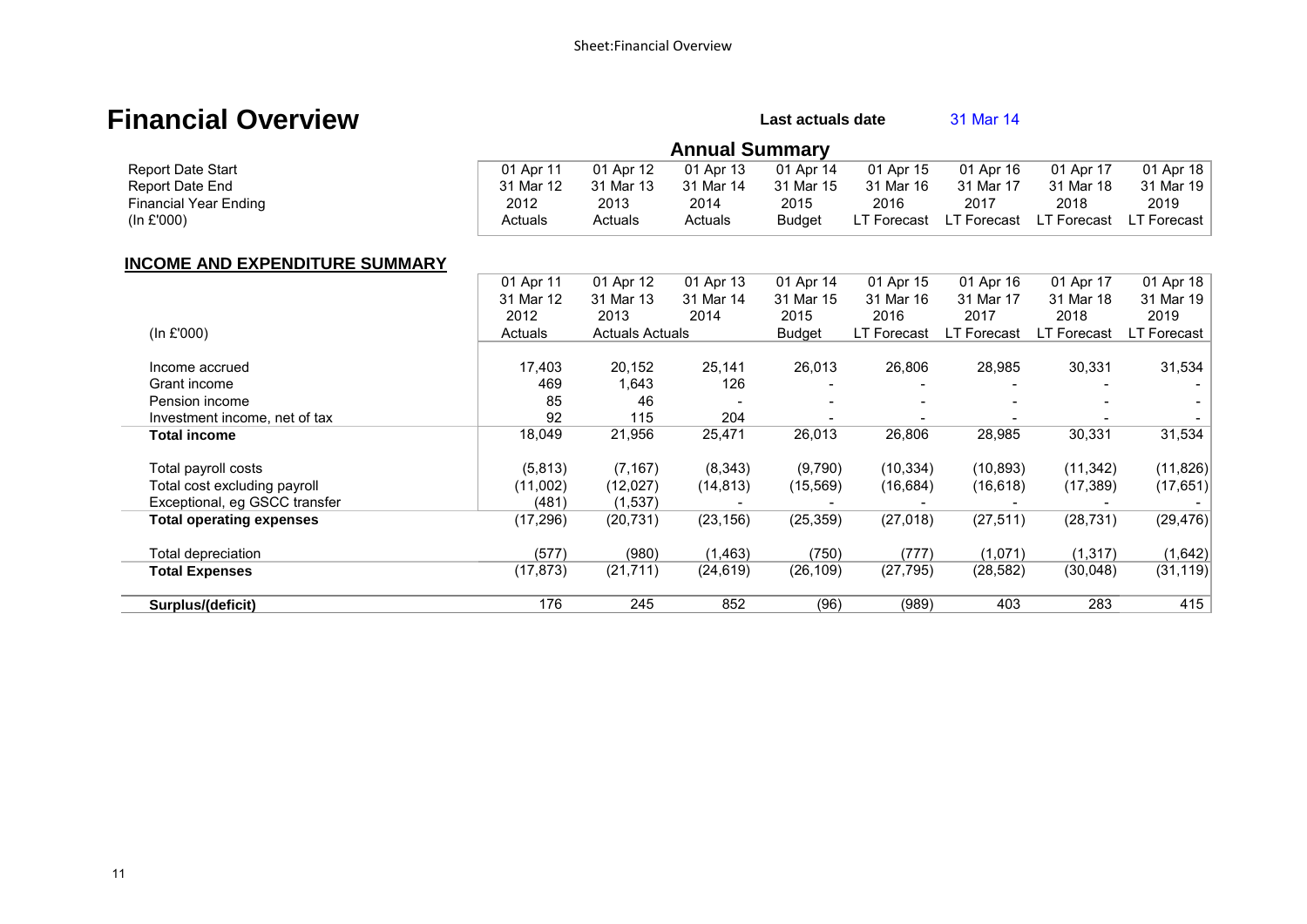### **Financial Overview Example 20** Last actuals date **Last actuals date**

|                                             |           |                        | <b>Annual Summary</b> |               |                    |             |                    |                |
|---------------------------------------------|-----------|------------------------|-----------------------|---------------|--------------------|-------------|--------------------|----------------|
| Report Date Start                           | 01 Apr 11 | 01 Apr 12              | 01 Apr 13             | 01 Apr 14     | 01 Apr 15          | 01 Apr 16   | 01 Apr 17          | 01 Apr 18      |
| Report Date End                             | 31 Mar 12 | 31 Mar 13              | 31 Mar 14             | 31 Mar 15     | 31 Mar 16          | 31 Mar 17   | 31 Mar 18          | 31 Mar 19      |
| <b>Financial Year Ending</b>                | 2012      | 2013                   | 2014                  | 2015          | 2016               | 2017        | 2018               | 2019           |
| (In f'000)                                  | Actuals   | Actuals                | Actuals               | <b>Budget</b> | LT Forecast        | LT Forecast | LT Forecast        | LT Forecast    |
| <b>BALANCE SHEET</b>                        |           |                        |                       |               |                    |             |                    |                |
|                                             | 01 Apr 11 | 01 Apr 12              | 01 Apr 13             | 01 Apr 14     | 01 Apr 15          | 01 Apr 16   | 01 Apr 17          | 01 Apr 18      |
|                                             | 31 Mar 12 | 31 Mar 13              | 31 Mar 14             | 31 Mar 15     | 31 Mar 16          | 31 Mar 17   | 31 Mar 18          | 31 Mar 19      |
|                                             | 2012      | 2013                   | 2014                  | 2015          | 2016               | 2017        | 2018               | 2019           |
| (ln £'000)                                  | Actuals   | <b>Actuals Actuals</b> |                       | <b>Budget</b> | <b>LT Forecast</b> | LT Forecast | <b>LT Forecast</b> | LT Forecast    |
| Non current assets                          | 4,970     | 4,556                  | 4,746                 | 6,916         | 7,584              | 8,158       | 8,370              | 8,152          |
| Trade & other receivable                    | 520       | 561                    | 625                   | 400           | 400                | 400         | 400                | 400            |
| Cash & equivalent                           | 8,709     | 15,584                 | 16,038                | 17,315        | 17,082             | 17,125      | 18,473             | 18,398         |
| <b>Total assets</b>                         | 14,199    | 20,701                 | 21,409                | 24,631        | 25,066             | 25,683      | 27,243             | 26,950         |
| Other current liabilities                   | (1,807)   | (2,399)                | (2,578)               | (2,366)       | (2,366)            | (2,366)     | (2,366)            | (2,366)        |
| Deferred Income                             | (10, 473) | (16, 138)              | (15, 815)             | (19, 344)     | (20, 768)          | (20, 983)   | (22, 259)          | (21, 551)      |
| <b>Total liabilities</b>                    | (12, 280) | (18, 537)              | (18, 393)             | (21, 710)     | (23, 134)          | (23, 349)   | (24, 625)          | (23, 917)      |
| Reserves                                    | (1,919)   | (2, 164)               | (3,016)               | (2,921)       | (1,932)            | (2, 334)    | (2,617)            | (3,033)        |
| Total assets less liabilities less reserves |           |                        |                       |               | 0                  | 0           | 0                  | 0 <sup>1</sup> |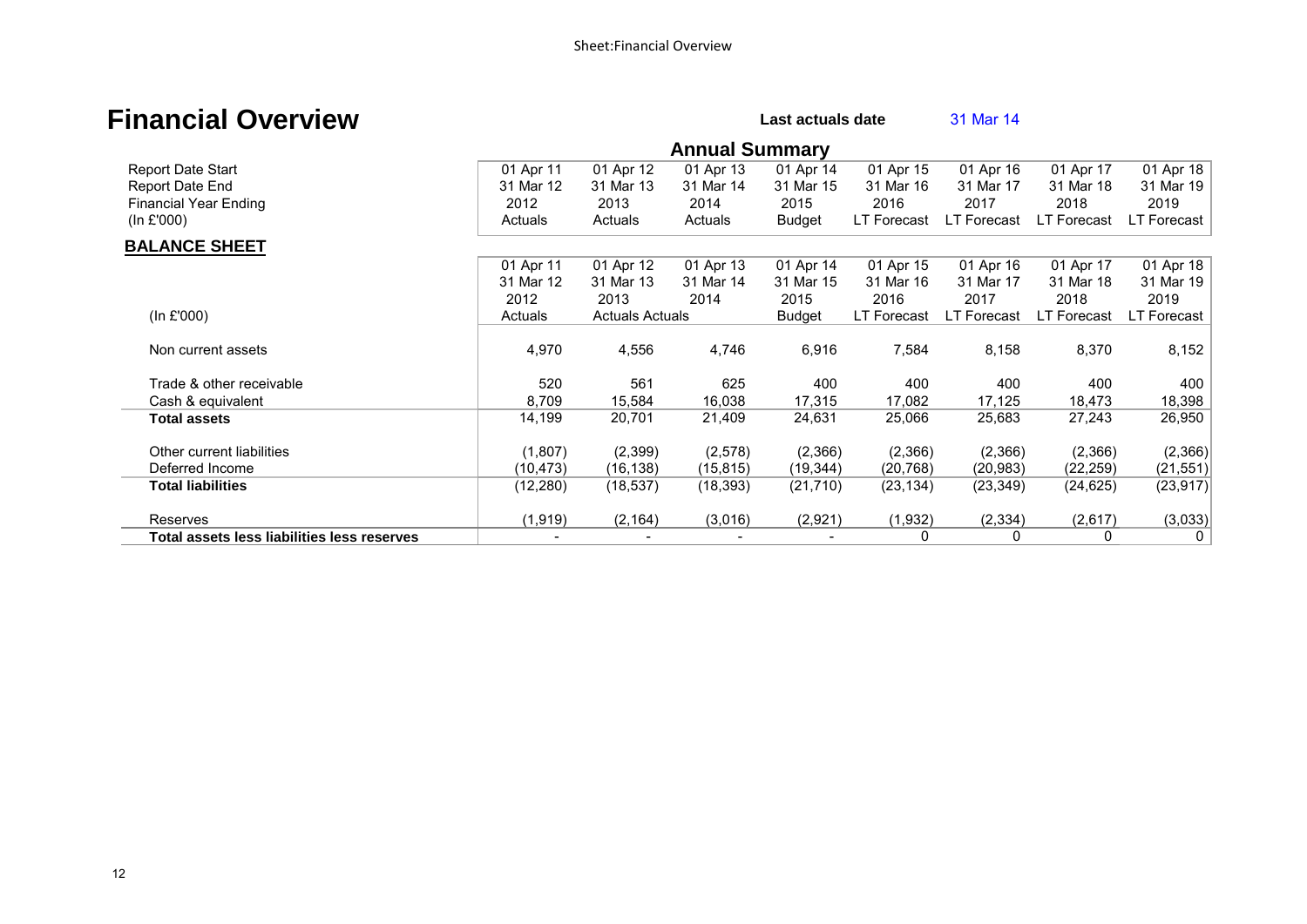### **Financial Overview Example 20** Last actuals date **Last actuals date**

|                              |           |                        | <b>Annual Summary</b> |               |             |             |                    |             |
|------------------------------|-----------|------------------------|-----------------------|---------------|-------------|-------------|--------------------|-------------|
| Report Date Start            | 01 Apr 11 | 01 Apr 12              | 01 Apr 13             | 01 Apr 14     | 01 Apr 15   | 01 Apr 16   | 01 Apr 17          | 01 Apr 18   |
| Report Date End              | 31 Mar 12 | 31 Mar 13              | 31 Mar 14             | 31 Mar 15     | 31 Mar 16   | 31 Mar 17   | 31 Mar 18          | 31 Mar 19   |
| <b>Financial Year Ending</b> | 2012      | 2013                   | 2014                  | 2015          | 2016        | 2017        | 2018               | 2019        |
| (In £'000)                   | Actuals   | Actuals                | Actuals               | <b>Budget</b> | LT Forecast | LT Forecast | LT Forecast        | LT Forecast |
| <b>CASH FLOW</b>             |           |                        |                       |               |             |             |                    |             |
|                              | 01 Apr 11 | 01 Apr 12              | 01 Apr 13             | 01 Apr 14     | 01 Apr 15   | 01 Apr 16   | 01 Apr 17          | 01 Apr 18   |
|                              | 31 Mar 12 | 31 Mar 13              | 31 Mar 14             | 31 Mar 15     | 31 Mar 16   | 31 Mar 17   | 31 Mar 18          | 31 Mar 19   |
|                              | 2012      | 2013                   | 2014                  | 2015          | 2016        | 2017        | 2018               | 2019        |
| (ln £'000)                   | Actuals   | <b>Actuals Actuals</b> |                       | Budget        | LT Forecast | LT Forecast | <b>LT Forecast</b> | LT Forecast |
| Income received              | 18,548    | 25,817                 | 24,818                | 29,069        | 28,230      | 29,200      | 31,607             | 30,826      |
| Other receipts               | 646       | 1,804                  | 330                   |               |             |             |                    |             |
| <b>Total cash receipts</b>   | 19,194    | 27,621                 | 25,148                | 29,069        | 28,230      | 29,200      | 31,607             | 30,826      |
| Cost excl. payroll paid      | (11, 139) | (11, 433)              | (14, 516)             | (15, 466)     | (16, 684)   | (16, 618)   | (17, 389)          | (17, 651)   |
| Payroll cost paid            | (5,887)   | (7, 167)               | (8, 343)              | (9,643)       | (10, 334)   | (10, 893)   | (11, 342)          | (11, 826)   |
| Other                        | (481)     | (1,537)                |                       |               |             |             |                    |             |
| <b>Operating payments</b>    | (17, 507) | (20, 137)              | (22, 859)             | (25, 109)     | (27, 018)   | (27, 511)   | (28, 731)          | (29, 476)   |
| Total capital expenditure    | (1,685)   | (609)                  | (1,835)               | (2,683)       | (1, 445)    | (1,645)     | (1,529)            | (1, 424)    |
| <b>Total payments</b>        | (19, 192) | (20, 746)              | (24, 694)             | (27, 792)     | (28, 463)   | (29, 156)   | (30, 260)          | (30, 901)   |
| Net cash flow for year       | 2         | 6,875                  | 454                   | 1,277         | (233)       | 44          | 1,348              | (75)        |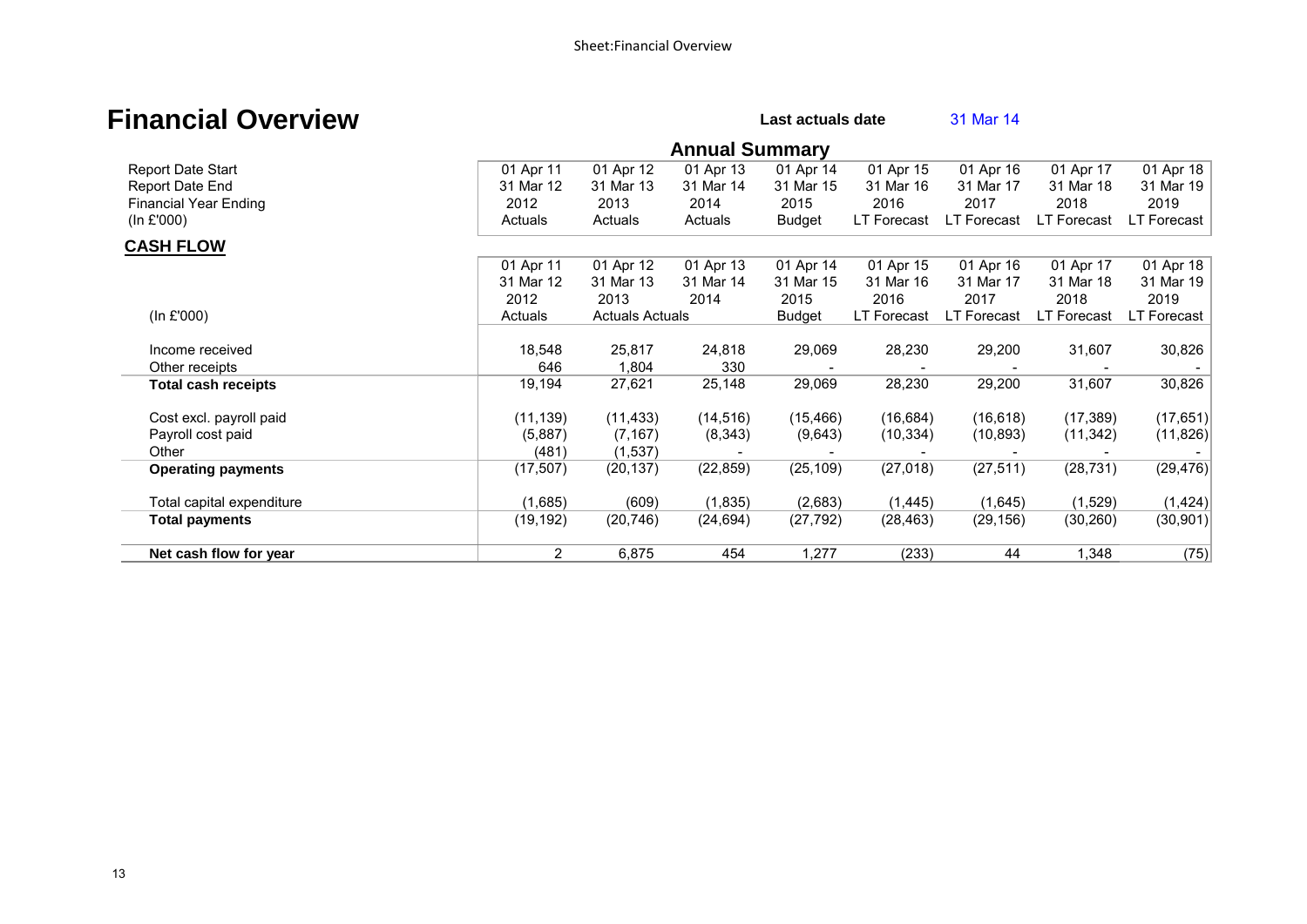### **Income Summary** Last actuals date **31 Mar 14**

|                                             |                |           |           | <b>Annual Summary</b>    |             |             |             |             |
|---------------------------------------------|----------------|-----------|-----------|--------------------------|-------------|-------------|-------------|-------------|
| <b>Report Date Start</b>                    | 01 Apr 11      | 01 Apr 12 | 01 Apr 13 | 01 Apr 14                | 01 Apr 15   | 01 Apr 16   | 01 Apr 17   | 01 Apr 18   |
| Report Date End                             | 31 Mar 12      | 31 Mar 13 | 31 Mar 14 | 31 Mar 15                | 31 Mar 16   | 31 Mar 17   | 31 Mar 18   | 31 Mar 19   |
| <b>Financial Year Ending</b>                | 2012           | 2013      | 2014      | 2015                     | 2016        | 2017        | 2018        | 2019        |
| (In £'000)                                  | Actuals        | Actuals   | Actuals   | <b>Budget</b>            | LT Forecast | LT Forecast | LT Forecast | LT Forecast |
| Income by profession                        |                |           |           |                          |             |             |             |             |
| Arts Therapists                             | 258            | 237       | 253       | 255                      | 279         | 309         | 322         | 350         |
| <b>Biomedical Scientists</b>                | 1,784          | 1,748     | 1,766     | 1,813                    | 1,815       | 1,885       | 1,960       | 2,018       |
| Chiropodists                                | 993            | 986       | 985       | 1,004                    | 1,043       | 1,095       | 1,111       | 1,125       |
| <b>Clinical Scientists</b>                  | 361            | 374       | 389       | 406                      | 415         | 438         | 469         | 490         |
| <b>Dieticians</b>                           | 619            | 629       | 661       | 710                      | 731         | 787         | 813         | 837         |
| <b>Hearing Aid Dispensers</b>               | 135            | 142       | 152       | 164                      | 170         | 190         | 203         | 216         |
| <b>Occupational Therapists</b>              | 2,564          | 2,605     | 2,693     | 2,831                    | 2,536       | 2,589       | 2,672       | 2,707       |
| <b>Operating Departmental Practitioners</b> | 817            | 838       | 862       | 949                      | 787         | 798         | 797         | 794         |
| Orthoptists                                 | 92             | 100       | 102       | 108                      | 610         | 753         | 902         | 1,042       |
| Paramedics                                  | 1,278          | 1,393     | 1,450     | 1,628                    | 1,607       | 1,693       | 1,810       | 1,880       |
| Physiotherapists                            | 3,794          | 3,792     | 3,950     | 4,116                    | 4,097       | 4,397       | 4,468       | 4,743       |
| Prosthetists & Orthoptists                  | 48             | 73        | 73        | 1,527                    | 80          | 85          | 90          | 94          |
| <b>Practitioner Psychologists</b>           | 1,429          | 1,619     | 1,520     | 79                       | 1,684       | 1,744       | 1,866       | 1,912       |
| Radiographers                               | 2,201          | 2,171     | 2,287     | 2,235                    | 2,312       | 2,454       | 2,559       | 2,685       |
| Speech & Language Therapists                | 1,030          | 1,093     | 1,124     | 1,197                    | 1,175       | 1,230       | 1,302       | 1,347       |
| Social Workers                              |                | 2,352     | 6,873     | 6,992                    | 7,427       | 7,998       | 8,399       | 8,722       |
| <b>Current Professions</b>                  | 17,403         | 20,152    | 25,141    | 26,013                   | 26,766      | 28,443      | 29,743      | 30,961      |
| <b>Herbal Practitioners</b>                 |                |           |           |                          |             | 493         | 544         | 528         |
| <b>Public Health Specialists</b>            | $\blacksquare$ |           |           |                          | 38          | 48          | 44          | 45          |
| <b>New Professions</b>                      |                |           |           |                          | 40          | 542         | 588         | 573         |
| Total income by profession                  | 17,403         | 20,152    | 25,141    | 26,013                   | 26,806      | 28,985      | 30,331      | 31,534      |
| Income by type                              |                |           |           |                          |             |             |             |             |
| Registration & Renewal Fee (incl Graduates) | 15,859         | 18,225    | 23,079    | 24,064                   | 24,733      | 26,740      | 28,210      | 29,551      |
| <b>Readmission Fee</b>                      | 145            | 157       | 198       | 369                      | 364         | 421         | 405         | 446         |
| <b>Grandparenting Fee</b>                   | 50             | 142       | 0         | $\overline{\phantom{a}}$ | 4           | 51          | 92          | 46          |
| <b>UK Scrutiny Fee</b>                      | 582            | 805       | 889       | 771                      | 893         | 941         | 868         | 804         |
| <b>International Scrutiny Fee</b>           | 767            | 822       | 974       | 809                      | 811         | 832         | 756         | 687         |
| Total income by type                        | 17,403         | 20,152    | 25,141    | 26,013                   | 26,805      | 28,985      | 30,331      | 31,534      |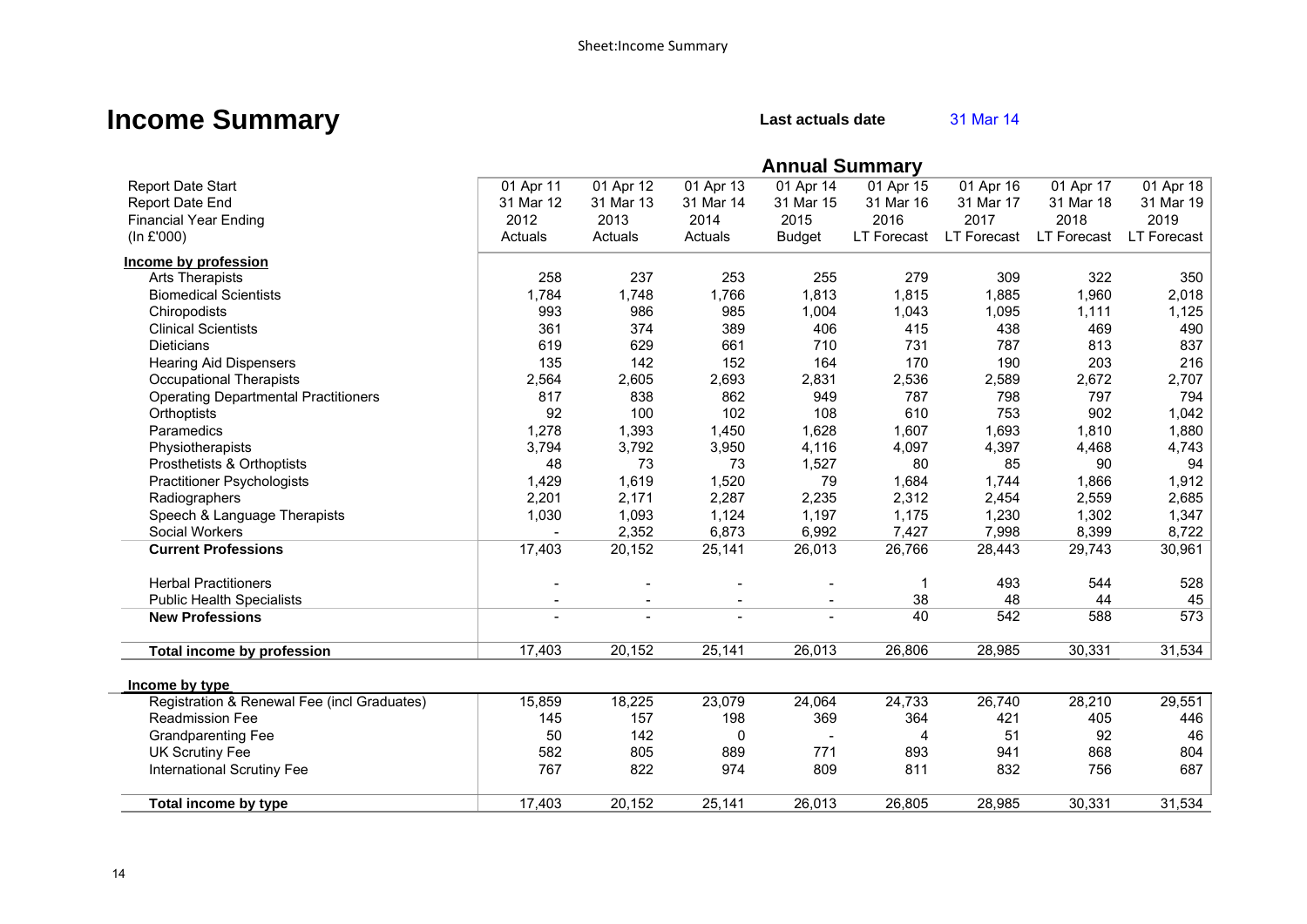### **Capex & Depr'n Summary Capex & Deprin Summary**

|                              | <b>Annual Summary</b> |           |           |               |             |             |             |             |
|------------------------------|-----------------------|-----------|-----------|---------------|-------------|-------------|-------------|-------------|
| <b>Report Date Start</b>     | 01 Apr 11             | 01 Apr 12 | 01 Apr 13 | 01 Apr 14     | 01 Apr 15   | 01 Apr 16   | 01 Apr 17   | 01 Apr 18   |
| Report Date End              | 31 Mar 12             | 31 Mar 13 | 31 Mar 14 | 31 Mar 15     | 31 Mar 16   | 31 Mar 17   | 31 Mar 18   | 31 Mar 19   |
| <b>Financial Year Ending</b> | 2012                  | 2013      | 2014      | 2015          | 2016        | 2017        | 2018        | 2019        |
| (ln £'000)                   | Actuals               | Actuals   | Actuals   | <b>Budget</b> | LT Forecast | LT Forecast | LT Forecast | LT Forecast |

### **CAPEX AND DEPRECIATION SUMMARY**

|                                                        | 01 Apr 11 | 01 Apr 12              | 01 Apr 13 | 01 Apr 14     | 01 Apr 15          | 01 Apr 16   | 01 Apr 17   | 01 Apr 18   |
|--------------------------------------------------------|-----------|------------------------|-----------|---------------|--------------------|-------------|-------------|-------------|
|                                                        | 31 Mar 12 | 31 Mar 13              | 31 Mar 14 | 31 Mar 15     | 31 Mar 16          | 31 Mar 17   | 31 Mar 18   | 31 Mar 19   |
|                                                        | 2012      | 2013                   | 2014      | 2015          | 2016               | 2017        | 2018        | 2019        |
| (In £'000)                                             | Actuals   | <b>Actuals Actuals</b> |           | <b>Budget</b> | <b>LT Forecast</b> | LT Forecast | LT Forecast | LT Forecast |
|                                                        |           |                        |           |               |                    |             |             |             |
| 186 Kennington Park Road                               | 1,022     | 83                     | 895       | 450           |                    |             |             |             |
| Direct Debit review                                    |           |                        |           | 20            |                    |             |             |             |
| Domino to Exchange migration                           |           |                        |           | 103           |                    |             |             |             |
| <b>Education System Build</b>                          | 56        | 32                     | 270       | 514           |                    |             |             |             |
| <b>Education System changes</b>                        |           |                        |           |               | 51                 | 53          | 54          | 55          |
| Fees Change Project                                    |           |                        | 3         |               | 5                  |             | 5           |             |
| Finance Systems Review                                 |           |                        |           |               |                    |             | 215         |             |
| FTP Changes                                            | 489       | (18)                   |           | 66            | 51                 | 53          | 54          | 55          |
| FTP system review                                      |           |                        |           |               |                    |             |             | 132         |
| HR & Partners Phase 1                                  |           | 18                     | 51        | 6             |                    |             |             |             |
| HR & Partners Phase 2                                  |           |                        |           | 707           | 103                |             |             |             |
| HR & Partners systems changes                          |           |                        |           |               |                    | 53          | 54          | 6           |
| Net Regulate changes                                   | 52        | 99                     | 202       | 108           | 51                 |             |             |             |
| Online Renewals Review & Change of Payment Prov        |           |                        |           | 138           |                    |             |             |             |
| Online Services (EDU & FTP portals) etc                |           |                        |           |               |                    | 788         |             |             |
| Professional Indemnity                                 |           |                        |           | 8             |                    |             |             |             |
| Reg Systems Review Phase 1                             |           |                        |           | 469           |                    |             |             |             |
| Registrations Systems Build                            |           |                        |           |               | 1,025              | 525         |             |             |
| Registrations system changes                           |           |                        |           |               |                    |             | 108         | 110         |
| SAGE & PRS upgrade                                     |           |                        |           | 37            |                    |             |             |             |
| Stakeholder Contact management system                  |           |                        |           | 57            |                    |             |             |             |
| Past completed major projects                          |           |                        |           |               |                    |             |             |             |
| Allowance for other major projects, not yet identified |           |                        |           |               |                    |             | 862         | 883         |
| Major Projects capital expenditure                     | 1,619     | 214                    | 1,421     | 2,683         | 1,286              | 1,471       | 1,351       | 1,242       |

 $\sim$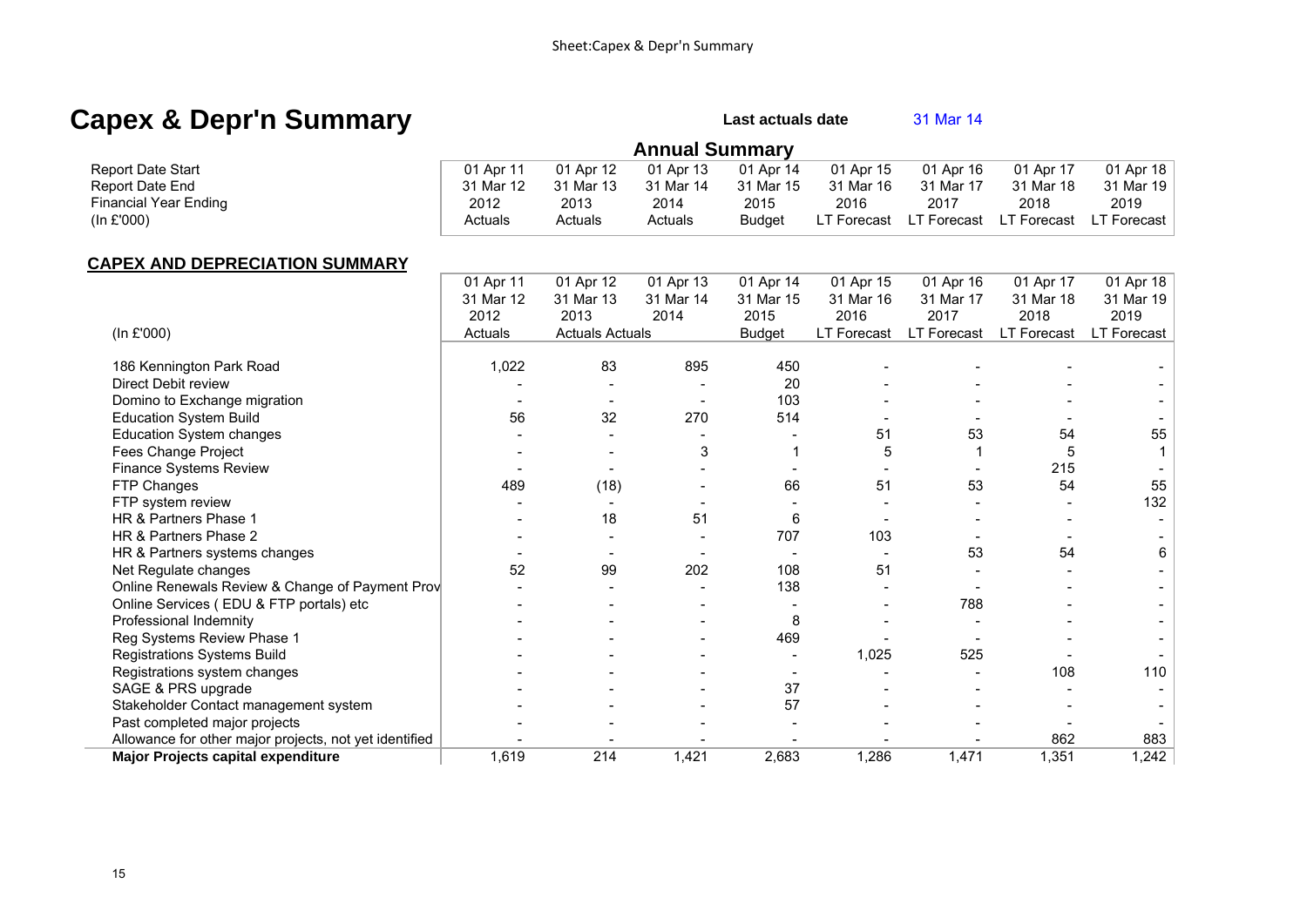### **Capex & Depr'n Summary Capex & Deprimies Capex 31 Mar 14**

 **Annual Summary**  Report Date Start 01 Apr 11 01 Apr 12 01 Apr 13 01 Apr 14 01 Apr 15 01 Apr 16 01 Apr 17 01 Apr 18 Report Date End **19.1 Marries 12 12 31 Mar 12 31 Mar 13** 31 Mar 14 31 Mar 15 31 Mar 16 31 Mar 17 31 Mar 18 31 Mar Financial Year Ending 2012 2013 2014 2015 2016 2017 2018 2019 (In £'000) The COLORGIAL Actuals Actuals Actuals Actuals Budget LT Forecast LT Forecast LT Forecast LT Forecast Addition to freehold building and the state of the state of the state of the state of the state of the state of the state of the state of the state of the state of the state of the state of the state of the state of the st Additions to Leasehold improvements and the state of the state of the state of the state of the state of the state of the state of the state of the state of the state of the state of the state of the state of the state of Additions to Computer hardware 14 138 145 124 72 89 92 94 Other computer licences/software  $\vert$  45 113 150 66 51 53 54 55 Additions to Office equipment 7 47 40 46 10 11 11 11 Sundry Items - - - - 26 21 22 22 **Other capital expenditure** 182 182 182 182 182 182 1835 135 136 159 173 178 182 **Capital expenditure - total** 1,685 512 1,755 2,920 1,445 1,645 1,529 1,424  **Depreciation**  Freehold building - total depreciation 32 30 28 32 276 238 32 32 Leasehold improvements - total depreciation and the state of the state of the state of the state of the state of the state of the state of the state of the state of the state of the state of the state of the state of the s Computer equipment - total depreciation  $\overline{a}$  |  $\overline{a}$  =  $\overline{a}$  67  $\overline{a}$  41  $\overline{a}$  98 117 121 89 88 Office equipment - total depreciation  $\overline{35}$  20  $\overline{37}$   $\overline{42}$  51  $\overline{59}$  56  $\overline{41}$  35 Intangible asset (s/w) - total depreciation 608 721 594 586 306 636 1,151 1,488  **Depreciation - total** 660 855 720 786 777 1,071 1,317 1,642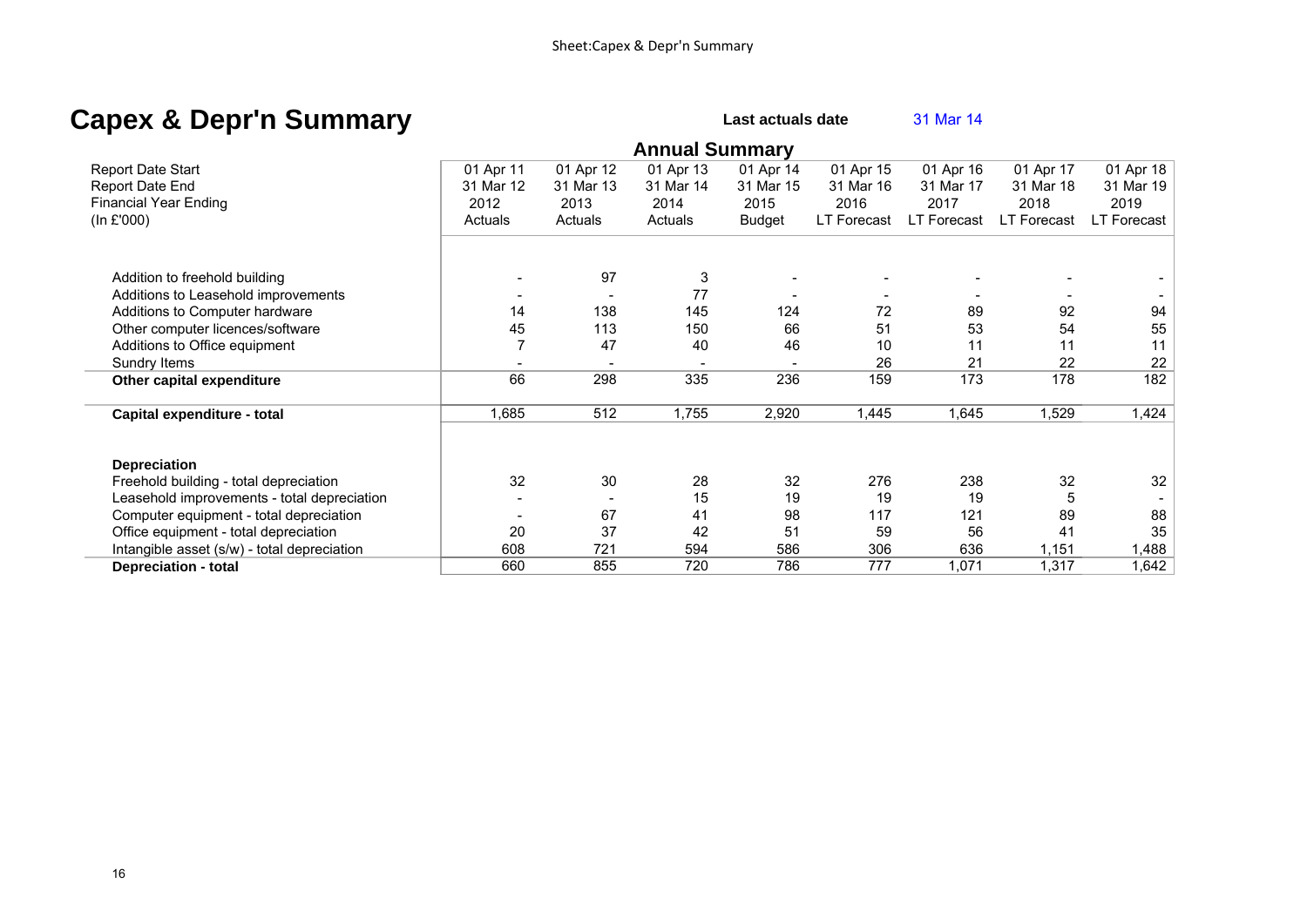### **OpEx Summary** Last actuals date **31 Mar 14**

|                                   |           |           |           | <b>Annual Summary</b> |             |                    |                    |             |
|-----------------------------------|-----------|-----------|-----------|-----------------------|-------------|--------------------|--------------------|-------------|
| <b>Report Date Start</b>          | 01 Apr 11 | 01 Apr 12 | 01 Apr 13 | 01 Apr 14             | 01 Apr 15   | 01 Apr 16          | 01 Apr 17          | 01 Apr 18   |
| Report Date End                   | 31 Mar 12 | 31 Mar 13 | 31 Mar 14 | 31 Mar 15             | 31 Mar 16   | 31 Mar 17          | 31 Mar 18          | 31 Mar 19   |
| <b>Financial Year Ending</b>      | 2012      | 2013      | 2014      | 2015                  | 2016        | 2017               | 2018               | 2019        |
| (ln £'000)                        | Actuals   | Actuals   | Actuals   | <b>Budget</b>         | LT Forecast | <b>LT Forecast</b> | <b>LT Forecast</b> | LT Forecast |
| Chair, Council & Committees       | 409       | 284       | 321       | 305                   | 313         | 309                | 315                | 322         |
| <b>Chief Executive Department</b> | 318       | 411       | 427       | 362                   | 374         | 385                | 395                | 406         |
| <b>Communications Department</b>  | 1,096     | 1,047     | 1,106     | 1,268                 | 1,396       | 1,435              | 1,474              | 1,515       |
| <b>Education Department</b>       | 784       | 841       | 874       | 1,100                 | 1,060       | 1,091              | 1,124              | 1,159       |
| <b>Facilities Department</b>      | 840       | 1,056     | 1,675     | 1,574                 | 1,593       | 1,631              | 1,671              | 1,711       |
| <b>Finance Department</b>         | 654       | 1,033     | 812       | 848                   | 872         | 897                | 922                | 948         |
| <b>Fitness to Practise</b>        | 7,491     | 8,460     | 11,564    | 12,229                | 13,634      | 13,628             | 14,792             | 15,219      |
| Human Resources Department        | 448       | 494       | 656       | 680                   | 699         | 757                | 779                | 801         |
| HR - Partners                     | 405       | 271       | 345       | 574                   | 589         | 616                | 632                | 648         |
| Information Technology Department | 1,153     | 1,310     | 1,466     | 1,679                 | 846. ا      | 1,936              | 1,875              | 1,772       |
| Major Projects                    | 345       | 255       | 186       | 638                   | 366         | 396                | 225                | 285         |
| <b>Operations Department</b>      | 445       | 721       | 592       | 638                   | 639         | 714                | 734                | 814         |
| Policy and Standards Department   | 274       | 257       | 315       | 365                   | 434         | 452                | 460                | 473         |
| <b>Registration Department</b>    | 1,908     | 2,534     | 2,544     | 2,805                 | 2,910       | 2,965              | 3,023              | 3,084       |
| Secretariat Department            | 245       | 221       | 275       | 294                   | 292         | 301                | 310                | 319         |
| Exceptional costs                 | 481       | 1,537     |           |                       |             |                    |                    |             |
| <b>Total operating expenses</b>   | 17,296    | 20,732    | 23,156    | 25,359                | 27,018      | 27,511             | 28,731             | 29,476      |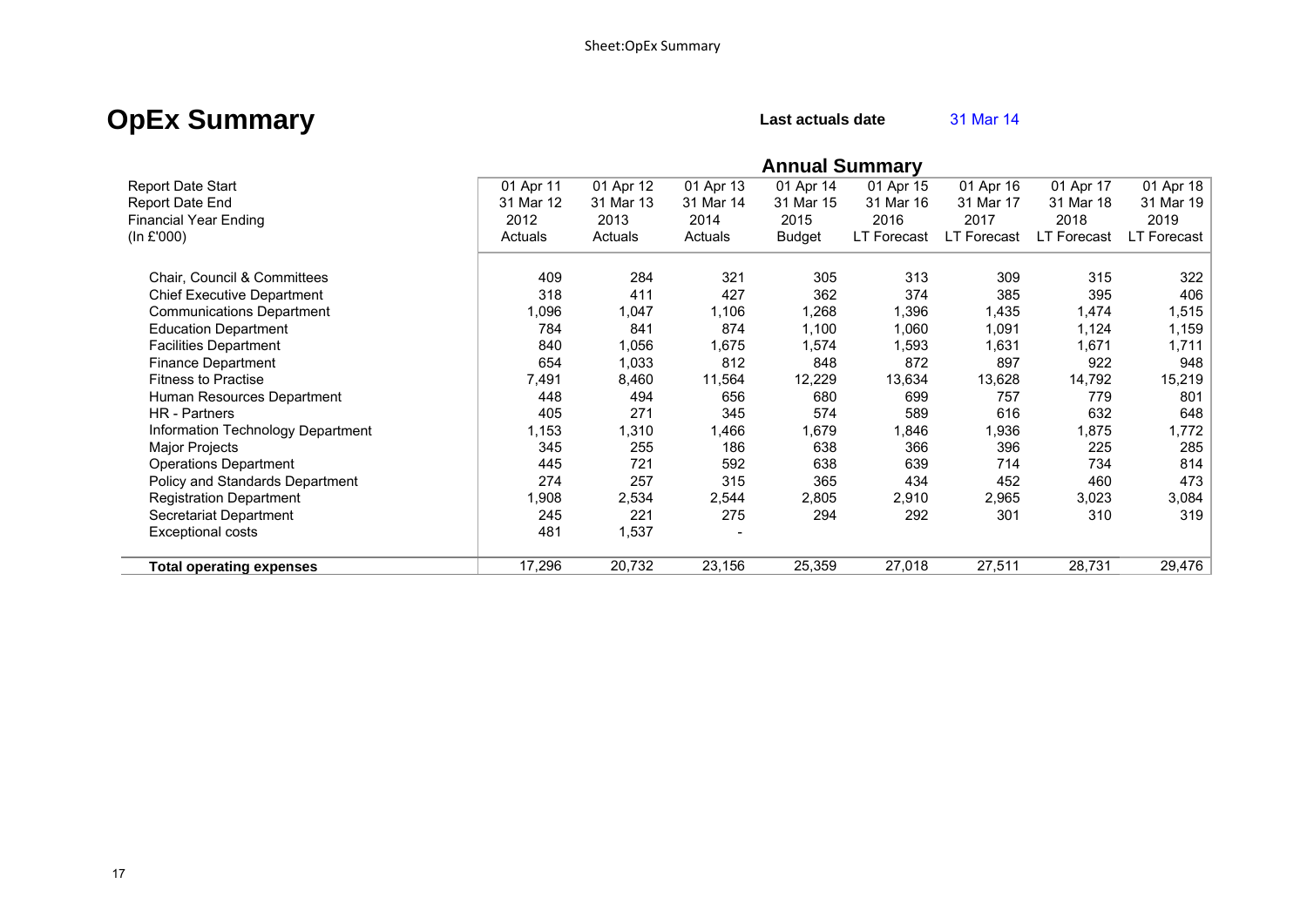### **Monthly cashflow graph**

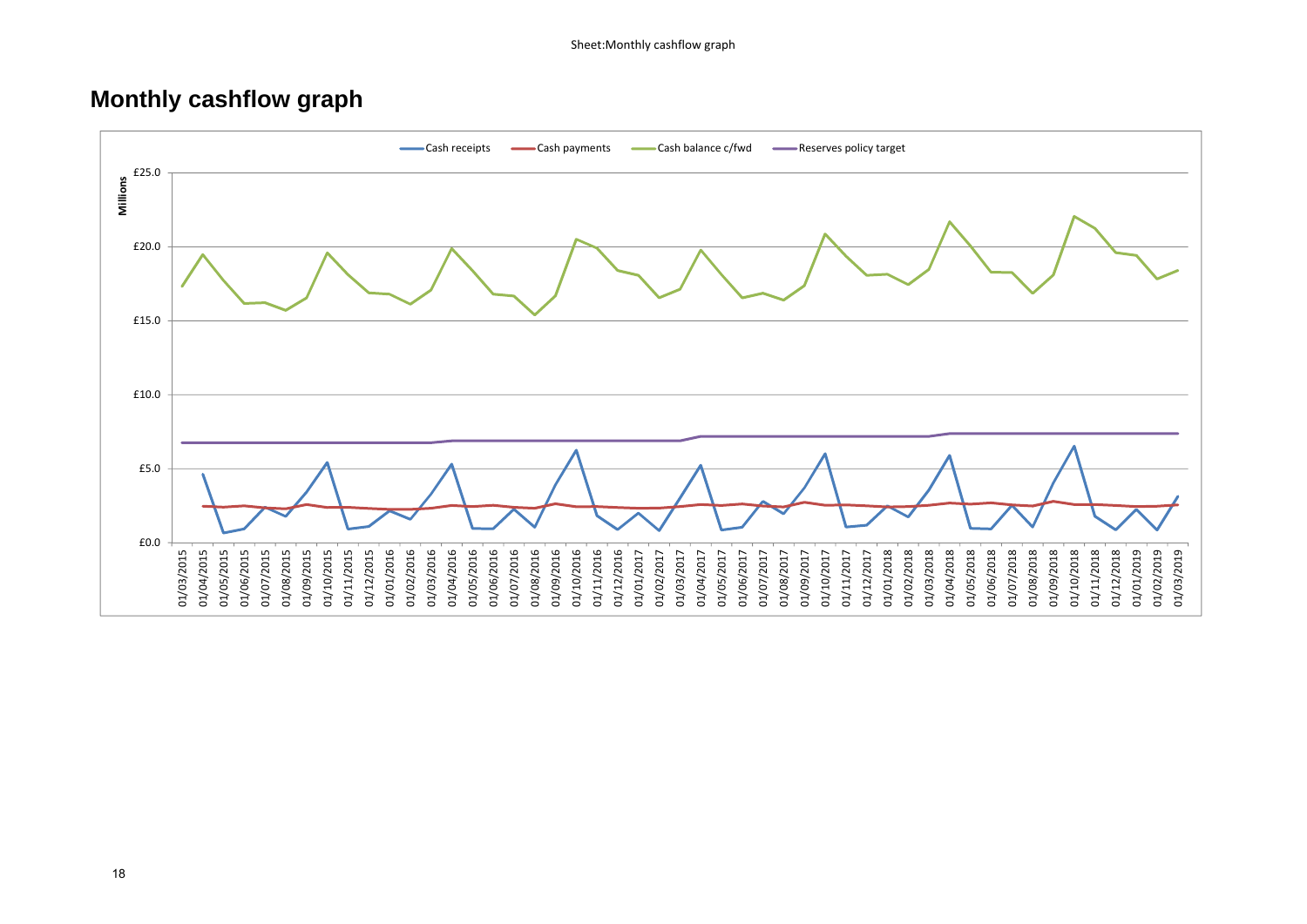### **Ratios Calculate Rations Calculate Calculate Calculate Calculate Calculate Calculate Calculate Calculate Calculate Calculate Calculate Calculate Calculate Calculate Calculate Calculate**

|                                              | <b>Annual Summary</b> |            |   |           |   |           |  |           |   |             |             |   |             |   |             |
|----------------------------------------------|-----------------------|------------|---|-----------|---|-----------|--|-----------|---|-------------|-------------|---|-------------|---|-------------|
| <b>Report Date Start</b>                     |                       | 01 Apr 11  |   | 01 Apr 12 |   | 01 Apr 13 |  | 01 Apr 14 |   | 01 Apr 15   | 01 Apr 16   |   | 01 Apr 17   |   | 01 Apr 18   |
| Report Date End                              |                       | 31 Mar 12  |   | 31 Mar 13 |   | 31 Mar 14 |  | 31 Mar 15 |   | 31 Mar 16   | 31 Mar 17   |   | 31 Mar 18   |   | 31 Mar 19   |
| <b>Financial Year Ending</b>                 |                       | 2012       |   | 2013      |   | 2014      |  | 2015      |   | 2016        | 2017        |   | 2018        |   | 2019        |
|                                              |                       | Actuals    |   | Actuals   |   | Actuals   |  | Budget    |   | LT Forecast | LT Forecast |   | LT Forecast |   | LT Forecast |
|                                              |                       |            |   |           |   |           |  |           |   |             |             |   |             |   |             |
| Average income per registrant                | £                     | 79.41      | £ | 64.81     | E | 78.07 £   |  | 78.14 £   |   | 77.68 £     | 80.54 £     |   | 82.10 £     |   | 83.60       |
|                                              |                       |            |   |           |   |           |  |           |   |             |             |   |             |   |             |
| Average operating costs per registrant       | £                     | 78.92 £    |   | 66.67 £   |   | 71.90 £   |  | 76.17 £   |   | 78.30 £     | 76.45 £     |   | 77.77 £     |   | 78.14       |
|                                              |                       |            |   |           |   |           |  |           |   |             |             |   |             |   |             |
| Wages costs per registrant                   | £                     | 26.66      | £ | 23.64 £   |   | 25.87 £   |  | 29.41     | £ | 29.95 £     | 30.27       | £ | 30.70       | £ | 31.35       |
|                                              |                       |            |   |           |   |           |  |           |   |             |             |   |             |   |             |
| Capital costs per registrant                 | £                     | 7.69       | £ | 1.65 $E$  |   | 5.45 £    |  | 8.77      | £ | 4.19 £      | 4.57 £      |   | 4.14 $E$    |   | 3.78        |
|                                              |                       |            |   |           |   |           |  |           |   |             |             |   |             |   |             |
| Reserves per registrant                      | £                     | 8.76 £     |   | 6.96 $E$  |   | 9.37 E    |  | 8.77      | £ | 5.60 $E$    | 6.49 £      |   | $7.08$ £    |   | 8.04        |
|                                              |                       |            |   |           |   |           |  |           |   |             |             |   |             |   |             |
| No of registrants per employee               |                       | 1,471      |   | 1,737     |   | 1,626     |  | 1,414     |   | 1,423       | 1,448       |   | 1,469       |   | 1,482       |
|                                              |                       |            |   |           |   |           |  |           |   |             |             |   |             |   |             |
| Registration department costs per registrant | £                     | $8.71 \tE$ |   | $8.15$ £  |   | 7.90 £    |  | 8.43      | £ | 8.43 £      | $8.24 \tE$  |   | 8.18 £      |   | 8.18        |
|                                              |                       |            |   |           |   |           |  |           |   |             |             |   |             |   |             |
| FTP department costs per case                | £                     | 15.74 £    |   | 14.97 £   |   | 16.66 £   |  | 18.61 £   |   | 19.60 £     | 21.90 E     |   | 20.58       | £ | 21.77       |
|                                              |                       |            |   |           |   |           |  |           |   |             |             |   |             |   |             |
| FTP cases per FTP department employee        |                       | 11         |   | 9         |   | 10        |  |           |   |             | 6           |   | 7           |   | 7 I         |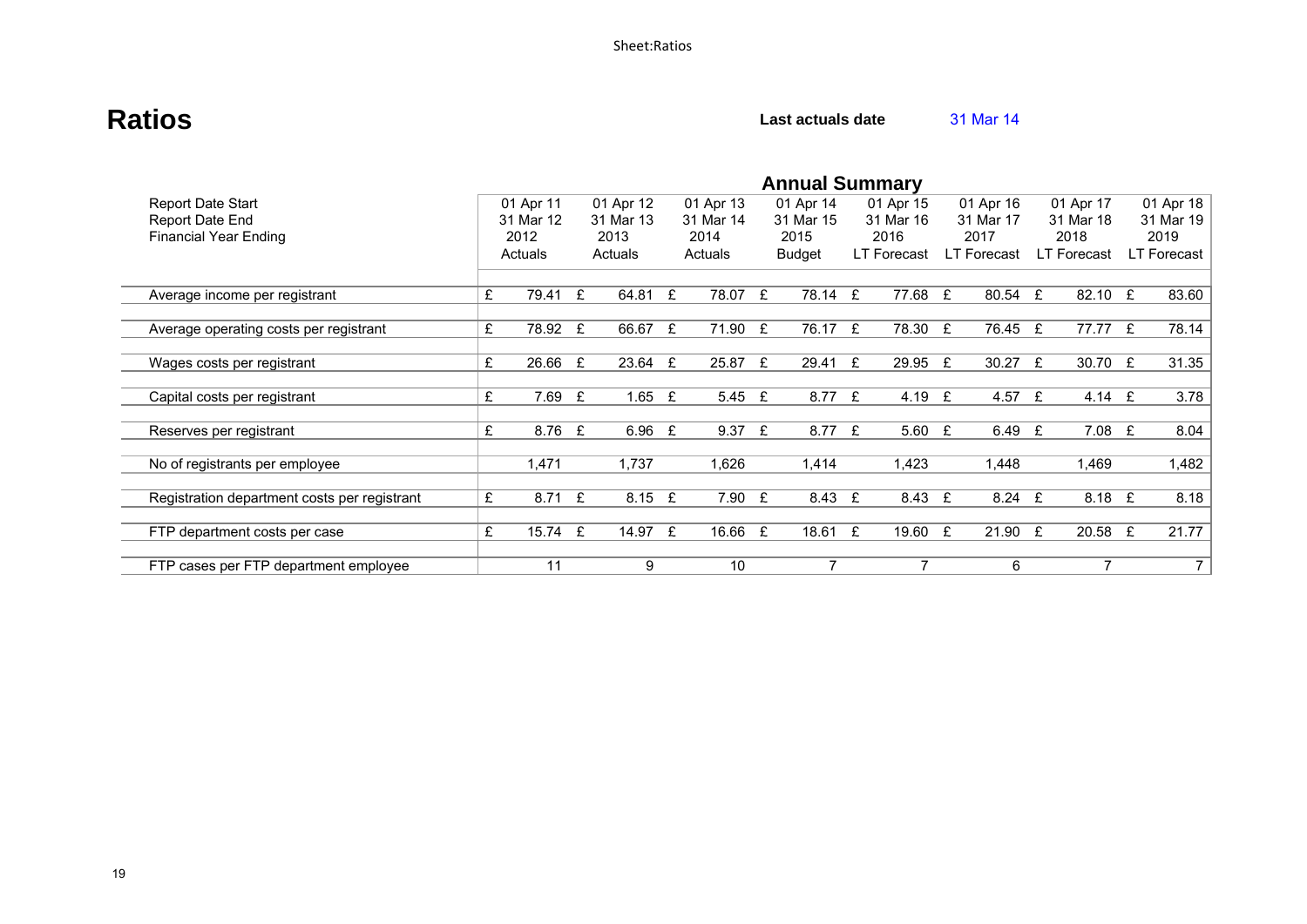Sheet:Section 2 ‐ Cost Drivers

## 2.0 Cost Drivers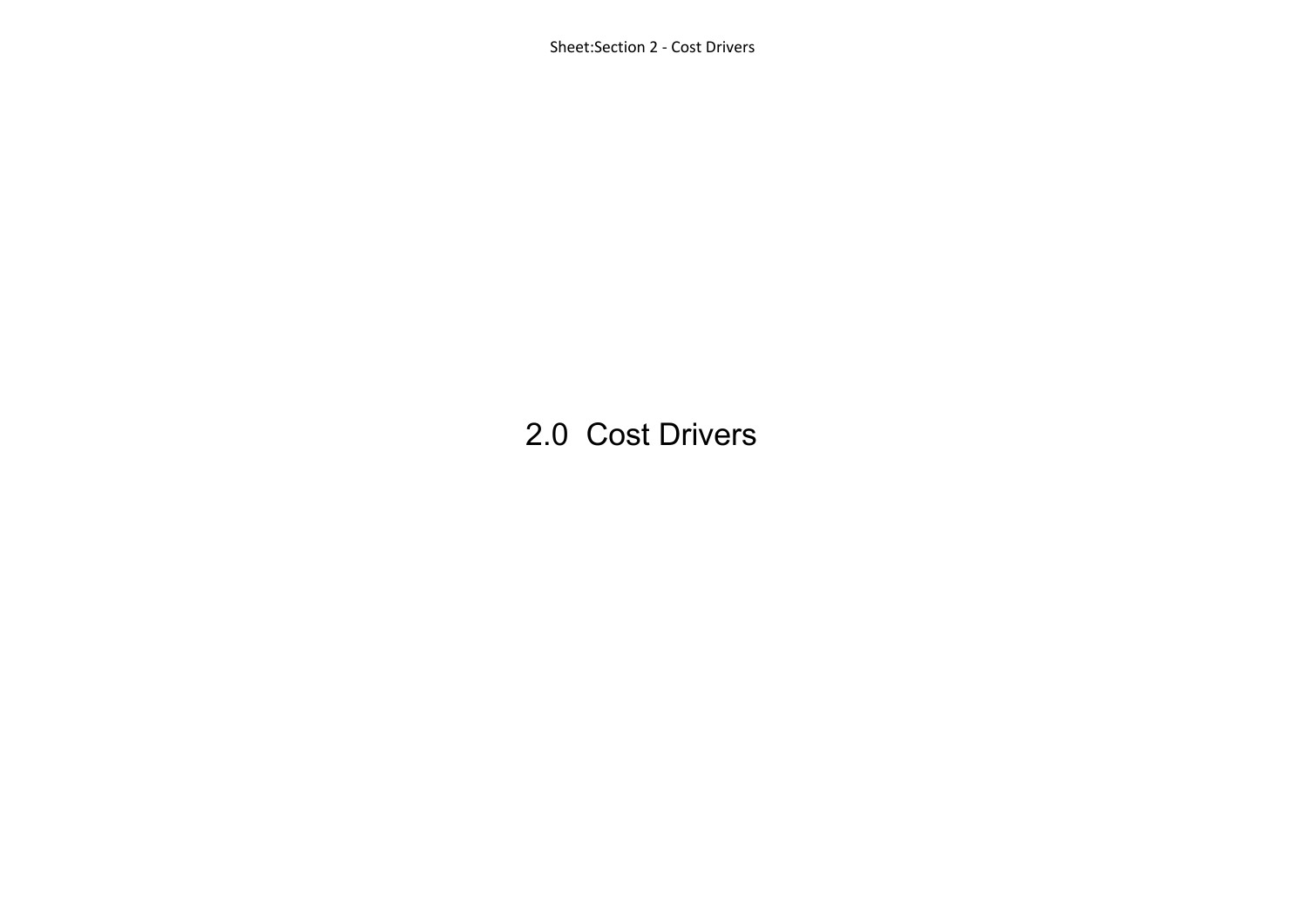### **Drivers - Fees**

| Financial year ending date - annual | 31 Mar 12      | 31 Mar 13      | 31 Mar 14 | 31 Mar 15           | 31 Mar 16          | 31 Mar 17          | 31 Mar 18          | 31 Mar 19          |
|-------------------------------------|----------------|----------------|-----------|---------------------|--------------------|--------------------|--------------------|--------------------|
| Model timeline label                | <b>Actuals</b> | <b>Actuals</b> | Actuals   | <b>Budget Fcast</b> | <b>LT Forecast</b> | <b>LT Forecast</b> | <b>LT Forecast</b> | <b>LT Forecast</b> |
| Financial year ending               | 2012           | 2013           | 2014      | 2015                | 2016               | 2017               | 2018               | 2019               |
|                                     |                |                |           |                     |                    |                    |                    |                    |
| <b>Registrant Fees</b>              |                |                |           |                     |                    |                    |                    |                    |
| Graduate scrutiny                   | 53             | 53             | 53        | 56                  | 56                 | 60                 | 60                 | 60                 |
| Readmission                         | 115            | 115            | 115       | 120                 | 120                | 125                | 125                | 125                |
| Renewal                             | 76             | 76             | 76        | 80                  | 80                 | 84                 | 84                 | 84                 |
| International scrutiny              | 420            | 420            | 420       | 440                 | 440                | 460                | 460                | 460                |
| Grandparenting scrutiny             | 420            | 420            | 420       | 440                 | 440                | 460                | 460                | 460                |
|                                     |                |                |           |                     |                    |                    |                    |                    |
| Partner fees (per day or per case)  |                |                |           |                     |                    |                    |                    |                    |
| Council and Committee members       | 310            | 310            | 310       | 310                 | 320                | 326                | 333                | 340                |
| Panel members                       | 180            | 180            | 180       | 180                 | 190                | 194                | 198                | 202                |
| <b>Visitors</b>                     | 180            | 180            | 180       | 180                 | 190                | 194                | 198                | 202                |
| Panel chair                         | 310            | 310            | 310       | 310                 | 320                | 326                | 333                | 340                |
| Legal assessor                      | 580            | 580            | 580       | 580                 | 590                | 602                | 614                | 626                |
| Assessors - international           | 72             | 72             | 72        | 72                  | 75                 | 77                 | 79                 | 81                 |
| Assessors - grandparenting          | 72             | 72             | 72        | 72                  | 75                 | 77                 | 79                 | 81                 |
| Assessors - CPD                     | 20             | 20             | 20        | 20                  | 20                 | 20                 | 20                 | 20                 |
| Assessors - annual monitoring &     | 72             | 72             | 72        | 72                  | 75                 | 77                 | 79                 | 81                 |
| major / minor change                |                |                |           |                     |                    |                    |                    |                    |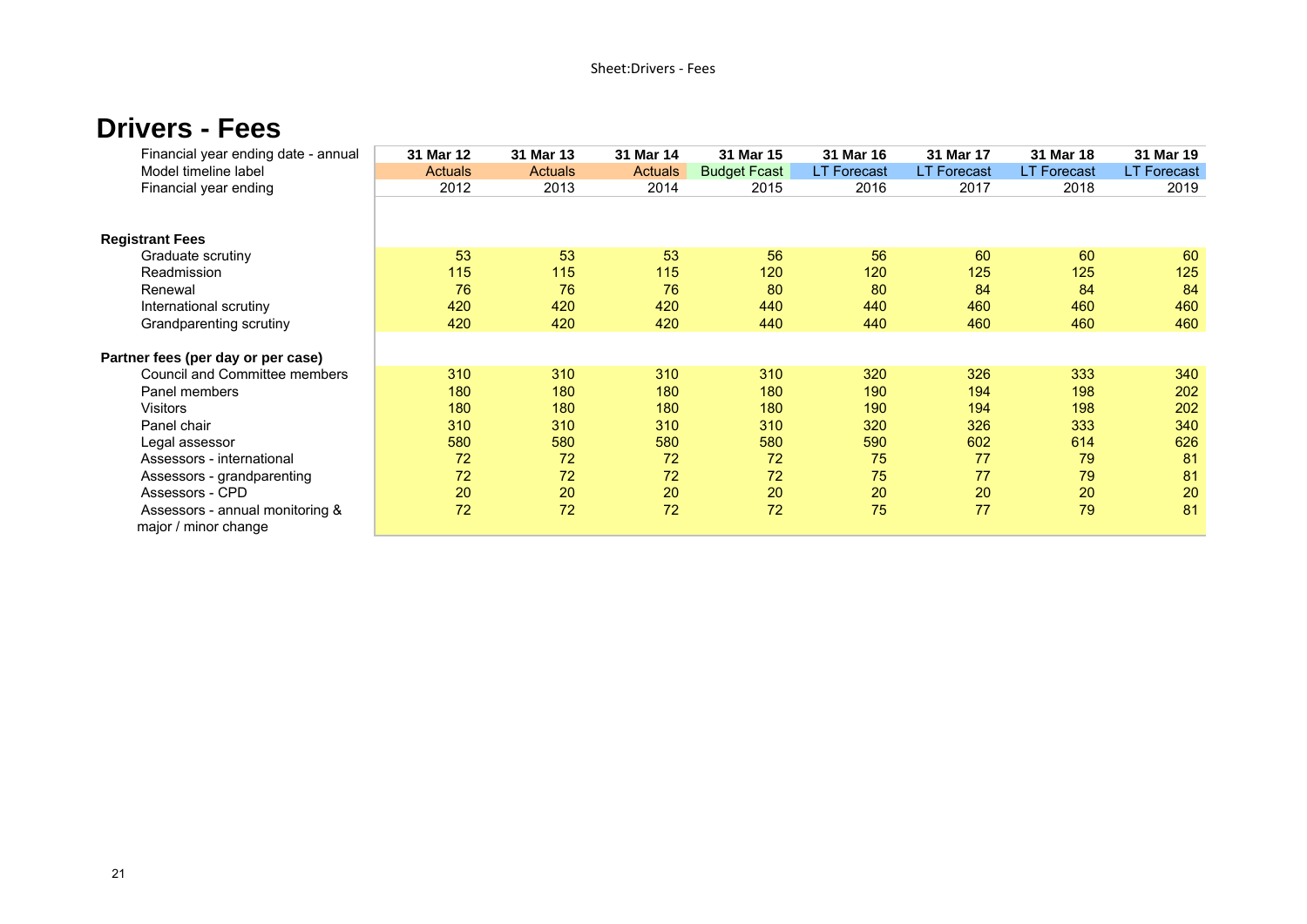### **Drivers - Operational Events**

| Financial year ending date - annual | 31 Mar 12      | 31 Mar 13      | 31 Mar 14      | 31 Mar 15           | 31 Mar 16          | 31 Mar 17          | 31 Mar 18          | 31 Mar 19          |
|-------------------------------------|----------------|----------------|----------------|---------------------|--------------------|--------------------|--------------------|--------------------|
| Model timeline label                | <b>Actuals</b> | <b>Actuals</b> | <b>Actuals</b> | <b>Budget Fcast</b> | <b>LT Forecast</b> | <b>LT Forecast</b> | <b>LT Forecast</b> | <b>LT Forecast</b> |
| Financial year ending               | 2012           | 2013           | 2014           | 2015                | 2016               | 2017               | 2018               | 2019               |
|                                     |                |                |                |                     |                    |                    |                    |                    |
| <b>Fitness to Practise</b>          |                |                |                |                     |                    |                    |                    |                    |
| FTP allegations                     | 925            | 1653           | 2069           | 2164                | 2239               | 2307               | 2367               | 2416               |
| FTP complaint rate                  | 0.43%          | 0.62%          | 0.65%          | 0.65%               | 0.65%              | 0.65%              | 0.65%              | 0.65%              |
| FTP case to answer rate             | 51%            | 58%            | 53%            | 50%                 | 50%                | 50%                | 50%                | 50%                |
| Average days of final hearings      |                |                |                | 2.50                | 2.75               | 2.75               | 2.75               | 2.75               |
| FTP cases heard                     | 476            | 565            | 694            | 657                 | 696                | 622                | 719                | 699                |
| Hearings (days of)                  | 732            | 945            | 1,300          | 1,543               | 1,582              | 1,410              | 1,623              | 1,594              |
|                                     |                |                |                |                     |                    |                    |                    |                    |
| <b>Education</b>                    |                |                |                |                     |                    |                    |                    |                    |
| Education approval visits           | 58             | 56             | 68             | 85                  | 50                 | 36                 | 37                 | 38                 |
| Major change notifications          | 146            | 174            | 157            | 113                 | 121                | 154                | 157                | 160                |
| Major change submissions            |                | 115            | 115            | 87                  | 91                 | 116                | 118                | 120                |
| Concerns                            | 5              | 6              | 5              | 8                   | 8                  | 8                  | 8                  | 9                  |
|                                     |                |                |                |                     |                    |                    |                    |                    |
| <b>Escalation drivers</b>           |                |                |                |                     |                    |                    |                    |                    |
| Non-payroll costs inflation rate    |                |                |                |                     | 2.50%              | 2.50%              | 2.50%              | 2.50%              |
| Payroll costs inflation rate        |                |                |                |                     | 3.00%              | 3.00%              | 3.00%              | $3.00\%$           |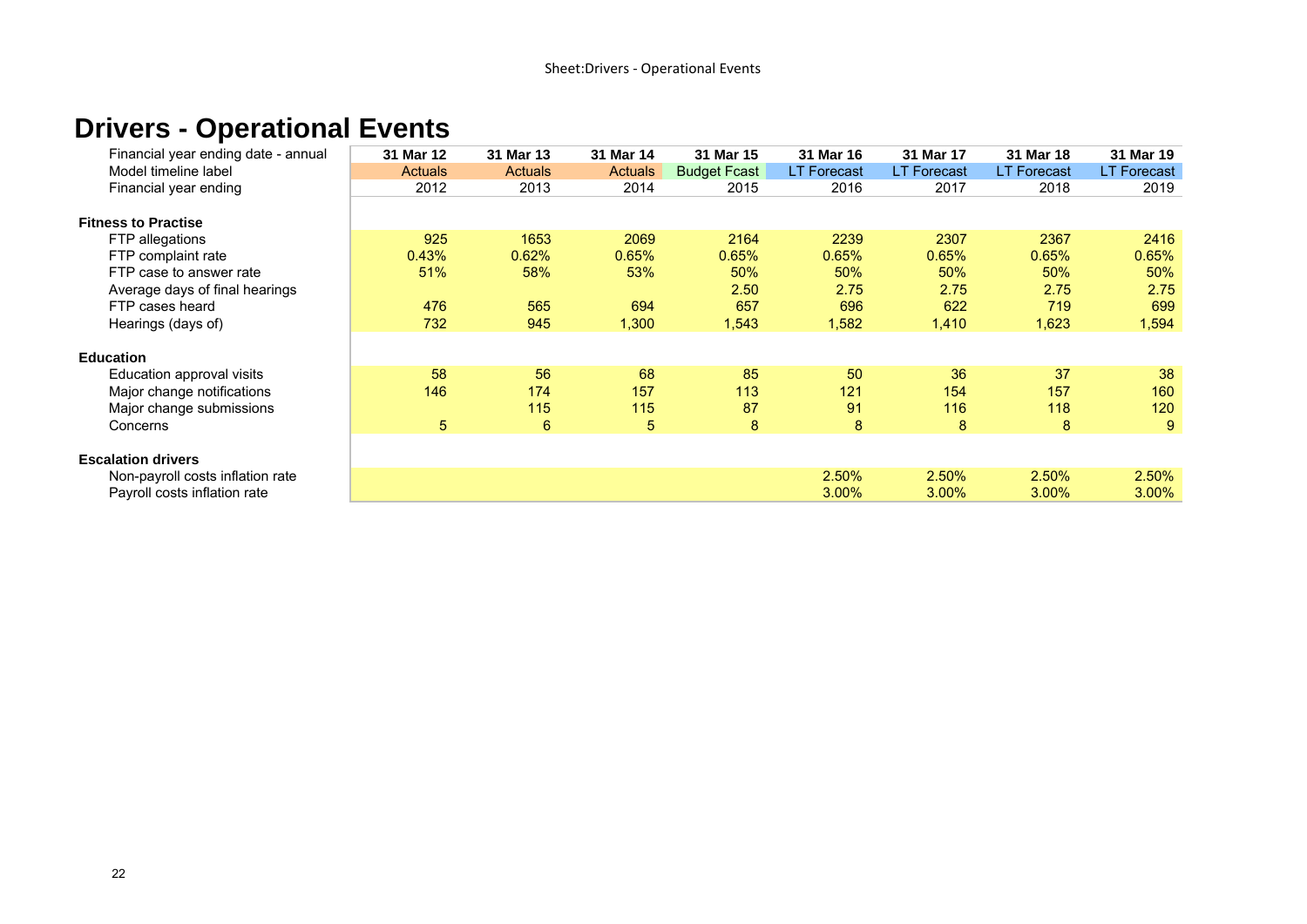### **Drivers - employee numbers**

| Financial year ending date - annual          | 31 Mar 12      | 31 Mar 13      | 31 Mar 14      | 31 Mar 15           | 31 Mar 16          | 31 Mar 17            | 31 Mar 18          | 31 Mar 19          |
|----------------------------------------------|----------------|----------------|----------------|---------------------|--------------------|----------------------|--------------------|--------------------|
| Model timeline label                         | Actuals        | <b>Actuals</b> | <b>Actuals</b> | <b>Budget Fcast</b> | <b>LT Forecast</b> | <b>LT Forecast</b>   | <b>LT Forecast</b> | <b>LT Forecast</b> |
| Financial year ending                        | 2012           | 2013           | 2014           | 2015                | 2016               | 2017                 | 2018               | 2019               |
| <b>Full Time Equivalents (not Headcount)</b> |                |                |                |                     |                    |                      |                    |                    |
| Education - employee no.                     | 15             | 17             | 19             | 19                  | 19                 | 19                   | 19                 | 19                 |
| Chief Executive - employee no.               | $\overline{2}$ | $\overline{2}$ | $\overline{2}$ | $\overline{2}$      | $\overline{2}$     | $\overline{2}$       | $\overline{2}$     | $\overline{2}$     |
| Communications - employee no.                | 10             | 11             | 12             | 12                  | 12                 | 12                   | 12                 | 12                 |
| Finance - employee no.                       | 9              | 10             | 10             | 12                  | 12                 | 12                   | 12                 | 12                 |
| Human Resources & Partners - employee no.    | 8              | 8              | $\overline{9}$ | 10                  | 10                 | 11                   | 11                 | 11                 |
| Registration - employee no.                  | 37             | 41             | 44             | 58                  | 58                 | 58                   | 58                 | 58                 |
| Information Technology - employee no.        | 6              | $\overline{7}$ | 8              | 12                  | 12                 | 12                   | 12                 | 12                 |
| Fitness to Practise - employee no.           | 43             | 63             | 72             | 88                  | 93                 | 97                   | 100                | 102                |
| Facilities Management - employee no.         | 6              | 5              | 5              | 5                   | $\overline{5}$     | 5                    | 5                  | $\overline{5}$     |
| Operations - employee no.                    |                | 7              | 8              | 8                   | 8                  | 9                    | 9                  | 10                 |
| Secretariat - employee no.                   | 3              | 4              | 4              |                     | 4                  | $\overline{4}$       |                    | $\overline{4}$     |
| Policy & Standards - employee no.            | 4              | $\overline{4}$ | 5              | 6                   | 8                  | 8                    | 8                  | 8                  |
|                                              |                |                |                |                     |                    |                      |                    |                    |
|                                              |                |                |                |                     |                    |                      |                    |                    |
|                                              | 149            | 179            | 198            | 236                 | 243                | 249                  | 252                | 255                |
| Changes from previous year                   |                |                |                |                     |                    |                      |                    |                    |
| Education - employee no.                     | $\overline{2}$ | $\overline{2}$ | $\overline{2}$ |                     |                    |                      |                    |                    |
| Chief Executive - employee no.               |                |                |                |                     |                    |                      |                    |                    |
| Communications - employee no.                |                |                |                |                     |                    |                      |                    |                    |
| Finance - employee no.                       |                |                |                | $\overline{2}$      |                    |                      |                    |                    |
| Human Resources & Partners - employee no.    |                |                |                |                     |                    | 1                    |                    |                    |
| Registration - employee no.                  |                |                | 3              | 14                  |                    |                      |                    |                    |
| Information Technology - employee no.        |                |                |                | $\overline{4}$      |                    |                      |                    |                    |
| Fitness to Practise - employee no.           | 3              | 20             | 9              | 16                  | 5                  | $\overline{4}$       | 3                  | $\overline{2}$     |
| Facilities Management - employee no.         |                | (1)            |                |                     |                    |                      |                    |                    |
| Operations - employee no.                    |                | $\mathbf{1}$   | $\mathbf{1}$   |                     |                    | $\blacktriangleleft$ |                    |                    |
| Secretariat - employee no.                   |                | $\mathbf{1}$   |                |                     |                    |                      |                    |                    |
| Policy & Standards - employee no.            |                |                | $\overline{1}$ | $\mathbf{1}$        | $\overline{2}$     |                      |                    |                    |
|                                              |                |                |                |                     |                    |                      |                    |                    |
|                                              |                |                |                |                     |                    |                      |                    |                    |
|                                              | 6              | 30             | 19             | 38                  | $\overline{7}$     | 6                    | 3                  | 3                  |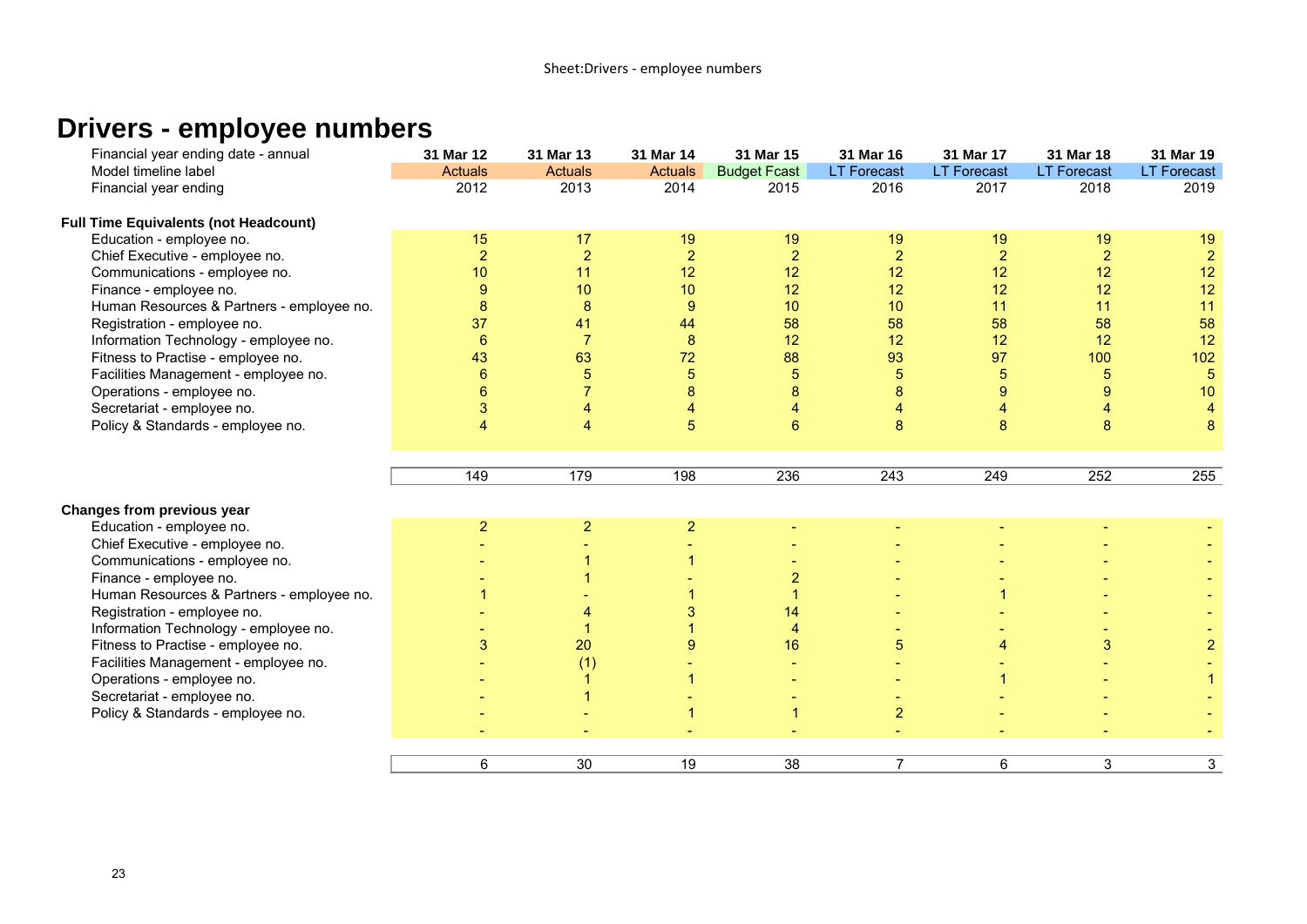### **Drivers - Number of registrants**

|                       |                |                |                              |                |                          |                          | Year 0      | Year <sub>1</sub> | Year <sub>2</sub> | Year <sub>3</sub> | Year 4      | Year <sub>5</sub> |
|-----------------------|----------------|----------------|------------------------------|----------------|--------------------------|--------------------------|-------------|-------------------|-------------------|-------------------|-------------|-------------------|
| <b>Model timeline</b> | <b>Actuals</b> | <b>Actuals</b> | <b>Actuals</b>               | <b>Actuals</b> | <b>Actuals</b>           | <b>Actuals</b>           | Forecast    | Forecast          | Forecast          | Forecast          | Forecast    | Forecast          |
| label                 |                |                |                              |                |                          |                          |             |                   |                   |                   |             |                   |
| <b>Model period</b>   | 31 Mar 2009    | 31 Mar 2010    | 31 Mar 2011                  | 31 Mar 2012    | 31 Mar 2013              | 31 Mar 2014              | 31 Mar 2015 | 31 Mar 2016       | 31 Mar 2017       | 31 Mar 2018       | 31 Mar 2019 | 31 Mar 2020       |
| ending                |                |                |                              |                |                          |                          |             |                   |                   |                   |             |                   |
| <b>AS</b>             | 2,576          | 2,785          | 2,899                        | 3,121          | 3,185                    | 3,451                    | 3,648       | 3,873             | 4,035             | 4,222             | 4,354       | 4,516             |
| <b>BS</b>             | 22,381         | 21,894         | 22,627                       | 21,886         | 22,402                   | 21,901                   | 22,503      | 22,772            | 23,278            | 23,447            | 23,868      | 23,951            |
| CH                    | 12,581         | 12,897         | 12,734                       | 13,005         | 12,754                   | 13,031                   | 13,081      | 13,278            | 13,291            | 13,455            | 13,435      | 13,570            |
| CS                    | 4,405          | 4,444          | 4,621                        | 4,665          | 4,847                    | 4,930                    | 5,217       | 5,420             | 5,670             | 5,831             | 6,048       | 6,174             |
| DT                    | 6,700          | 7,160          | 7,322                        | 7,782          | 7,890                    | 8,372                    | 8,695       | 9,091             | 9,343             | 9,681             | 9,872       | 10,161            |
| <b>HAD</b>            |                |                | 1,587                        | 1,722          | 1,806                    | 2,010                    | 2,165       | 2,334             | 2,463             | 2,612             | 2,719       | 2,851             |
| OT                    | 30,122         | 30,351         | 32,126                       | 31,946         | 33,717                   | 34,145                   | 35,692      | 36,680            | 38,013            | 38,771            | 39,915      | 40,470            |
| ODP                   | 9,587          | 10,085         | 10,313                       | 10,929         | 11,246                   | 11,881                   | 12,263      | 12,761            | 13,067            | 13,504            | 13,743      | 14,125            |
| OR                    | 1,278          | 1,260          | 1,303                        | 1,286          | 1,329                    | 1,316                    | 1,368       | 1,399             | 1,444             | 1,468             | 1,508       | 1,525             |
| PA                    | 15,019         | 15,766         | 16,782                       | 17,913         | 19,373                   | 20,100                   | 21,034      | 21,645            | 22,465            | 22,948            | 23,664      | 24,033            |
| $\overline{P}$        | 42,676         | 44,651         | 45,002                       | 46,516         | 46,842                   | 48,908                   | 50,200      | 51,948            | 52,897            | 54,362            | 55,016      | 56,236            |
| PO                    | 877            | 869            | 901                          | 893            | 936                      | 948                      | 1,003       | 1,041             | 1,089             | 1,119             | 1,161       | 1,184             |
| PYL                   |                | 15,583         | 17,165                       | 17,845         | 19,341                   | 19,908                   | 20,771      | 21,313            | 22,060            | 22,478            | 23,123      | 23,429            |
| <b>RA</b>             | 25,318         | 25,195         | 26,615                       | 26,480         | 27,820                   | 28,058                   | 29,278      | 30,039            | 31,084            | 31,659            | 32,551      | 32,964            |
| <b>SL</b>             | 12,169         | 12,371         | 13,086                       | 13,173         | 14,033                   | 14,129                   | 14,751      | 15,140            | 15,672            | 15,965            | 16,417      | 16,627            |
| <b>SW</b>             |                |                |                              |                | 83,421                   | 88,949                   | 91,244      | 95,795            | 99,073            | 102,665           | 104,238     | 106,461           |
| Existing              |                |                |                              |                |                          |                          |             |                   |                   |                   |             |                   |
| professions           | 185,689        | 205,311        | 215,083                      | 219,162        | 310,942                  | 322,037                  | 332,911     | 344,529           | 354,943           | 364,188           | 371,631     | 378,278           |
| <b>HMTCM</b>          | $\sim$         |                | $\overline{\phantom{a}}$     |                | $\overline{\phantom{a}}$ | $\overline{\phantom{a}}$ |             |                   | 4,420             | 4,733             | 5,064       | 5,151             |
| PHS                   | $\sim$         |                |                              |                | $\overline{\phantom{a}}$ |                          |             | 540               | 519               | 511               | 523         | 515               |
| <b>New</b>            | $\sim$         |                | $\qquad \qquad \blacksquare$ |                | $\overline{\phantom{a}}$ |                          |             | 540               | 4,939             | 5,244             | 5,587       | 5,667             |
| professions           |                |                |                              |                |                          |                          |             |                   |                   |                   |             |                   |
| All professions       | 185,689        | 205,311        | 215,083                      | 219,162        | 310,942                  | 322,037                  | 332,911     | 345,069           | 359,881           | 369,432           | 377,218     | 383,945           |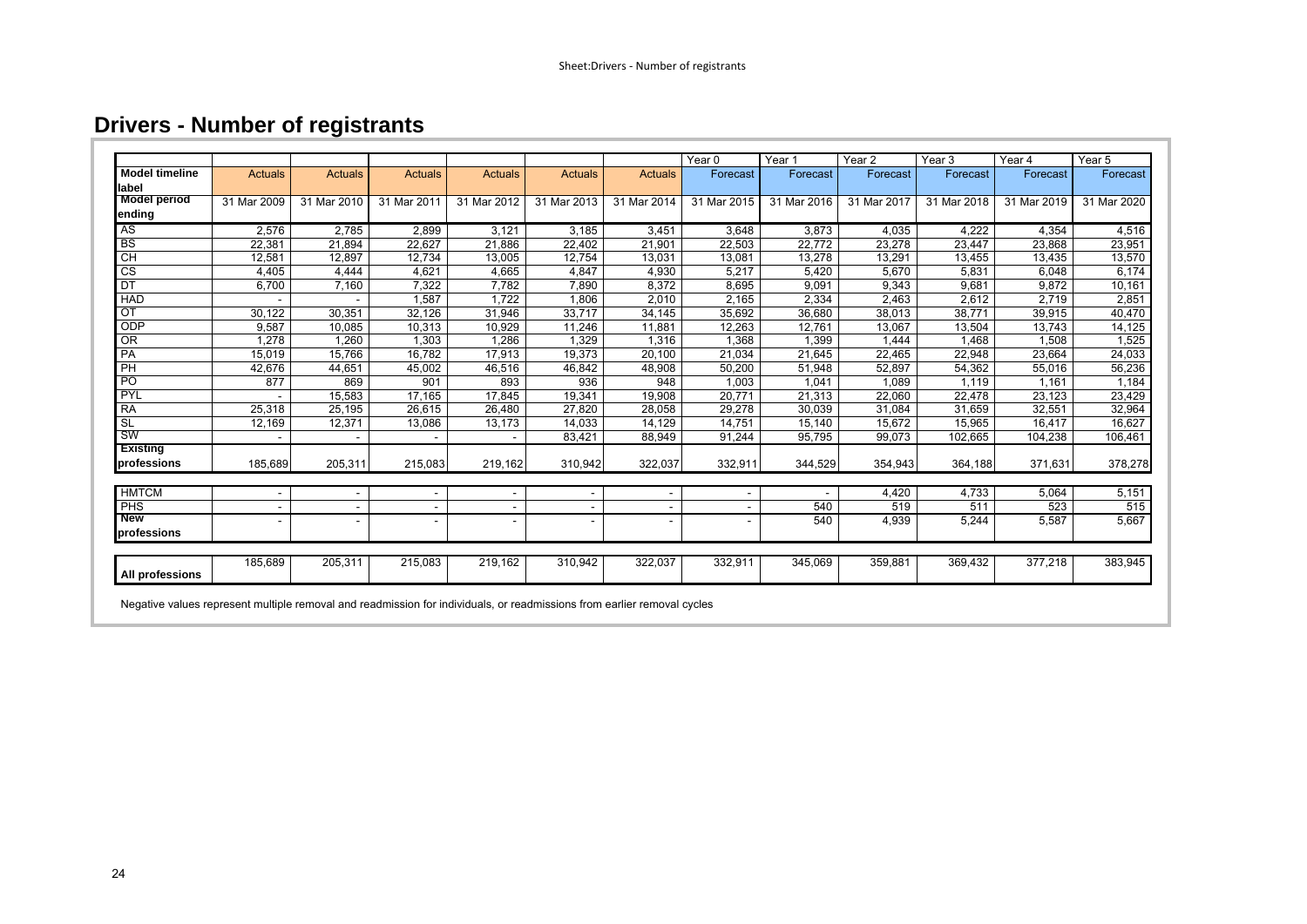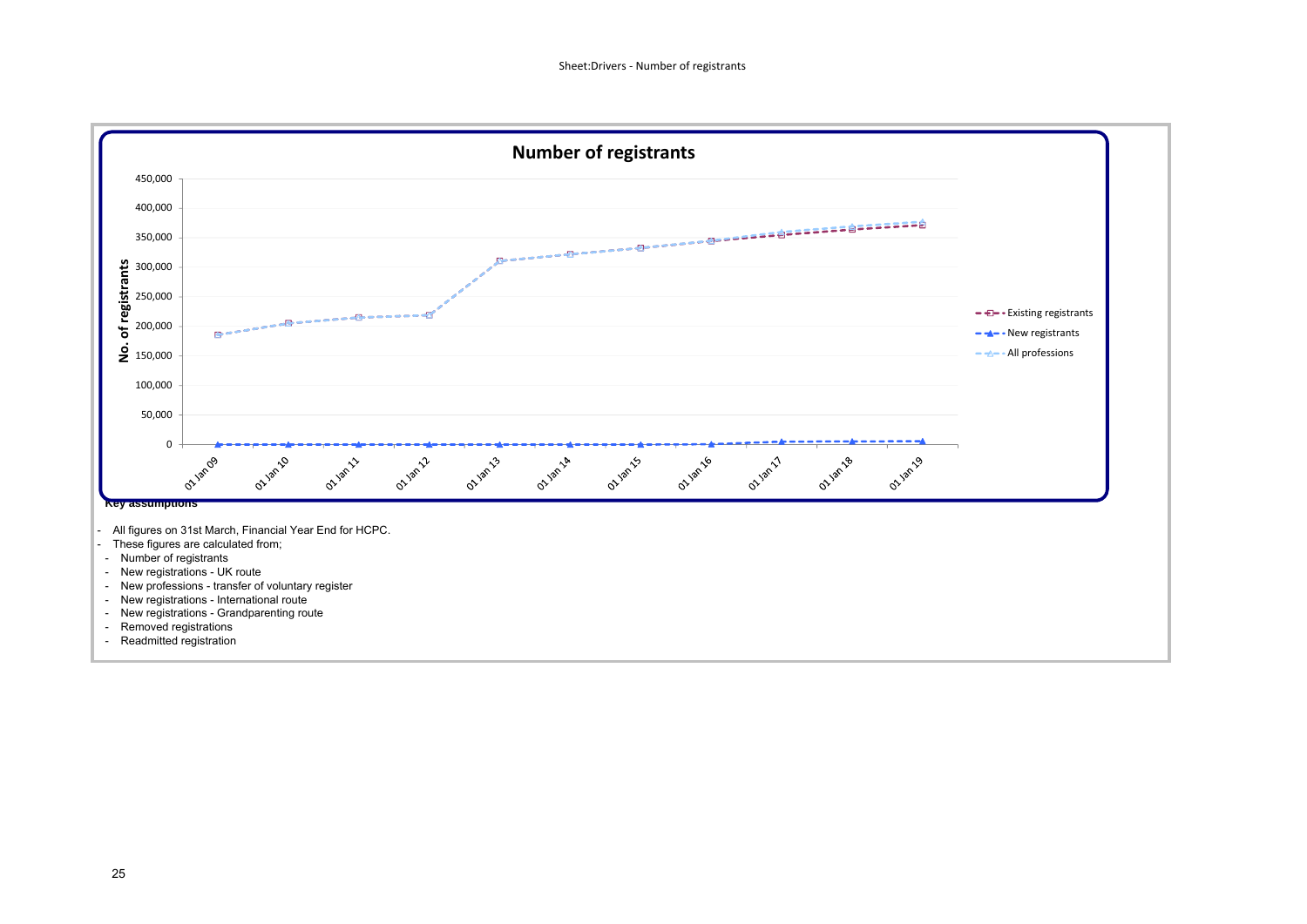Sheet:Section 3 ‐ Department F'casts

## 3.0 Department Forecasts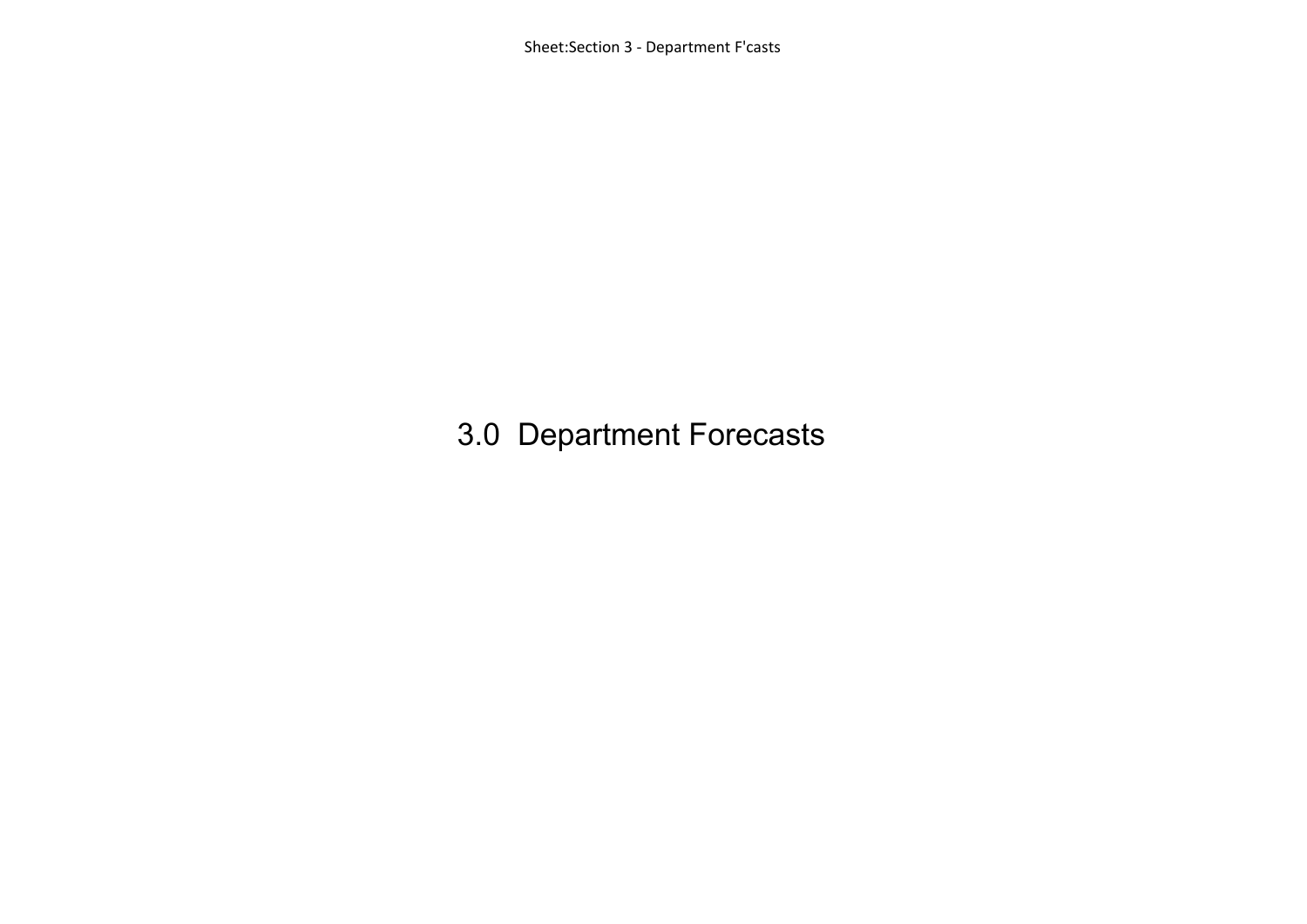### **Departmental Detailed Forecasts** Last actuals date 31 Mar 14

|                                              |                  | <b>Annual Summary</b>  |           |                |             |                    |                    |                           |
|----------------------------------------------|------------------|------------------------|-----------|----------------|-------------|--------------------|--------------------|---------------------------|
| <b>Report Date Start</b>                     | 01 Apr 11        | 01 Apr 12              | 01 Apr 13 | 01 Apr 14      | 01 Apr 15   | 01 Apr 16          | 01 Apr 17          | 01 Apr 18                 |
| Report Date End                              | 31 Mar 12        | 31 Mar 13              | 31 Mar 14 | 31 Mar 15      | 31 Mar 16   | 31 Mar 17          | 31 Mar 18          | 31 Mar 19                 |
| <b>Financial Year Ending</b>                 | 2012             | 2013                   | 2014      | 2015           | 2016        | 2017               | 2018               | 2019                      |
| (In £'000)                                   | Actuals          | <b>Actuals Actuals</b> |           | <b>Budget</b>  | LT Forecast | <b>LT Forecast</b> | <b>LT Forecast</b> | LT Forecast               |
| <b>CHAIR, COUNCIL &amp; PLGs</b>             |                  |                        |           |                |             |                    |                    |                           |
|                                              | 01 Apr 11        | 01 Apr 12              | 01 Apr 13 | 01 Apr 14      | 01 Apr 15   | 01 Apr 16          | 01 Apr 17          | 01 Apr 18                 |
|                                              | 31 Mar 12        | 31 Mar 13              | 31 Mar 14 | 31 Mar 15      | 31 Mar 16   | 31 Mar 17          | 31 Mar 18          | 31 Mar 19                 |
|                                              | 2012             | 2013                   | 2014      | 2015           | 2016        | 2017               | 2018               | 2019                      |
| (In £'000)                                   | Actuals          | <b>Actuals Actuals</b> |           | <b>Budget</b>  | LT Forecast | <b>LT Forecast</b> | <b>LT Forecast</b> | <b>LT Forecast</b>        |
| Chair Fee                                    | 47               | 57                     | 63        | 54             | 55          | 57                 | 58                 | 60                        |
| Chair Fares & Subsistence                    | 17               | 16                     | 16        | 18             | 18          | 19                 | 19                 | 20                        |
| Conferences                                  | 3                | 1                      | 3         | 3              | 3           | 3                  | 3                  | 3                         |
|                                              |                  |                        |           |                |             |                    |                    | 83                        |
| <b>Chair fees</b>                            | 67               | 73                     | 82        | 75             | 77          | 79                 | 81                 |                           |
| Mobile Phone & Blackberry                    | $\boldsymbol{2}$ | 1                      | -1        |                |             |                    |                    |                           |
| Internet/3G                                  |                  | 0                      | 0         | 0              | 0           | 0                  | 0                  | 0                         |
| <b>Other Professional Fees</b>               | $\mathbf{3}$     | $\blacksquare$         | 8         | 3              | 3           | $\mathbf{3}$       | 3                  | $\mathbf{3}$              |
| <b>Office services costs</b>                 | 5                | $\mathbf 1$            | 8         | $\overline{4}$ | 4           | 4                  | 4                  | 4                         |
| Conferences                                  | 5                |                        |           | 4              | 4           | 4                  | 4                  | 4                         |
| <b>Council &amp; Committee Members' Fees</b> | 122              | 63                     | 108       | 95             | 98          | 99                 | 102                | 104                       |
| Council & Committee Members' T&S             |                  | 44                     | 73        | 70             | 72          | 74                 | 76                 | 77                        |
| <b>Council &amp; Committee Training</b>      | 55               | 0                      | 3         | 5              | 5           | 5                  | 5                  | $\,6$                     |
| Taxation                                     | 16               | 16                     | 10        | 11             | 11          | 11                 | 12                 | 12                        |
| Appointments                                 | 25               | (8)                    | 33        | 35             | 36          | 25                 | 25                 | 25                        |
| <b>Other Professional Fees</b>               | 103              | 92                     |           | 3              | 3           | 3                  | 3                  | $\ensuremath{\mathsf{3}}$ |
| Catering                                     | 11               |                        | 3         | 3              | 3           | 3                  |                    | 4                         |
| <b>Council fees</b>                          | 337              | 210                    | 230       | 226            | 232         | 226                | 230                | 235                       |
| <b>Total Operating Expenses</b>              | 409              | 284                    | 321       | 305            | 313         | 309                | 315                | 322                       |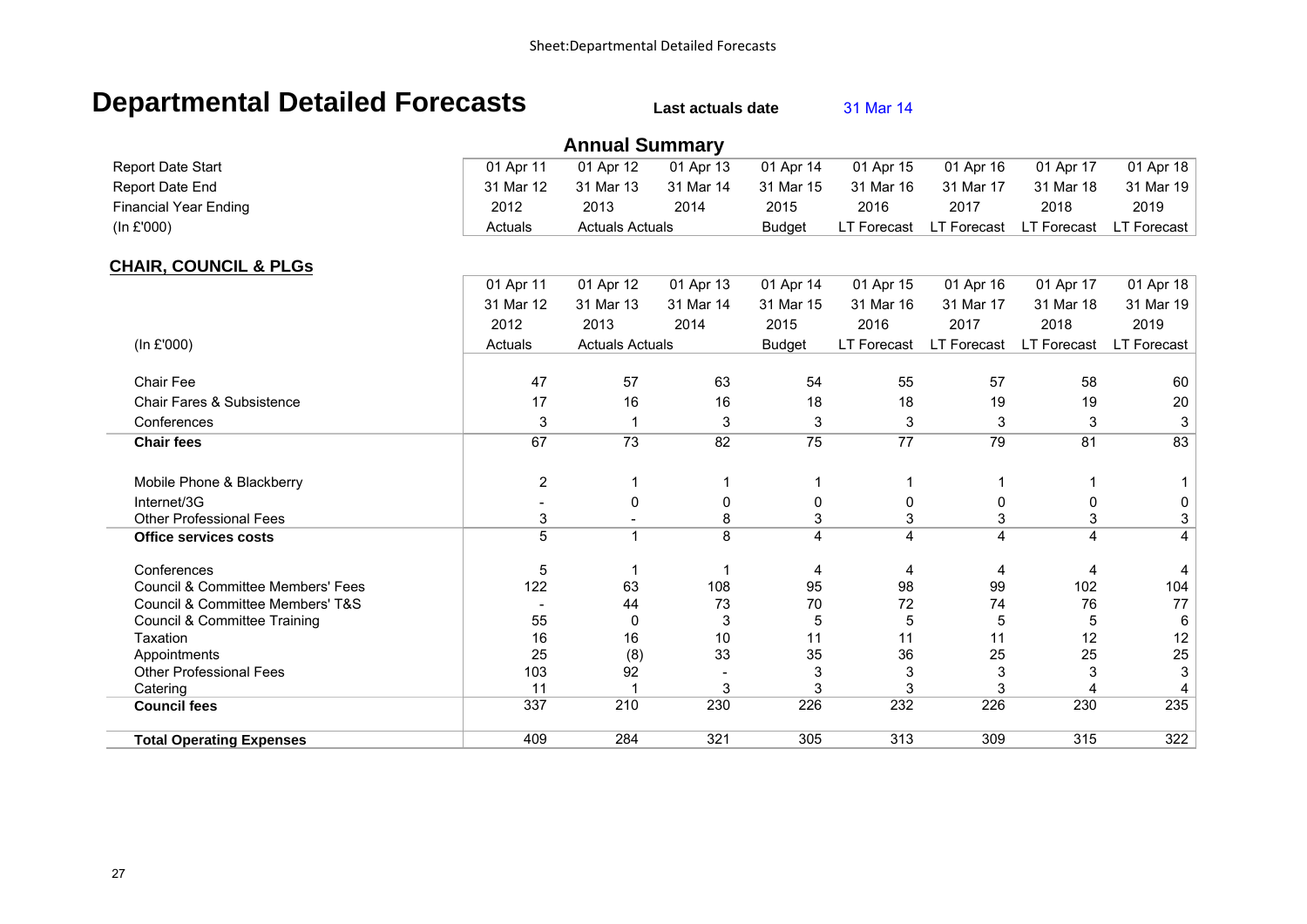### **CHIEF EXECUTIVE**

|                                     | 01 Apr 11 | 01 Apr 12               | 01 Apr 13 | 01 Apr 14     | 01 Apr 15      | 01 Apr 16   | 01 Apr 17   | 01 Apr 18               |
|-------------------------------------|-----------|-------------------------|-----------|---------------|----------------|-------------|-------------|-------------------------|
|                                     | 31 Mar 12 | 31 Mar 13               | 31 Mar 14 | 31 Mar 15     | 31 Mar 16      | 31 Mar 17   | 31 Mar 18   | 31 Mar 19               |
|                                     | 2012      | 2013                    | 2014      | 2015          | 2016           | 2017        | 2018        | 2019                    |
| (In £'000)                          | Actuals   | <b>Actuals Actuals</b>  |           | <b>Budget</b> | LT Forecast    | LT Forecast | LT Forecast | LT Forecast             |
| <b>Basic Pay-Permanent</b>          | 188       | 212                     | 195       | 180           | 185            | 191         | 197         | 202                     |
| NI ER-Permanent                     | 24        | 26                      | 25        | 22            | 22             | 23          | 24          | 24                      |
| Pension ER-Permanent                | 32        | 35                      | 31        | 31            | 31             | 32          | 33          | 34                      |
| Medical Insurance                   |           |                         | 2         | 5             | 5              | 5           | 6           | 6                       |
| Payroll                             | 244       | 273                     | 253       | 237           | 244            | 252         | 259         | 267                     |
| Fares                               | 15        | 24                      | 25        | 25            | 26             | 26          | 27          | 28                      |
| Subsistence & Others                | 6         |                         | 12        | 10            | 10             | 11          | 11          | 11                      |
| Conferences & Lecturing             |           |                         |           | 3             | 3              |             | 3           | 3                       |
| <b>Entertaining Chief Executive</b> |           |                         |           |               | 3              | 3           | 3           | 3                       |
| <b>Travel and subsistence costs</b> | 26        | 24                      | 40        | 42            | 41             | 42          | 43          | 44                      |
| Printing & Stationery               |           | $\overline{\mathbf{c}}$ | 5         | 5             | 5              | 5           | 5           | 6                       |
| Office services costs               | 1         | $\overline{2}$          | 5         | 5             | 5              | 5           | 5           | 6                       |
| Mobile Phone & Blackberry           |           |                         |           |               |                |             |             |                         |
| Internet/3G                         | 0         | 0                       | 0         |               |                |             |             |                         |
| <b>Other Professional Fees</b>      |           | (0)                     | 23        | 30            | 31             | 32          | 32          | 33                      |
| Subscriptions                       | 3         |                         |           | 2             | $\overline{2}$ |             |             | $\overline{\mathbf{c}}$ |
| Training                            | 5         | 4                       |           |               | 3              |             |             | 3                       |
| Legal Advice                        | 30        | 97                      | 91        | 30            | 31             | 32          | 32          | 33                      |
| <b>EMT Training</b>                 | 8         | 10                      | 13        | 16            | 16             | 17          | 17          | 18                      |
| <b>Specific department costs</b>    | 48        | $111$                   | 129       | 79            | 83             | 85          | 87          | 90                      |
| <b>Total Operating Expenses</b>     | 318       | 411                     | 427       | 362           | 374            | 385         | 395         | 406                     |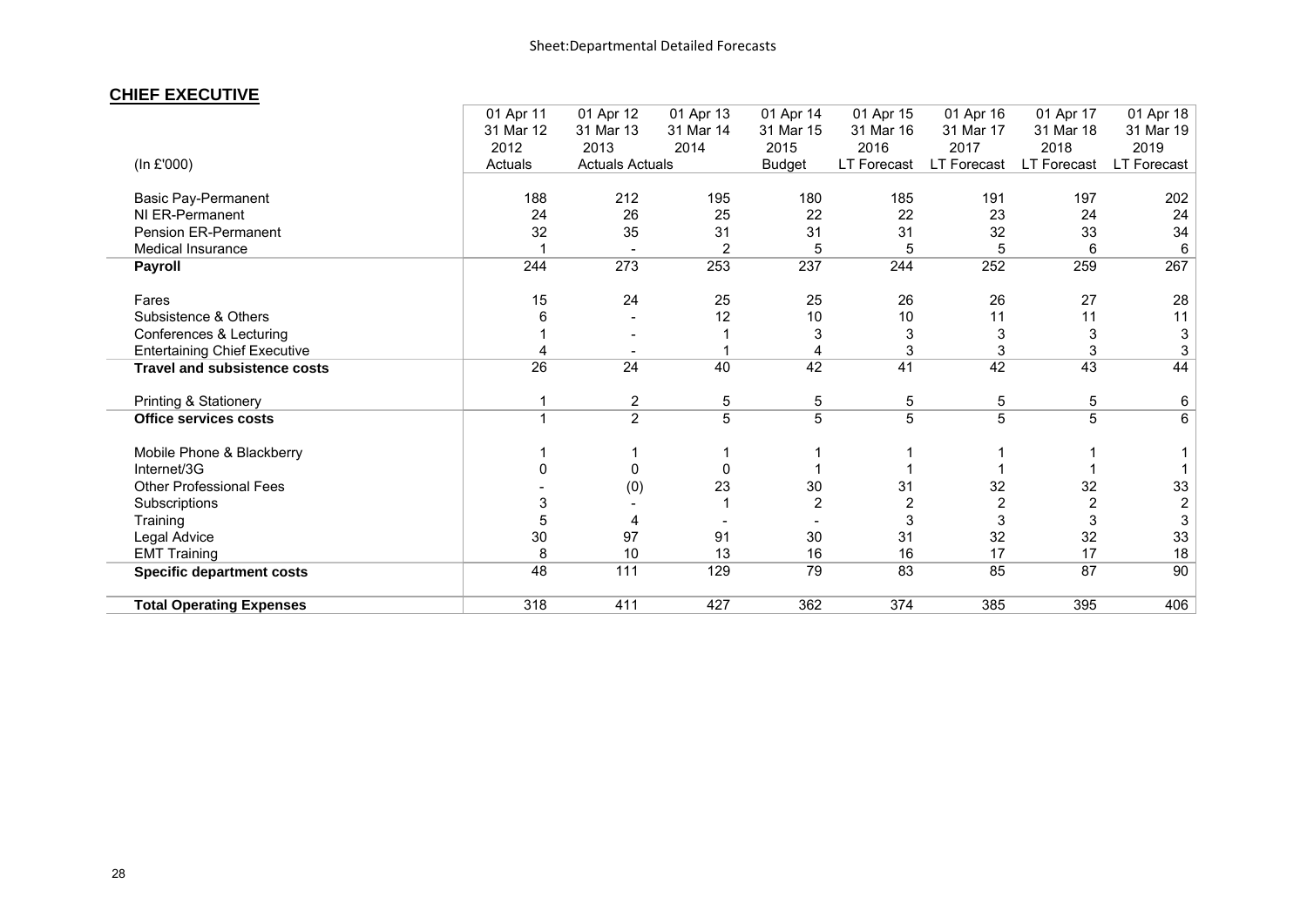#### **COMMUNICATIONS**

|                                     | 01 Apr 11                | 01 Apr 12              | 01 Apr 13                | 01 Apr 14                | 01 Apr 15                | 01 Apr 16      | 01 Apr 17      | 01 Apr 18      |
|-------------------------------------|--------------------------|------------------------|--------------------------|--------------------------|--------------------------|----------------|----------------|----------------|
|                                     | 31 Mar 12                | 31 Mar 13              | 31 Mar 14                | 31 Mar 15                | 31 Mar 16                | 31 Mar 17      | 31 Mar 18      | 31 Mar 19      |
|                                     | 2012                     | 2013                   | 2014                     | 2015                     | 2016                     | 2017           | 2018           | 2019           |
| (In £'000)                          | Actuals                  | <b>Actuals Actuals</b> |                          | <b>Budget</b>            | LT Forecast              | LT Forecast    | LT Forecast    | LT Forecast    |
| <b>Basic Pay-Permanent</b>          | 364                      | 389                    | 417                      | 561                      | 578                      | 595            | 613            | 632            |
| Overtime-Permanent                  |                          |                        | 2                        |                          |                          |                |                |                |
| NI ER-Permanent                     | 40                       | 42                     | 46                       | 67                       | 69                       | 71             | 74             | 76             |
| Pension ER-Permanent                | 22                       | 33                     | 35                       | 35                       | 36                       | 37             | 38             | 39             |
| <b>Payroll</b>                      | 427                      | 465                    | 503                      | 663                      | 683                      | 704            | 725            | 747            |
| Fares                               | 26                       | 13                     | 17                       | 13                       | 18                       | 18             | 19             | 19             |
| Subsistence & Others                | 15                       | 11                     | 12                       | 10                       | 10                       | 11             | 11             | 11             |
| <b>Travel and subsistence costs</b> | 41                       | 24                     | 29                       | 23                       | 28                       | 29             | 30             | 30             |
| Mobile Phone & Blackberry           | 2                        | 3                      | 3                        | 3                        | 3                        | 3              | 3              | 4              |
| <b>Printing &amp; Stationery</b>    | 3                        |                        |                          | $\overline{2}$           | $\overline{2}$           | $\overline{2}$ | $\overline{2}$ | 2              |
| Postage                             |                          |                        |                          |                          |                          |                |                |                |
| Couriers                            | 23                       | 11                     | 19                       | 19                       | 25                       | 26             | 26             | 27             |
| Internet/3G                         |                          |                        |                          |                          |                          |                |                |                |
| <b>Office services costs</b>        | 28                       | 16                     | 28                       | 24                       | 30                       | 31             | 31             | 32             |
| Other Professional Fees             |                          | 44                     |                          |                          |                          |                |                |                |
| Legal Advice                        |                          |                        |                          |                          |                          |                |                |                |
| <b>Professional cost</b>            | $\overline{\phantom{0}}$ | 44                     | $\overline{\phantom{a}}$ | $\overline{\phantom{a}}$ | $\overline{\phantom{a}}$ |                | $\blacksquare$ | $\blacksquare$ |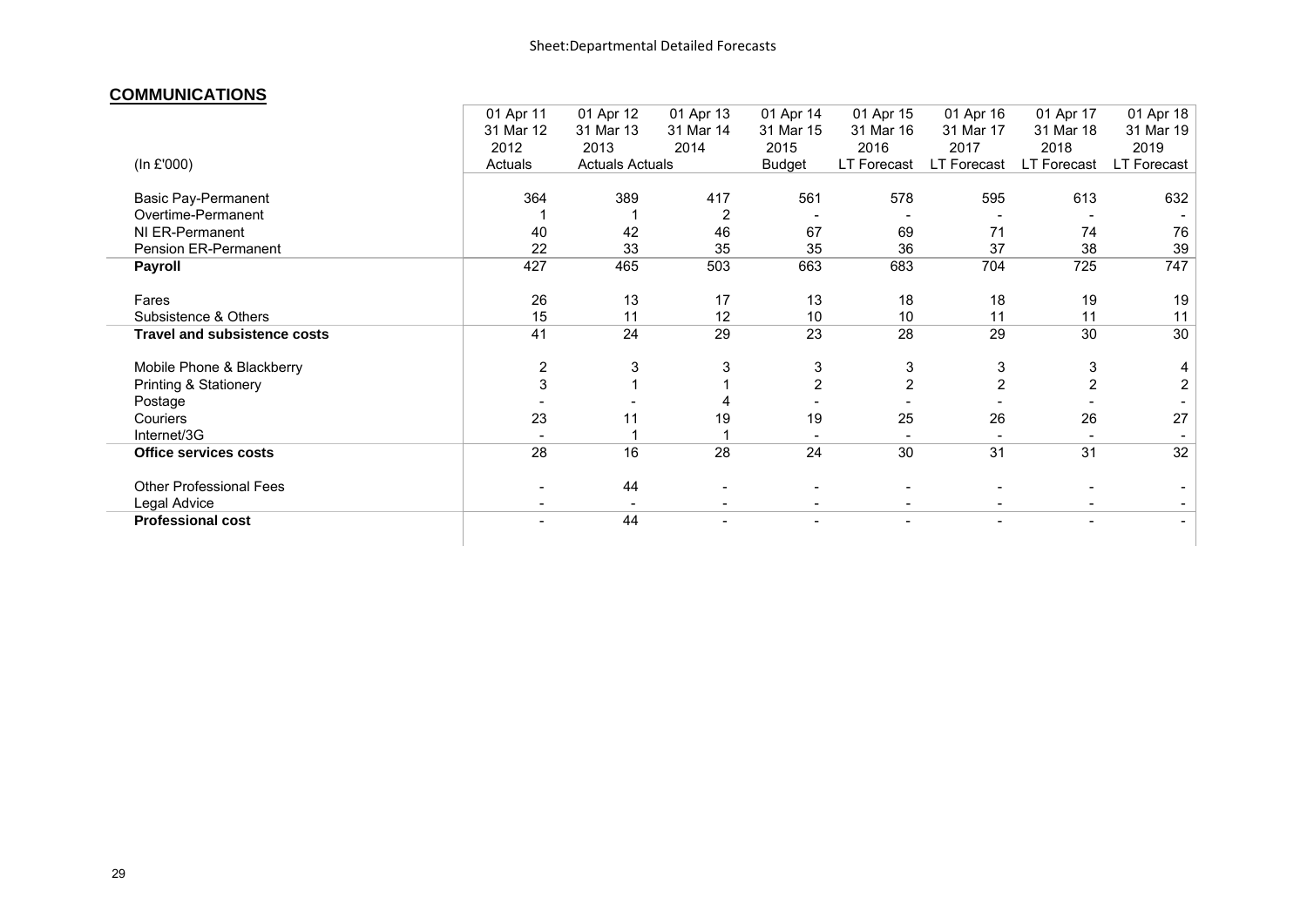### **COMMUNICATIONS (cont'd)**

|                                  | 135   | 146   | 86             | 70    | 90    | 92    | 95    |       |
|----------------------------------|-------|-------|----------------|-------|-------|-------|-------|-------|
| Campaigns                        |       |       |                |       |       |       |       | 97    |
| Annual Reports                   |       | (5)   |                |       |       |       |       |       |
| <b>Brochures</b>                 | 65    | 40    | 49             | 39    | 50    | 51    | 53    | 54    |
| Meet the HPC events              | 48    | 24    | 69             | 72    | 74    | 76    | 78    | 80    |
| Market Research                  | 40    | 34    |                | 50    | 51    | 53    | 54    | 55    |
| Translations                     | 10    | 9     |                | 3     | 3     | 3     | 3     |       |
| Public Affairs & Stakeholder     | 61    | 59    | 73             | 42    | 75    | 77    | 79    | 81    |
| Web                              | 67    | 43    | 60             | 60    | 75    | 77    | 79    | 81    |
| Marketing & Promotions           |       | 4     | $\overline{2}$ | 5     | 5     | ა     | '5    | 5     |
| Conferences & Exhibitions        | 50    | 39    | 41             | 30    | 31    | 32    | 32    | 33    |
| <b>Media Relations</b>           | 25    | 2     | 12             | 25    | 26    | 26    | 27    | 28    |
| Internal Communications          | 45    | 86    | 87             | 89    | 92    | 94    | 96    | 99    |
| <b>Communication costs</b>       | 556   | 480   | 481            | 487   | 572   | 587   | 601   | 616   |
| Subscriptions                    | 36    |       | 44             | 47    | 48    | 49    | 50    | 51    |
| Training                         | 8     | 18    | 22             | 24    | 35    | 36    | 37    | 38    |
| <b>Specific department costs</b> | 44    | 18    | 66             | 71    | 83    | 85    | 87    | 89    |
| <b>Total Operating Expenses</b>  | 1,096 | 1,047 | 1,106          | 1,268 | 1,396 | 1,435 | 1,474 | 1,515 |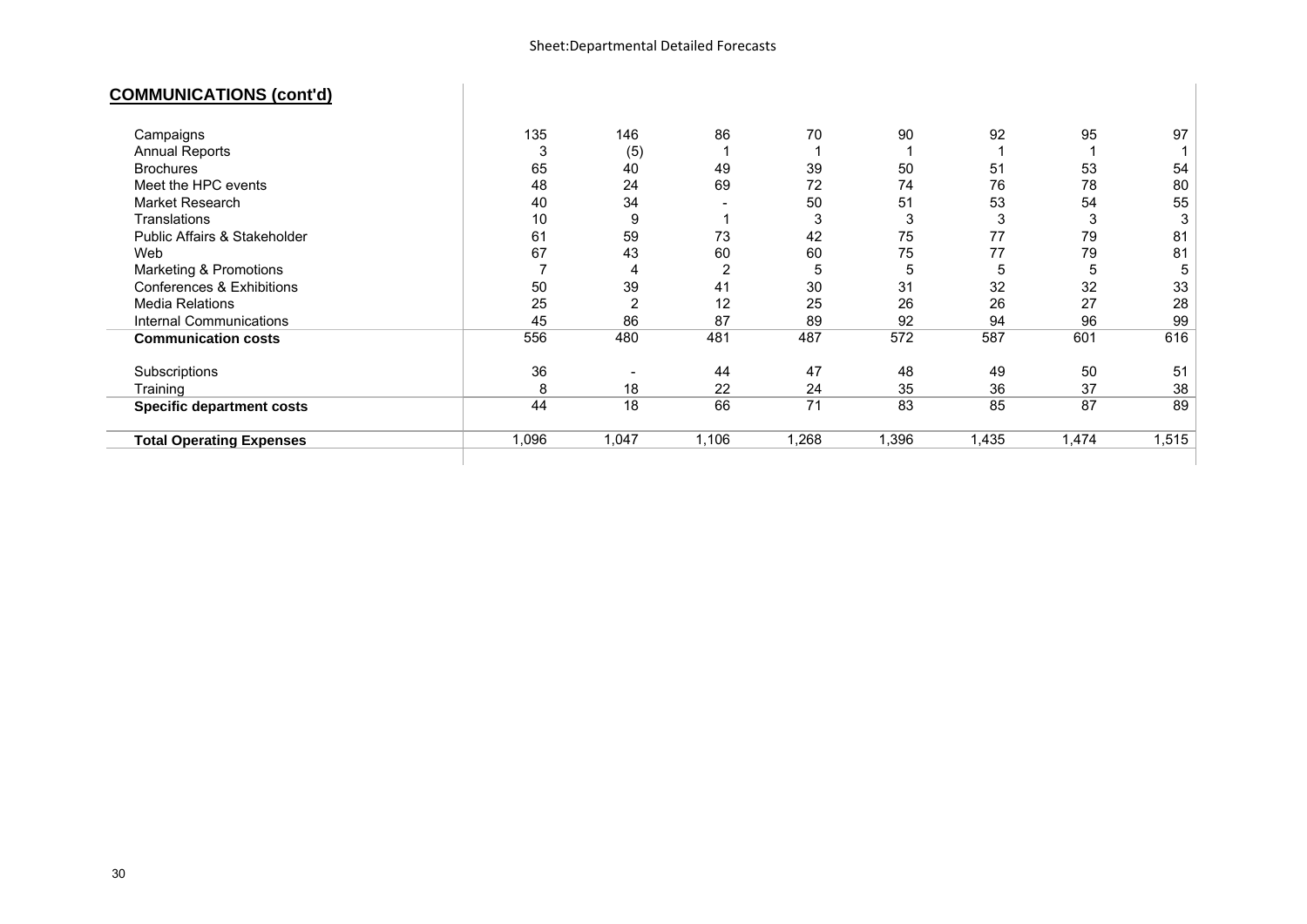#### **EDUCATION**

|                                          | 31 Mar 12<br>2012        | 31 Mar 13<br>2013        | 31 Mar 14<br>2014 | 31 Mar 15<br>2015 | 31 Mar 16<br>2016  | 31 Mar 17<br>2017  | 31 Mar 18<br>2018 | 31 Mar 19<br>2019  |
|------------------------------------------|--------------------------|--------------------------|-------------------|-------------------|--------------------|--------------------|-------------------|--------------------|
| (In £'000)                               | Actuals                  | <b>Actuals Actuals</b>   |                   | <b>Budget</b>     | <b>LT Forecast</b> | <b>LT Forecast</b> | LT Forecast       | <b>LT Forecast</b> |
| <b>Basic Pay-Permanent</b>               | 428                      | 517                      | 523               | 604               | 623                | 641                | 661               | 680                |
| NI ER-Permanent                          | 47                       | 56                       | 56                | 73                | 75                 | 77                 | 79                | 82                 |
| Pension ER-Permanent                     | 38                       | 39                       | 44                | 47                | 48                 | 50                 | 51                | 53                 |
| <b>Temporary Staff</b>                   | 11                       | 23                       | 10                | 17                | 17                 | 18                 | 18                | 19                 |
| Payroll                                  | 524                      | 635                      | 633               | 741               | 763                | 786                | 810               | 834                |
| Fares                                    | 18                       | 17                       | 14                | 22                | 22                 | 23                 | 23                | 24                 |
| Subsistence & Others                     | 21                       | 13                       | 14                | 29                | 30                 | 30                 | 31                | 32                 |
| Conferences                              | $\mathbf 1$              | $\mathbf{1}$             | $\mathbf{1}$      | $\mathbf{1}$      | $\mathbf{1}$       | $\mathbf 1$        | $\mathbf{1}$      | $\mathbf{1}$       |
| <b>Travel and subsistence costs</b>      | 40                       | 31                       | 29                | 52                | 53                 | 54                 | 56                | 57                 |
| <b>Printing &amp; Stationery</b>         | 14                       | 16                       | 8                 | 21                | 22                 | 22                 | 23                | 23                 |
| Room Hire                                | 5                        | 5                        |                   | 5                 | 5                  | 5                  | 5                 | 6                  |
| Postage                                  | 3                        | $\mathbf 0$              | 0                 | 3                 | 3                  | 3                  | 3                 | 3                  |
| Catering                                 | $\overline{2}$           | $\overline{2}$           | $\mathbf{1}$      | $\mathbf 1$       | $\mathbf 1$        | 1                  | -1                | $\mathbf{1}$       |
| <b>Office services costs</b>             | $\overline{24}$          | $\overline{23}$          | $\overline{9}$    | $\overline{30}$   | $\overline{31}$    | $\overline{31}$    | $\overline{32}$   | 33                 |
| <b>Small Project Costs</b>               | $\overline{\phantom{a}}$ | $\overline{\phantom{a}}$ | $\mathbf 1$       | 10                | 10                 | 11                 | 11                | 11                 |
| Approvals                                | 138                      | 91                       | 71                | 82                | 51                 | 37                 | 39                | 41                 |
| <b>Annual Monitoring</b>                 | 19                       | 20                       | 15                | 16                | 17                 | 29                 | 30                | 30                 |
| Major/Minor Change                       | 11                       | 13                       | 10                | 13                | 14                 | 18                 | 19                | 19                 |
| Approvals - Travel & Subsistence         | 5                        |                          | 67                | 85                | 51                 | 38                 | 40                | 42                 |
| Annual Monitoring - Travel & Subsistence |                          |                          | 18                | 21                | 22                 | 37                 | 38                | 39                 |
| Complaints                               |                          |                          |                   |                   | 1                  |                    |                   | $\mathbf 1$        |
| <b>Partners costs</b>                    | 172                      | 124                      | 180               | 228               | 166                | $\overline{171}$   | 178               | 185                |
| Mobile Phone & Blackberry                | 2                        | $\overline{\mathbf{c}}$  | 5                 | 6                 | 6                  | 6                  | 6                 | 6                  |
| Internet/3G                              | $\mathbf 0$              | $\mathbf 0$              | $\mathbf 0$       |                   |                    |                    |                   |                    |
| Subscriptions                            |                          |                          |                   | 1                 | $\mathbf 1$        | 1                  | -1                | -1                 |
| Training                                 | 19                       | 26                       | 17                | 37                | 38                 | 39                 | 40                | 41                 |
| Legal Advice                             | 1                        | $\blacksquare$           |                   | $\overline{2}$    | $\overline{2}$     | 3                  | 3                 | 3                  |
| Translations                             |                          | $\mathbf 0$              |                   | $\overline{a}$    |                    |                    |                   |                    |
| <b>Specific department costs</b>         | 23                       | 29                       | $\overline{22}$   | 46                | 47                 | 48                 | 49                | 50                 |
| <b>Total Operating Expenses</b>          | 784                      | 841                      | 874               | 1,096             | 1,060              | 1,091              | 1,124             | 1,159              |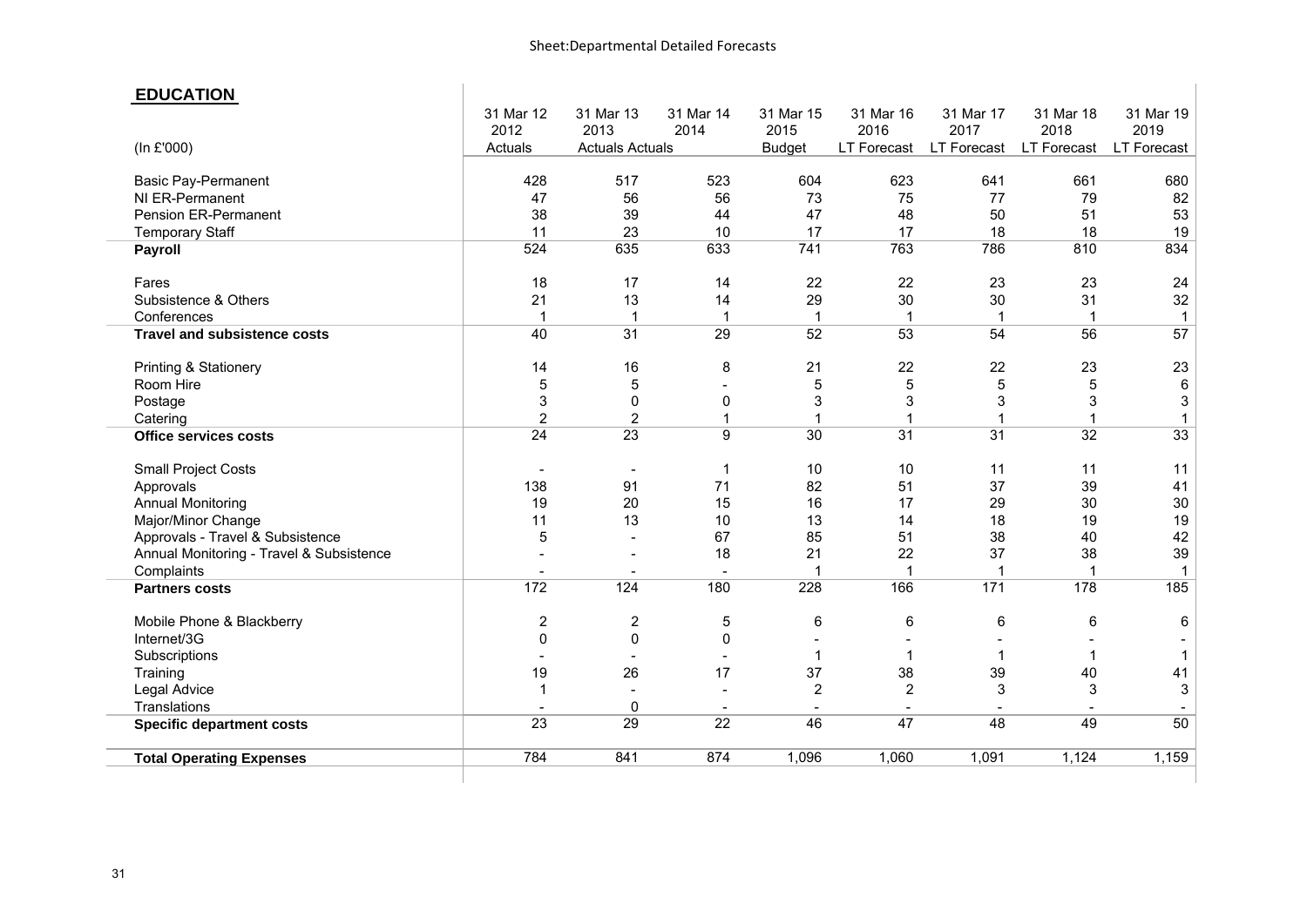### **FACILITIES**

|                                        | 01 Apr 11      | 01 Apr 12              | 01 Apr 13      | 01 Apr 14      | 01 Apr 15                | 01 Apr 16                | 01 Apr 17   | 01 Apr 18   |
|----------------------------------------|----------------|------------------------|----------------|----------------|--------------------------|--------------------------|-------------|-------------|
|                                        | 31 Mar 12      | 31 Mar 13              | 31 Mar 14      | 31 Mar 15      | 31 Mar 16                | 31 Mar 17                | 31 Mar 18   | 31 Mar 19   |
|                                        | 2012           | 2013                   | 2014           | 2015           | 2016                     | 2017                     | 2018        | 2019        |
| (In £'000)                             | Actuals        | <b>Actuals Actuals</b> |                | <b>Budget</b>  | LT Forecast              | <b>LT Forecast</b>       | LT Forecast | LT Forecast |
|                                        |                |                        |                |                |                          |                          |             |             |
| <b>Basic Pay-Permanent</b>             | 152            | 133                    | 141            | 163            | 168                      | 173                      | 178         | 183         |
| Overtime-Permanent                     | 6              | 13                     | 8              | 12             | 12                       | 13                       | 13          | 14          |
| NI ER-Permanent                        | 15             | 15                     | 15             | 20             | 20                       | 21                       | 21          | 22          |
| Pension ER-Permanent                   | 21             | 18                     | 17             | 17             | 18                       | 18                       | 19          | 20          |
| <b>Temporary Staff</b>                 | 8              |                        |                | 12             | 12                       | 13                       | 13          | 14          |
| <b>Basic Pay-Fixed Term Contract</b>   |                |                        |                | 25             | 26                       | 27                       | 27          | 28          |
| Overtime-Fixed Term Contract           |                |                        |                |                |                          |                          |             |             |
| NI ER-Fixed Term Contract              |                |                        |                |                |                          |                          |             |             |
| Pension ER-Fixed Term Contract         |                |                        |                |                |                          | $\overline{\phantom{a}}$ |             |             |
| <b>Payroll</b>                         | 202            | 179                    | 182            | 249            | 256                      | 264                      | 272         | 280         |
| Fares                                  | 3              | $\overline{2}$         | 4              | 4              | 4                        | 4                        | 4           | 4           |
| Subsistence & Others                   | $\overline{2}$ | $\blacksquare$         |                | $\Omega$       | 0                        | 0                        | 0           | 0           |
| Car Expenses & Car Parking             | 0              | 0                      | 0              | $\sim$         | $\overline{\phantom{a}}$ | $\sim$                   |             |             |
| <b>Travel and subsistence costs</b>    | $\overline{5}$ | $\overline{3}$         | 4              | 4              | 4                        | 4                        | 4           | 4           |
| <b>Business Rates</b>                  | 116            | 122                    | 64             | 132            | 135                      | 139                      | 142         | 146         |
| Water                                  | 3              |                        |                | $\overline{2}$ | 2                        | 3                        | 3           | 3           |
| Electricity                            | 52             | 37                     | 44             | 86             | 89                       | 91                       | 93          | 95          |
| Gas                                    | 9              | 4                      | 19             | 15             | 15                       | 16                       | 16          | 17          |
| <b>Cleaning Materials</b>              |                | 9                      | 27             | 24             | 25                       | 25                       | 26          | 26          |
| <b>Cleaning Materials</b>              |                |                        |                |                |                          |                          |             |             |
| <b>Cleaning Contractors</b>            | 60             | 42                     | 51             | 90             | 92                       | 95                       | 97          | 99          |
| Cleaning-33 Stannary Street            |                | 12                     | $\overline{7}$ | $\overline{4}$ | 4                        | 4                        | 4           | 4           |
| Waste Disposal                         | 21             |                        |                | 21             | 22                       | 22                       | 23          | 23          |
| Waste Disposal                         | $\blacksquare$ | 1                      | 4              | 3              | 3                        | 3                        | 3           | 3           |
| Repairs & Maintenance                  | 32             | 59                     | 185            | 150            | 154                      | 158                      | 162         | 166         |
| Repairs&Maintenance-33 Stannary Street |                | 10                     | 10             | 8              | 8                        | 8                        | 9           | 9           |
| Maintenance Contracts                  | 21             | 23                     | 28             | 30             | 31                       | 32                       | 32          | 33          |
| Security                               | 21             | $\sim$                 | 180            | 26             | 27                       | 28                       | 28          | 29          |
| Security-33 Stannary Street            |                | 0                      | 4              |                |                          |                          |             |             |
| <b>Building Refurbishment</b>          | 32             | 63                     | 192            | 80             | 82                       | 84                       | 86          | 88          |
| <b>Property costs</b>                  | 367            | 381                    | 814            | 671            | 688                      | 705                      | 723         | 741         |
|                                        |                |                        |                |                |                          |                          |             |             |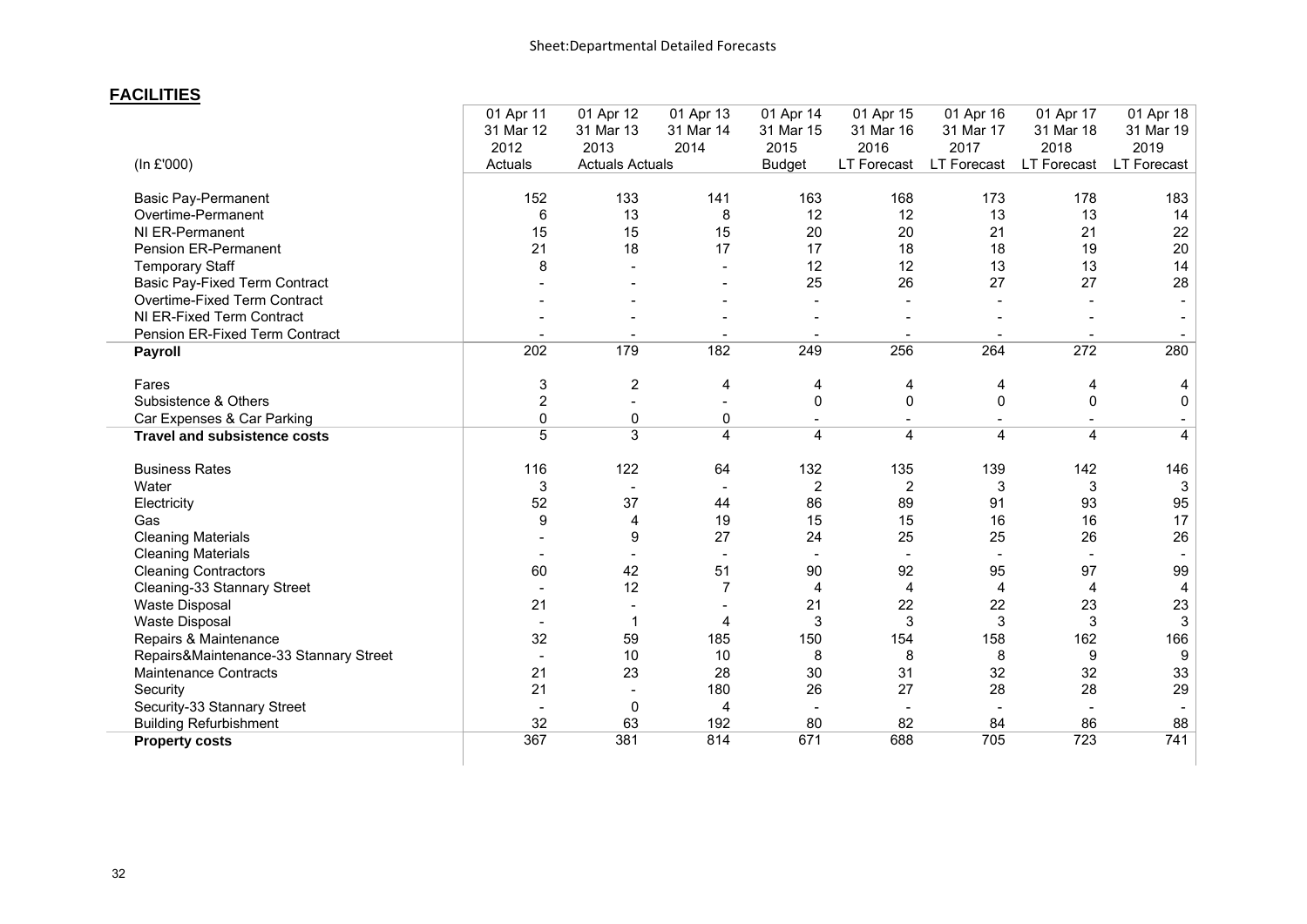### **FACILITIES (cont'd)**

| Mobile Phone & Blackberry                  |     | 0               | -1              | $\mathbf 1$              | 1              | 1                        | 1                        | -1                       |
|--------------------------------------------|-----|-----------------|-----------------|--------------------------|----------------|--------------------------|--------------------------|--------------------------|
| Printing & Stationery                      | 42  | 61              | 78              | 87                       | 89             | 91                       | 94                       | 96                       |
| Room Hire                                  | 49  | 26              |                 |                          |                |                          |                          |                          |
| Photocopying                               | 10  | 11              | 14              | 20                       | 20             | 21                       | 22                       | 22                       |
| Postage                                    | 90  | 160             | 156             | 150                      | 154            | 158                      | 162                      | 166                      |
| Telephone                                  |     |                 |                 |                          |                |                          |                          |                          |
| Couriers                                   |     |                 |                 | $\mathbf{0}$             | $\mathbf{0}$   | $\Omega$                 | $\mathbf{0}$             | $\mathbf 0$              |
| Office Equipment < £1000                   | 11  | 15              | 147             | 50                       | 51             | 53                       | 54                       | 55                       |
| Office Equipment <£1000-33 Stannary Street |     | -1              |                 |                          | $\blacksquare$ | $\overline{\phantom{a}}$ | $\overline{\phantom{a}}$ |                          |
| Office Equipment rental                    | 13  | 13              | 12              | 18                       | 18             | 19                       | 19                       | 20                       |
| Catering                                   | 20  | 36              | 37              | 44                       | 45             | 46                       | 47                       | 49                       |
| Other Office Services                      | 20  | 21              | 27              | 30                       | 31             | 32                       | 32                       | 33                       |
| Office Equipment Disposals                 |     | $\overline{a}$  | $\blacksquare$  | $\overline{\phantom{a}}$ | $\sim$         | $\blacksquare$           | $\sim$                   | $\overline{\phantom{a}}$ |
| <b>Office services costs</b>               | 255 | 345             | 471             | 400                      | 410            | 420                      | 430                      | 441                      |
| <b>Other Professional Fees</b>             |     | 0               | 8               | 11                       | 11             | 11                       | 12                       | 12                       |
| Other Professional Fees-33 Stannary Street |     | $\overline{c}$  | 11              | $\overline{2}$           | $\overline{2}$ | $\overline{2}$           | $\overline{2}$           | $\sqrt{2}$               |
| Internet/3G                                |     | $\Omega$        | $\mathbf{0}$    |                          | ٠              |                          |                          |                          |
| Subscriptions                              |     |                 |                 | 0                        | 0              | $\Omega$                 | 0                        | $\pmb{0}$                |
| Training                                   |     |                 |                 | 4                        | 4              | 4                        | 4                        | 4                        |
| <b>Books &amp; Publications</b>            |     |                 |                 | $\Omega$                 | 0              | 0                        | 0                        | $\mathbf 0$              |
| General Insurance                          |     |                 |                 |                          |                |                          |                          |                          |
| Health & Safety                            | 11  | 4               | 8               | 15                       | 15             | 16                       | 16                       | 17                       |
| Legal Advice                               |     | 0               |                 |                          | 1              |                          | 1                        | -1                       |
| Legal Advice-33 Stannary St                |     | 3               | (4)             |                          |                |                          | 1                        |                          |
| <b>Specific department costs</b>           | 11  | $\overline{11}$ | $\overline{23}$ | $\overline{34}$          | 34             | 35                       | $\overline{36}$          | $\overline{37}$          |
| Rent-33 Stannary Street                    |     | 82              | 118             | 136                      | 118            | 118                      | 118                      | 118                      |
| Service Charge-33 Stannary Street          |     | $\overline{2}$  | 8               | 15                       | 15             | 16                       | 16                       | 17                       |
| <b>Business Rates-33 Stannary Street</b>   |     | 31              | 36              | 37                       | 38             | 39                       | 40                       | 41                       |
| Water-33 Stannary Street                   |     | $\overline{2}$  | $\overline{2}$  | 4                        | 4              | 4                        | 5                        | $\,$ 5 $\,$              |
| Electricity-33 Stannary Street             |     | 15              | 16              | 20                       | 21             | 21                       | 22                       | 22                       |
| Gas-33 Stannary Street                     |     | 5               | $\overline{2}$  | 5                        | 5              | 5                        | 5                        | 5                        |
| Insurance-33 Stannary Street               |     |                 |                 |                          |                |                          |                          |                          |
| <b>Additional office space</b>             |     | 138             | 183             | 217                      | 201            | 203                      | 205                      | 207                      |
| <b>Total Operating Expenses</b>            | 840 | 1,056           | 1,675           | 1,574                    | 1,593          | 1,631                    | 1,671                    | 1,711                    |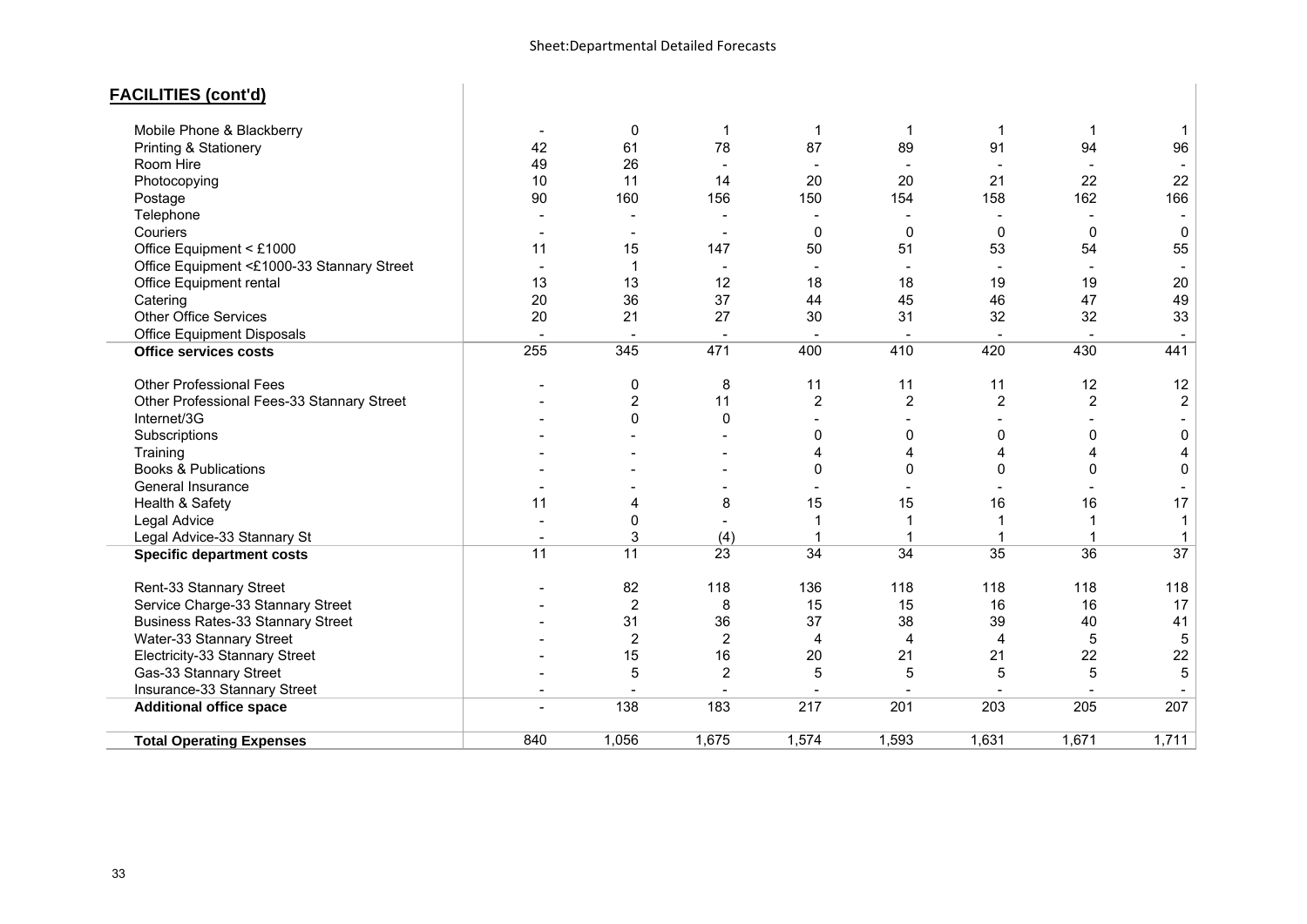### **FINANCE**

|                                      | 01 Apr 11      | 01 Apr 12              | 01 Apr 13               | 01 Apr 14       | 01 Apr 15      | 01 Apr 16       | 01 Apr 17      | 01 Apr 18      |
|--------------------------------------|----------------|------------------------|-------------------------|-----------------|----------------|-----------------|----------------|----------------|
|                                      | 31 Mar 12      | 31 Mar 13              | 31 Mar 14               | 31 Mar 15       | 31 Mar 16      | 31 Mar 17       | 31 Mar 18      | 31 Mar 19      |
|                                      | 2012           | 2013                   | 2014                    | 2015            | 2016           | 2017            | 2018           | 2019           |
| (In £'000)                           | Actuals        | <b>Actuals Actuals</b> |                         | <b>Budget</b>   | LT Forecast    | LT Forecast     | LT Forecast    | LT Forecast    |
|                                      |                |                        |                         |                 |                |                 |                |                |
| <b>Basic Pay-Permanent</b>           | 292            | 249                    | 356                     | 424             | 437            | 450             | 463            | 477            |
| Overtime-Permanent                   | $\mathbf{1}$   | $\overline{2}$         | $\overline{c}$          | $\overline{2}$  | $\overline{2}$ | $\overline{2}$  | $\overline{2}$ | 2              |
| NI ER-Permanent                      | 32             | 26                     | 38                      | 51              | 52             | 54              | 56             | 57             |
| Pension ER-Permanent                 | 25             | 12                     | 14                      | 25              | 26             | 27              | 28             | 29             |
| <b>Temporary Staff</b>               | 18             | 119                    | 129                     | 4               | 4              | 4               | $\overline{4}$ | $\,$ 5 $\,$    |
| <b>Basic Pay-Fixed Term Contract</b> |                | $\overline{2}$         |                         | 25              | 25             | 26              | 27             | 28             |
| NI ER-Fixed Term Contract            |                | 0                      |                         | 3               | 3              | 3               | 3              | 3              |
| Pension ER-Fixed Term Contract       |                |                        |                         | $\Omega$        |                |                 |                |                |
| Payroll                              | 368            | 410                    | 538                     | 534             | 550            | 567             | 584            | 601            |
|                                      |                |                        |                         |                 |                |                 |                |                |
| Fares                                | $\mathbf{2}$   | 0                      | 1                       |                 |                |                 | 1              |                |
| Subsistence & Others                 | $\mathbf{1}$   |                        |                         | 1               | 1              | 1               | 1              |                |
| <b>Travel and subsistence costs</b>  | $\overline{3}$ | $\mathbf{0}$           | $\mathbf{1}$            | $\overline{2}$  | $\overline{2}$ | $\overline{2}$  | $\overline{2}$ | $\overline{2}$ |
|                                      |                |                        |                         |                 |                |                 |                |                |
| Printing & Stationery                | 5              | 8                      | 13                      | 12              | 12             | 13              | 13             | 13             |
| Room Hire                            | 3              | 0                      |                         |                 | 1              |                 | 1              |                |
| Postage                              |                |                        | 4                       |                 | 4              |                 |                |                |
| Couriers                             | $\overline{2}$ | 1                      |                         |                 |                |                 |                |                |
| <b>Office services costs</b>         | 10             | 10                     | $\overline{18}$         | $\overline{18}$ | 19             | $\overline{19}$ | 19             | 20             |
| <b>Small Project Costs</b>           | 5              | 16                     | 3                       | 5               | 5              | 5               | 5              | 6              |
| <b>Other Professional Fees</b>       | 15             | $\overline{7}$         | 22                      | 22              | 22             | 23              | 23             | 24             |
| Mobile Phone & Blackberry            | $\mathbf{1}$   |                        | 1                       |                 | 1              |                 |                |                |
| Subscriptions                        | $\overline{c}$ | 316                    |                         |                 |                |                 |                |                |
| Training                             | 9              | 5                      | 6                       | 5               | 5              | 5               | 5              | 6              |
| Legal Advice                         |                |                        |                         | 38              | 39             | 40              | 41             | 42             |
| <b>Internal Audit</b>                | 25             | 27                     | 24                      | 24              | 25             | 25              | 26             | 26             |
| <b>External Audit Fees</b>           | 36             | 42                     | 39                      | 40              | 41             | 42              | 43             | 44             |
| <b>Bank Charges</b>                  | 39             | 109                    | 103                     | 100             | 103            | 105             | 108            | 110            |
| <b>Pension Administration</b>        | 81             | 44                     | 4                       | 4               | 4              | 5               | 5              | 5              |
| <b>Taxation Advice</b>               | 8              | 6                      | $\overline{\mathbf{c}}$ | 4               | 4              | 4               | 4              |                |
| General Insurance                    | 52             | 42                     | 51                      | 51              | 52             | 54              | 55             | 56             |
| <b>Specific department costs</b>     | 273            | 614                    | 254                     | 294             | 301            | 309             | 317            | 325            |
| <b>Total Operating Expenses</b>      | 654            | 1,033                  | 812                     | 848             | 872            | 897             | 922            | 948            |
|                                      |                |                        |                         |                 |                |                 |                |                |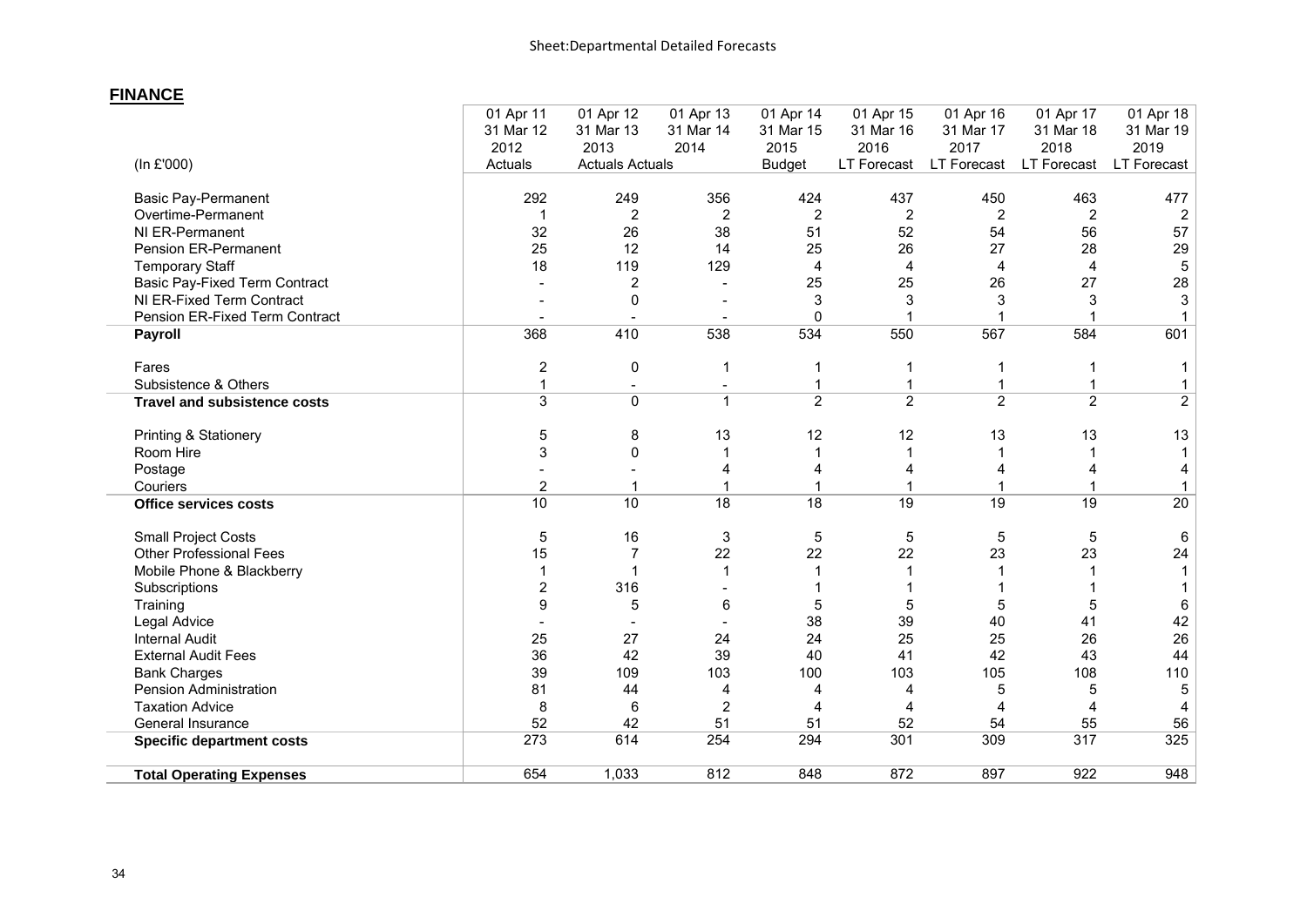#### **FITNESS TO PRACTISE**

|                                      | 01 Apr 11      | 01 Apr 12              | 01 Apr 13      | 01 Apr 14               | 01 Apr 15       | 01 Apr 16               | 01 Apr 17          | 01 Apr 18       |
|--------------------------------------|----------------|------------------------|----------------|-------------------------|-----------------|-------------------------|--------------------|-----------------|
|                                      | 31 Mar 12      | 31 Mar 13              | 31 Mar 14      | 31 Mar 15               | 31 Mar 16       | 31 Mar 17               | 31 Mar 18          | 31 Mar 19       |
|                                      | 2012           | 2013                   | 2014           | 2015                    | 2016            | 2017                    | 2018               | 2019            |
| (In £'000)                           | Actuals        | <b>Actuals Actuals</b> |                | <b>Budget</b>           |                 | LT Forecast LT Forecast | <b>LT Forecast</b> | LT Forecast     |
|                                      |                |                        |                |                         |                 |                         |                    |                 |
| <b>Basic Pay-Permanent</b>           | 1,307          | 1,811                  | 2,278          | 2,924                   | 3,182           | 3,419                   | 3,630              | 3,814           |
| Overtime-Permanent                   | 10             | $\overline{c}$         | 27             | 24                      | 25              | 25                      | 26                 | 27              |
| NI ER-Permanent                      | 139            | 191                    | 245            | 351                     | 382             | 410                     | 436                | 458             |
| Pension ER-Permanent                 | 41             | 64                     | 80             | 117                     | 121             | 124                     | 128                | 132             |
| <b>Temporary Staff</b>               | 29             | 32                     | 198            | 84                      | 87              | 89                      | 92                 | 95              |
| <b>Basic Pay-Fixed Term Contract</b> |                | 35                     | 55             |                         |                 |                         |                    |                 |
| Overtime-Fixed Term Contract         |                |                        |                |                         |                 |                         |                    |                 |
| NI ER-Fixed Term Contract            |                | $\overline{4}$         | 5              |                         |                 |                         |                    |                 |
| Pension ER-Fixed Term Contract       |                | 74                     |                |                         |                 |                         |                    |                 |
| <b>Payroll</b>                       | 1,526          | 2,214                  | 2,888          | 3,499                   | 3,796           | 4,068                   | 4,312              | 4,525           |
| Fares & Subsistence                  | 54             | 0                      | 88             | 67                      | 80              | 76                      | 83                 | 83              |
| Conferences & Lecturing              |                | $\mathbf{1}$           | 1              | 4                       | 4               | $\overline{4}$          | 4                  | 4               |
| <b>Travel and subsistence costs</b>  | 54             | $\overline{1}$         | 89             | $\overline{71}$         | 84              | 80                      | 87                 | $\overline{87}$ |
| Mobile Phone & Blackberry            | $\overline{2}$ | 3                      | 4              | 6                       | 6               | 6                       | 6                  | 7               |
| Internet/3G                          | $\overline{2}$ | $\mathbf 1$            | $\mathbf 0$    | 1                       |                 | $\mathbf{1}$            |                    |                 |
| Printing & Stationery                | 93             | 139                    | 150            | 198                     | 192             | 187                     | 208                | 207             |
| Room Hire                            | 175            | 131                    | 218            | 220                     | 271             | 243                     | 277                | 273             |
| Postage                              |                |                        | 2              |                         |                 |                         |                    |                 |
| Catering                             | 37             | 50                     | 74             | 63                      | 65              | 57                      | 66                 | 65              |
| Video Conferencing                   |                | $\overline{4}$         |                |                         |                 |                         |                    |                 |
| <b>Office services costs</b>         | 309            | 327                    | 448            | 488                     | 536             | 495                     | 559                | 553             |
| Panels (Fees)                        | 1,697          | 1,811                  | 1,687          | 1,793                   | 2,051           | 1,857                   | 2,188              | 2,192           |
| Panels (T&S)                         |                | 13                     | 933            | 1,191                   | 1,056           | 955                     | 1,126              | 1,127           |
| <b>Registration Appeals T&amp;S)</b> | 29             |                        | 12             | 17                      | 18              | 18                      | 18                 | 19              |
| <b>Registration Appeals (Fees)</b>   |                |                        | 21             | 8                       | 8               | 8                       | 8                  | 9               |
| <b>Witness Costs</b>                 | 180            |                        | 231            | 262                     | 285             | 250                     | 301                | 302             |
| Security                             | 5              |                        |                | $\overline{\mathbf{4}}$ | 4               | 4                       | 4                  | 4               |
| <b>Partners cost</b>                 | 1,911          | 1,824                  | 2,884          | 3,276                   | 3,422           | 3,092                   | 3,647              | 3,652           |
| <b>Annual Reports</b>                | 11             |                        | 9              | 13                      | 13              | 14                      | 14                 | 14              |
| <b>Brochures</b>                     | 5              | 90                     |                | 10                      | 10              | 11                      | 11                 | 11              |
| <b>Communication costs</b>           | 16             | 90                     | $\overline{9}$ | 23                      | $\overline{24}$ | $\overline{24}$         | 25                 | $\overline{25}$ |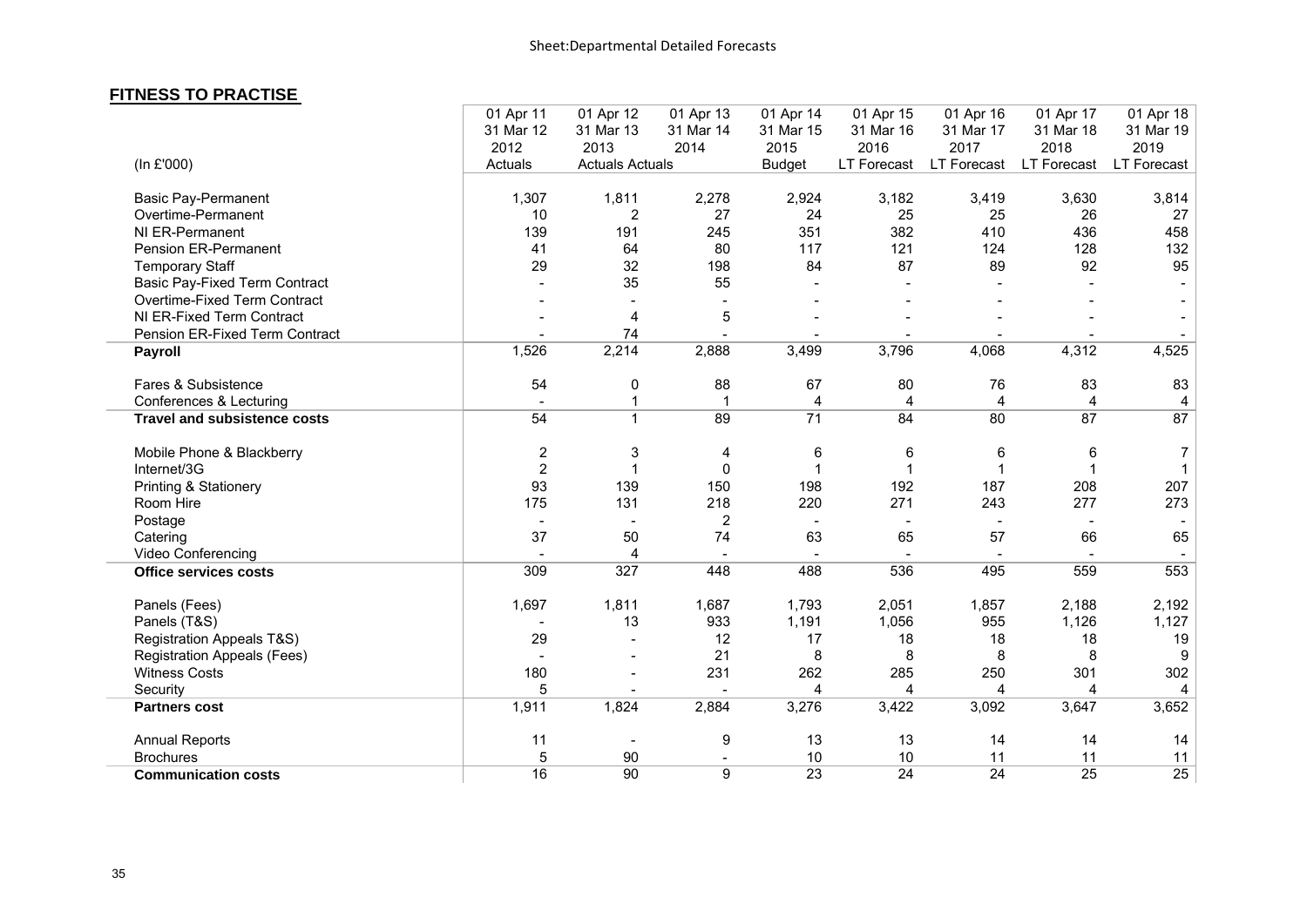### **FITNESS TO PRACTISE (cont'd)**

| <b>Small Project Costs</b>       | 32    | 41                       | 40                       | 149                      | 100    | 100                      | 100                      | 100    |
|----------------------------------|-------|--------------------------|--------------------------|--------------------------|--------|--------------------------|--------------------------|--------|
| Counselling                      | ົ     | 42                       | $\overline{\phantom{0}}$ | 3                        | ◠<br>ມ | Ĵ                        | J                        | 3      |
| Legal Insurance                  | 25    | $\overline{\phantom{0}}$ | 51                       | $\overline{\phantom{0}}$ | -      | $\overline{\phantom{0}}$ | $\overline{\phantom{0}}$ |        |
| Other Legal Costs                | 30    | 25                       | 22                       | 60                       | 70     | 80                       | 90                       | 100    |
| Legal Expenses                   | 2,910 | 3,089                    | 3,900                    | 3,651                    | 4,197  | 4,334                    | 4,471                    | 4,647  |
| Legal Advice                     | 255   | 388                      | 664                      | 480                      | 500    | 520                      | 540                      | 560    |
| Training                         | 48    | 71                       | 106                      | 130                      | 133    | 136                      | 140                      | 143    |
| <b>Disc Trans Writer</b>         | 373   | 347                      | 462                      | 715                      | 769    | 695                      | 819                      | 822    |
| <b>Specific department costs</b> | 3,675 | 4,004                    | 5,245                    | 5,187                    | 5,772  | 5,869                    | 6,163                    | 6,376  |
|                                  |       |                          |                          |                          |        |                          |                          |        |
| <b>Total Operating Expenses</b>  | 7.491 | 8.460                    | 11,564                   | 12.545                   | 13.634 | 13.628                   | 14,792                   | 15,219 |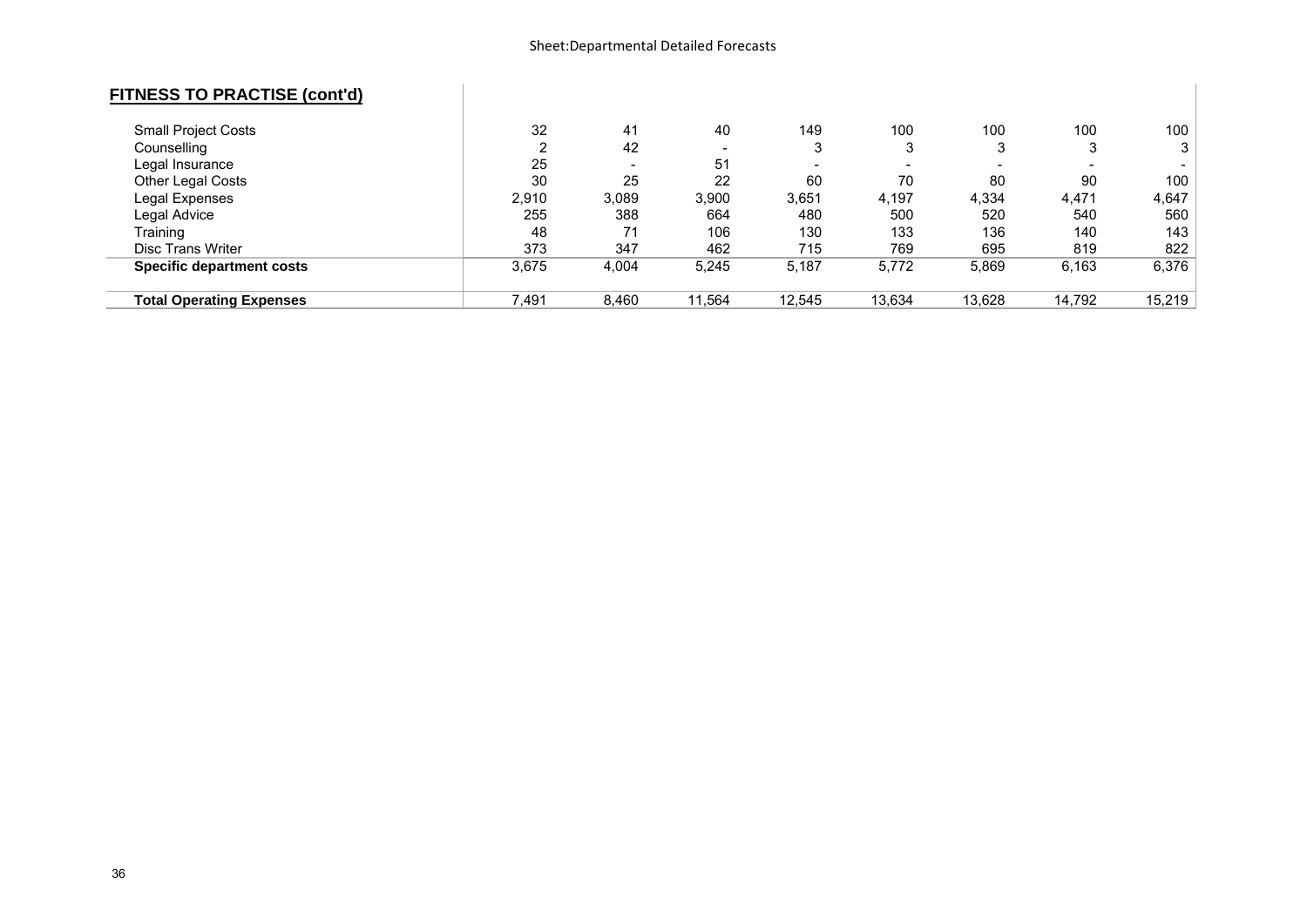#### **HUMAN RESOURCES**

|                                      | 01 Apr 11<br>31 Mar 12 | 01 Apr 12<br>31 Mar 13   | 01 Apr 13<br>31 Mar 14 | 01 Apr 14<br>31 Mar 15 | 01 Apr 15<br>31 Mar 16 | 01 Apr 16<br>31 Mar 17 | 01 Apr 17<br>31 Mar 18 | 01 Apr 18<br>31 Mar 19 |
|--------------------------------------|------------------------|--------------------------|------------------------|------------------------|------------------------|------------------------|------------------------|------------------------|
|                                      | 2012                   | 2013                     | 2014                   | 2015                   | 2016                   | 2017                   | 2018                   | 2019                   |
| (In £'000)                           | Actuals                | <b>Actuals Actuals</b>   |                        | <b>Budget</b>          | LT Forecast            | LT Forecast            | LT Forecast            | LT Forecast            |
| <b>Basic Pay-Permanent</b>           | 174                    | 148                      | 185                    | 192                    | 197                    | 224                    | 230                    | 237                    |
| Overtime-Permanent                   |                        |                          |                        |                        |                        |                        |                        |                        |
| NI ER-Permanent                      | 20                     | 17                       | 21                     | 23                     | 24                     | 27                     | 28                     | 28                     |
| Pension ER-Permanent                 | 6                      | 12                       | 14                     | 13                     | 14                     | 14                     | 15                     | 15                     |
| <b>Staff Recruitment</b>             | 94                     | 130                      | 160                    | 172                    | 177                    | 182                    | 188                    | 194                    |
| <b>Temporary Staff</b>               | 4                      |                          |                        | 2                      | $\overline{2}$         | $\overline{c}$         | $\overline{2}$         | $\overline{2}$         |
| Payroll Contingency                  | 15                     |                          | 23                     | 35                     | 36                     | 37                     | 38                     | 39                     |
| <b>Basic Pay-Fixed Term Contract</b> |                        | 25                       | 20                     | 53                     | 55                     | 57                     | 58                     | 60                     |
| NI ER-Fixed Term Contract            |                        |                          | $\overline{2}$         | 9                      | 9                      | 9                      | 9                      | 10                     |
| Pension ER-Fixed Term Contract       |                        |                          |                        |                        |                        | $\overline{c}$         | $\overline{c}$         | $\overline{2}$         |
| Payroll                              | 314                    | 333                      | 426                    | 501                    | 516                    | 554                    | 570                    | 588                    |
| Fares                                | $\overline{c}$         |                          | $\mathbf 0$            |                        |                        |                        | 1                      |                        |
| Subsistence & Others                 | $\mathbf 1$            | $\overline{\phantom{a}}$ | 0                      | 0                      |                        |                        |                        |                        |
| <b>Travel and subsistence costs</b>  | $\overline{3}$         |                          | $\overline{1}$         | $\mathbf{1}$           | $\overline{2}$         | $\overline{2}$         | $\overline{2}$         | $\overline{2}$         |
| Mobile Phone & Blackberry            |                        |                          |                        |                        |                        |                        |                        |                        |
| Internet/3G                          |                        |                          |                        |                        |                        |                        |                        |                        |
| Printing & Stationery                |                        |                          |                        |                        |                        |                        | 1                      |                        |
| Postage                              |                        |                          | 0                      |                        |                        |                        |                        |                        |
| Couriers                             |                        | 0                        | 0                      | 0                      | 0                      | 0                      | 0                      | 0                      |
| <b>Office services costs</b>         | 2                      | $\mathbf{1}$             | 2                      | 2                      | $\overline{2}$         | $\overline{2}$         | $\overline{2}$         | $\overline{2}$         |
| <b>Other Professional Fees</b>       | 14                     | 32                       | 33                     | 34                     | 35                     | 41                     | 42                     | 43                     |
| Legal Expenses                       | 28                     | 59                       | 90                     | 38                     | 39                     | 45                     | 46                     | 47                     |
| Subscriptions                        | 1                      |                          | $\overline{2}$         | $\overline{2}$         | $\overline{2}$         | $\overline{2}$         | $\overline{2}$         | $\boldsymbol{2}$       |
| Training                             | 5                      | 11                       | 4                      | 11                     | 12                     | 12                     | 12                     | 13                     |
| <b>Organisational Training</b>       | 60                     | 41                       | 71                     | 64                     | 66                     | 72                     | 74                     | 76                     |
| Employee Assistance Programme        | 10                     | 9                        | 8                      | 10                     | 10                     | 10                     | 10                     | 10                     |
| <b>Reward Data</b>                   | 11                     | 7                        | 19                     | 17                     | 17                     | 18                     | 18                     | 19                     |
| <b>Specific department costs</b>     | 129                    | 159                      | 228                    | 176                    | 180                    | 199                    | 204                    | 210                    |
| <b>Total Operating Expenses</b>      | 448                    | 494                      | 656                    | 680                    | 699                    | 757                    | 779                    | 801                    |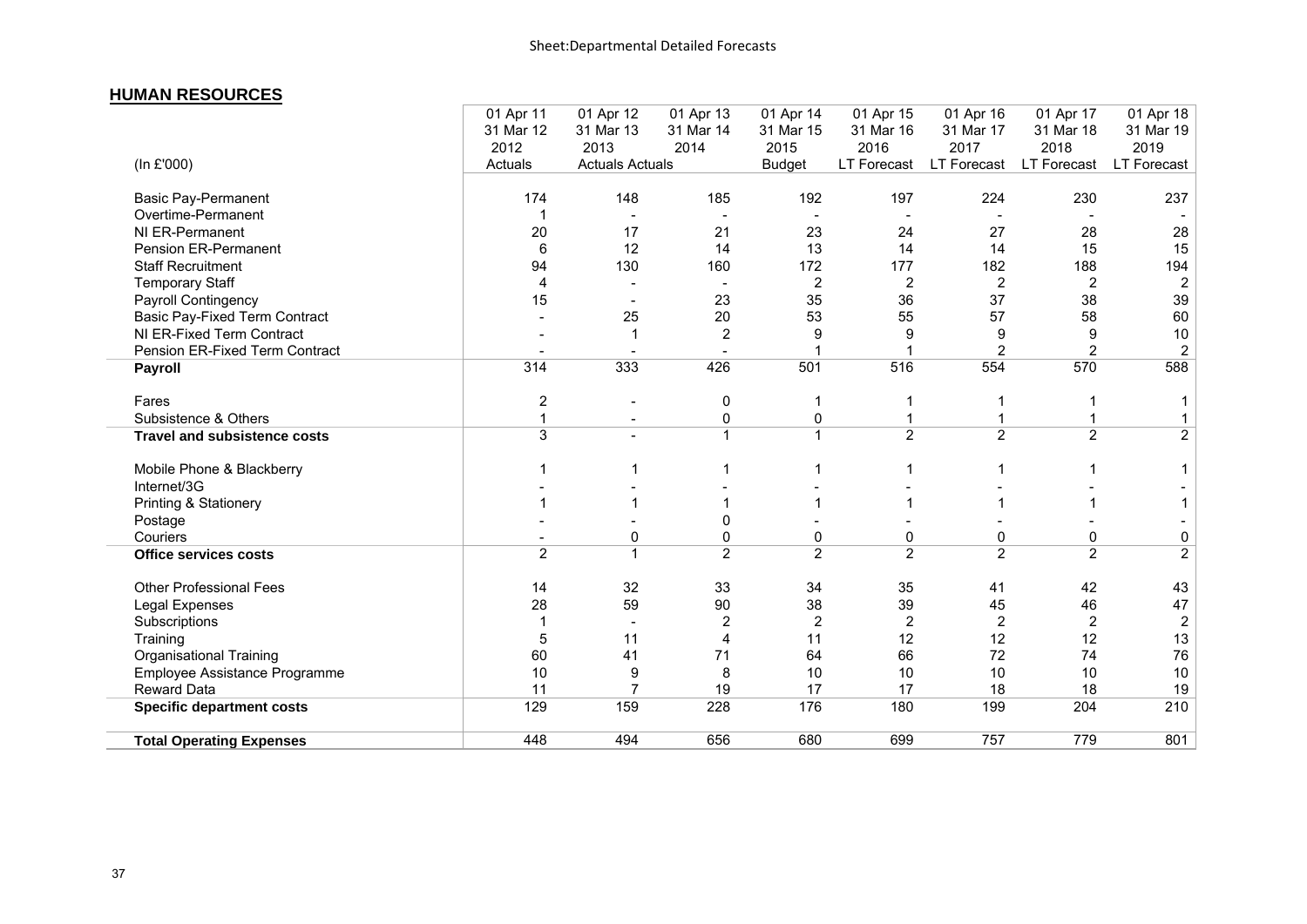the control of the control of the control of the control of the control of the control of

### **HR - PARTNERS**

|                                          | 01 Apr 11<br>31 Mar 12 | 01 Apr 12<br>31 Mar 13  | 01 Apr 13<br>31 Mar 14 | 01 Apr 14<br>31 Mar 15 | 01 Apr 15<br>31 Mar 16 | 01 Apr 16<br>31 Mar 17 | 01 Apr 17<br>31 Mar 18 | 01 Apr 18<br>31 Mar 19   |
|------------------------------------------|------------------------|-------------------------|------------------------|------------------------|------------------------|------------------------|------------------------|--------------------------|
|                                          | 2012                   | 2013                    | 2014                   | 2015                   | 2016                   | 2017                   | 2018                   | 2019                     |
| (In £'000)                               | Actuals                | <b>Actuals Actuals</b>  |                        | <b>Budget</b>          | LT Forecast            | <b>LT Forecast</b>     | LT Forecast            | LT Forecast              |
| <b>Basic Pay-Permanent</b>               | 121                    | 98                      | 101                    | 110                    | 113                    | 128                    | 132                    | 136                      |
| Overtime-Permanent                       |                        |                         |                        |                        |                        |                        |                        |                          |
| NI ER-Permanent                          | 13                     | 10                      | 10                     | 13                     | 14                     | 14                     | 14                     | 15                       |
| <b>Pension ER-Permanent</b>              |                        |                         |                        | 2                      | $\overline{2}$         | 2                      | $\overline{2}$         | $\overline{2}$           |
| <b>Temporary Staff</b>                   | 4                      |                         | 10                     |                        |                        |                        |                        | 4                        |
| <b>Basic Pay-Fixed Term Contract</b>     |                        | 9                       |                        |                        |                        |                        |                        |                          |
| Overtime-Fixed Term Contract             |                        |                         |                        |                        |                        |                        |                        |                          |
| NI ER-Fixed Term Contract                | 0                      |                         |                        |                        |                        |                        |                        |                          |
| Pension ER-Fixed Term Contract           |                        |                         |                        |                        |                        |                        |                        |                          |
| <b>Payroll</b>                           | 138                    | 117                     | 121                    | 129                    | 133                    | 148                    | 153                    | 157                      |
| Fares                                    | 1                      | $\pmb{0}$               | 0                      |                        | 1                      |                        |                        |                          |
| Subsistence & Others                     |                        |                         | 0                      | 0                      | 0                      | 0                      | $\mathbf 0$            | 0                        |
| <b>Travel and subsistence costs</b>      | $\mathbf{1}$           | $\mathbf 0$             | $\mathbf{1}$           |                        | $\mathbf{1}$           | $\mathbf{1}$           | $\mathbf 1$            | $\mathbf{1}$             |
| Mobile Phone & Blackberry                |                        | 0                       | 0                      |                        |                        |                        |                        |                          |
| Printing & Stationery                    | 5                      | $\overline{2}$          | 3                      | 5                      | 5                      | 5                      | 5                      | 6                        |
| Room Hire                                |                        |                         |                        | $\overline{2}$         | $\overline{2}$         | $\overline{2}$         | $\overline{2}$         | $\overline{c}$           |
| Postage                                  |                        |                         |                        |                        |                        |                        |                        | $\overline{\phantom{a}}$ |
| <b>Office services costs</b>             | 6                      | $\overline{2}$          | 3                      | 8                      | 8                      | 8                      | 8                      | 8                        |
| Partners Recruitment & Interviews        | 44                     | 19                      | 18                     | 153                    | 157                    | 161                    | 165                    | 169                      |
| <b>Partners Training</b>                 | 206                    | 129                     | 123                    | 170                    | 175                    | 179                    | 183                    | 188                      |
| Partners Training - Travel & Subsistence |                        |                         | 78                     | 103                    | 106                    | 108                    | 111                    | 114                      |
| <b>Partners costs</b>                    | 250                    | 148                     | 219                    | 427                    | 437                    | 448                    | 459                    | 471                      |
| Legal Advice                             | 5                      | 1                       |                        | 5                      | 5                      | 5                      | 5                      | 6                        |
| Training                                 | 5                      | 3                       | 1                      | 5                      | 5                      | 5                      | 5                      | 6                        |
| <b>Specific department costs</b>         | 10                     | $\overline{\mathbf{4}}$ | $\mathbf{1}$           | 10                     | 10                     | 11                     | $\overline{11}$        | 11                       |
| <b>Total Operating Expenses</b>          | 405                    | 271                     | 345                    | 574                    | 589                    | 616                    | 632                    | 648                      |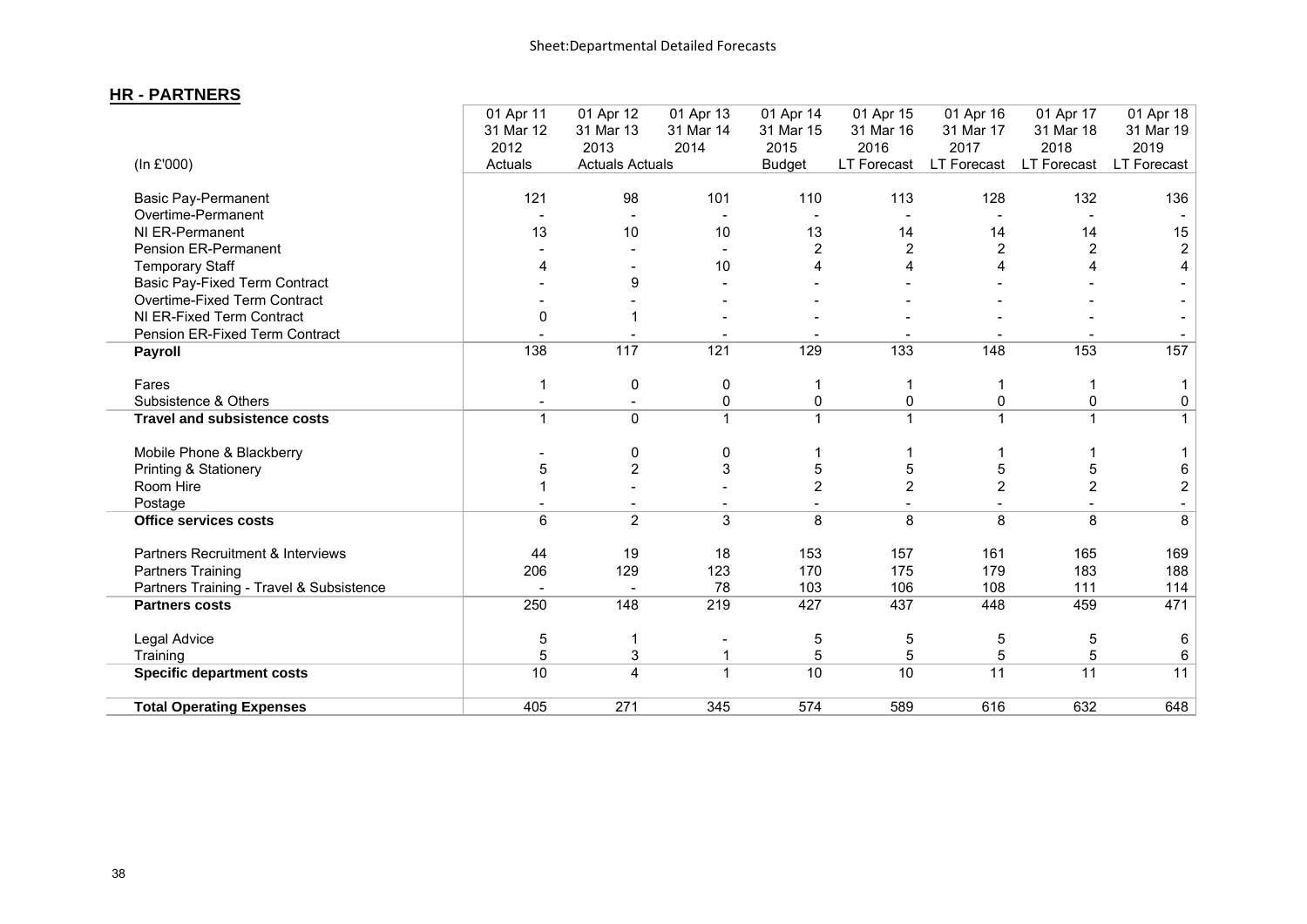### **INFORMATION TECHNOLOGY**

|                                        | 01 Apr 11      | 01 Apr 12              | 01 Apr 13       | 01 Apr 14      | 01 Apr 15      | 01 Apr 16      | 01 Apr 17      | 01 Apr 18        |
|----------------------------------------|----------------|------------------------|-----------------|----------------|----------------|----------------|----------------|------------------|
|                                        | 31 Mar 12      | 31 Mar 13              | 31 Mar 14       | 31 Mar 15      | 31 Mar 16      | 31 Mar 17      | 31 Mar 18      | 31 Mar 19        |
|                                        | 2012           | 2013                   | 2014            | 2015           | 2016           | 2017           | 2018           | 2019             |
| (In £'000)                             | Actuals        | <b>Actuals Actuals</b> |                 | <b>Budget</b>  | LT Forecast    | LT Forecast    | LT Forecast    | LT Forecast      |
| <b>Basic Pay-Permanent</b>             | 265            | 322                    | 372             | 484            | 499            | 514            | 529            | 545              |
| Overtime-Permanent                     | 4              | $\overline{7}$         | 15              | 9              | 9              | 9              | 10             | 10               |
| NI ER-Permanent                        | 31             | 37                     | 43              | 58             | 60             | 62             | 63             | 65               |
| Pension ER-Permanent                   | 16             | 27                     | 30              | 31             | 32             | 33             | 34             | 35               |
| <b>Temporary Staff</b>                 | $\overline{2}$ | 20                     | 40              | 4              | 5              | 5              | 5              | 5                |
| Payroll                                | 319            | 413                    | 500             | 587            | 604            | 622            | 641            | 660              |
| Fares                                  | 1              | $\overline{c}$         | 7               | 1              |                | $\mathbf 1$    | 1              | 1                |
| Subsistence & Others                   | 3              | $\mathbf{1}$           | $\overline{4}$  | 4              | 4              | 4              | 4              | 4                |
| <b>Travel and subsistence costs</b>    | 4              | 3                      | $\overline{11}$ | $\overline{5}$ | 5              | 6              | 6              | 6                |
| <b>Printing &amp; Stationery</b>       |                | $\mathbf 0$            | 3               | 1              |                | $\mathbf{1}$   | $\mathbf{1}$   | $\mathbf{1}$     |
| <b>Office services costs</b>           | $\overline{a}$ | $\Omega$               | $\overline{3}$  | $\mathbf{1}$   | $\mathbf{1}$   | $\mathbf{1}$   | $\mathbf{1}$   | $\mathbf{1}$     |
| Hardware <£1000                        | 14             | 60                     | 82              | 25             | 59             | 59             | 59             | 59               |
| Hardware Maintenance                   | 34             | 44                     | 43              | 76             | 78             | 80             | 82             | 84               |
| Software Licences                      |                | $\mathbf{0}$           |                 |                |                |                |                |                  |
| General Software Support & Maintenance | 146            | 191                    | 200             | 260            | 364            | 441            | 471            | 502              |
| NetRegulate Support and Maintenance    | 177            | 171                    | 185             | 200            | 205            | 210            | 216            | 111              |
| Managed Web/Internet Services          | 346            | 307                    | 289             | 338            | 387            | 349            | 283            | 215              |
| <b>IT Consumables</b>                  | 5              | 4                      | 14              | 9              | 9              | 9              | 9              | 9                |
| Offsite Tape Data Archive              | 1              |                        |                 | $\overline{2}$ | 2              | 2              | $\overline{2}$ | $\boldsymbol{2}$ |
| IT Hardware Disposals                  |                | 45                     |                 | $\overline{2}$ | $\overline{2}$ | $\overline{2}$ | $\overline{2}$ | $\overline{c}$   |
| Specialist External Support IT         | 12             | 13                     | 26              | 12             | 12             | 13             | 13             | 13               |
| <b>Computer services</b>               | 736            | 837                    | 839             | 923            | 1,117          | 1,164          | 1,137          | 997              |
| <b>Small Project Costs</b>             | 26             | 8                      | 54              | 102            | 56             | 79             | 26             | 41               |
| Mobile Phone & Blackberry              | 3              | 3                      | 3               | 3              | 3              | 3              | 3              | 3                |
| Internet/3G                            | 1              | $\Omega$               | $\mathbf{0}$    |                |                |                |                |                  |
| Training                               | 10             | 23                     | 21              | 20             | 21             | 21             | 22             | 22               |
| Legal Advice                           | 5              | $\overline{1}$         | 4               | 5              | $\sqrt{5}$     | 5              | 5              | $\,6\,$          |
| Telephone                              | 50             | 23                     | 30              | 32             | 33             | 34             | 34             | 35               |
| <b>Specific department costs</b>       | 95             | 58                     | 112             | 162            | 118            | 143            | 90             | 107              |
| <b>Total Operating Expenses</b>        | 1,153          | 1,310                  | 1,466           | 1,679          | 1,846          | 1,936          | 1,875          | 1,772            |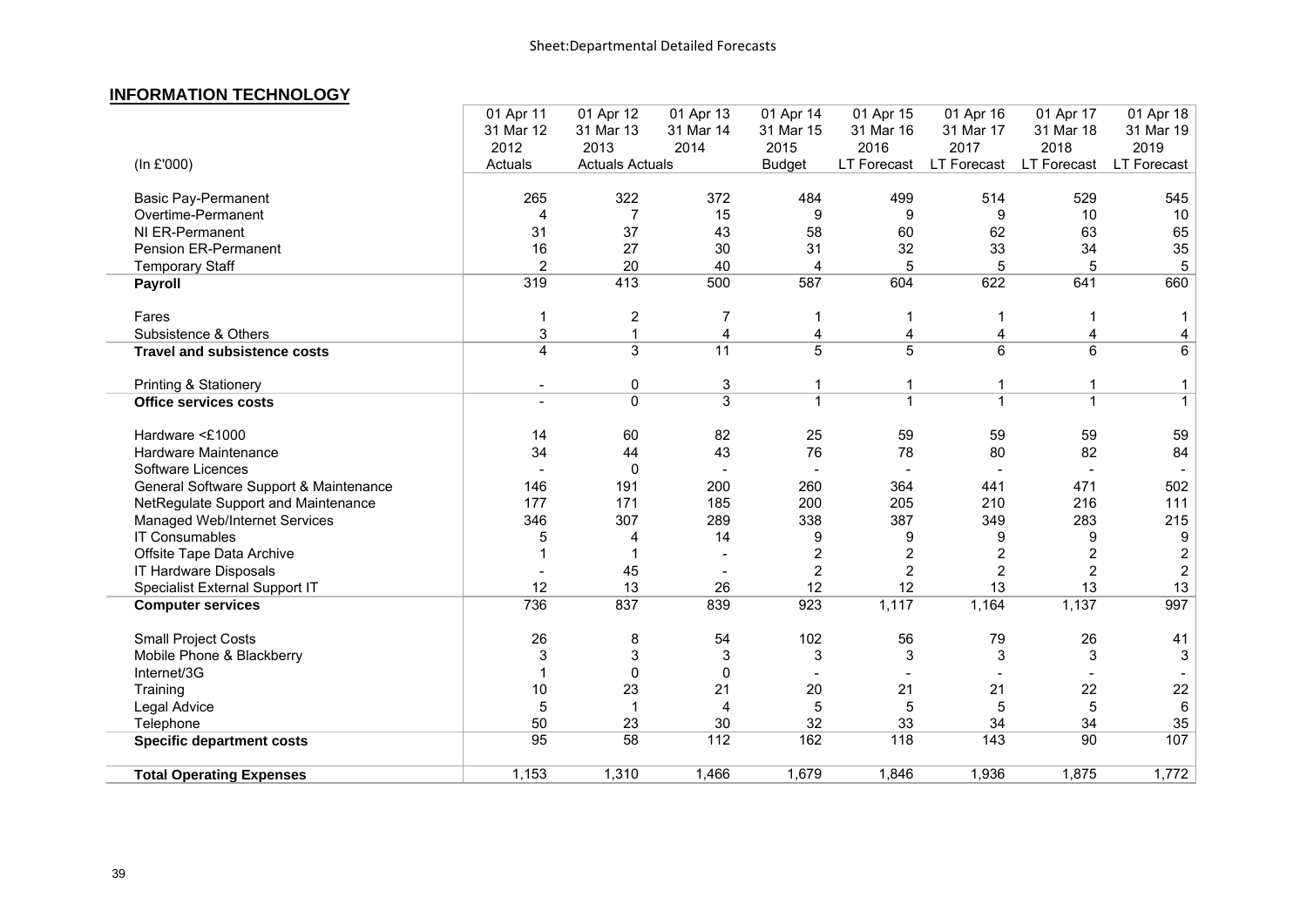#### **MAJOR PROJECTS**

|                                                        | 01 Apr 11 | 01 Apr 12              | 01 Apr 13 | 01 Apr 14      | 01 Apr 15      | 01 Apr 16      | 01 Apr 17          | 01 Apr 18          |
|--------------------------------------------------------|-----------|------------------------|-----------|----------------|----------------|----------------|--------------------|--------------------|
|                                                        | 31 Mar 12 | 31 Mar 13              | 31 Mar 14 | 31 Mar 15      | 31 Mar 16      | 31 Mar 17      | 31 Mar 18          | 31 Mar 19          |
|                                                        | 2012      | 2013                   | 2014      | 2015           | 2016           | 2017           | 2018               | 2019               |
| (In £'000)                                             | Actuals   | <b>Actuals Actuals</b> |           | <b>Budget</b>  | LT Forecast    | LT Forecast    | <b>LT Forecast</b> | <b>LT Forecast</b> |
| 186 Kennington Park Road                               | 4         |                        |           | 212            |                |                |                    |                    |
| Domino to Exchange Migration                           |           |                        |           |                |                |                |                    |                    |
| <b>Education System Build</b>                          |           | 22                     | 96        | $\overline{2}$ | $\overline{2}$ |                |                    |                    |
| <b>Education System Changes</b>                        | 8         | 9                      |           |                |                | 21             |                    |                    |
| Enhancement OF Online Register                         | 9         |                        |           | 27             |                |                |                    |                    |
| Finance Systems Review                                 |           |                        |           |                |                |                |                    | 55                 |
| FTP Changes                                            | 121       |                        |           | 3              |                |                |                    |                    |
| FTP Systems Review                                     | 185       |                        |           | 103            | 51             |                |                    |                    |
| HR & Partners Phase 1                                  |           |                        |           |                |                | $\overline{2}$ | 2                  | 2                  |
| HR & Partners Phase 2                                  |           | 24                     |           | 13             |                |                |                    |                    |
| HR & Partners Systems Changes                          |           |                        | 76        |                |                | 53             |                    |                    |
| NetRegulate Changes                                    | 8         | 27                     |           | 13             |                |                |                    |                    |
| Online Renewals Review & Change of Payment Prov        | 5         | 8                      |           | 189            |                |                |                    |                    |
| Online Services (EDU & FTP Portals) etc                |           |                        |           |                | 310            | 317            |                    |                    |
| Professional Indemnity                                 |           |                        |           |                |                |                | $\overline{2}$     | $\overline{2}$     |
| Reg Systems Review Phase 1                             |           | 117                    |           | 29             |                |                |                    |                    |
| Registrations Systems Build                            |           |                        |           | 12             |                |                |                    |                    |
| Registrations Systems Changes                          |           |                        |           | 12             |                |                |                    |                    |
| SAGE & PRS Upgrade                                     |           |                        |           | 23             |                |                |                    |                    |
| Name Change                                            | 5         |                        |           |                | $\overline{2}$ |                |                    |                    |
| Web Deployment                                         |           | 48                     | 15        |                |                |                |                    |                    |
| Allowance for other major projects, not yet identified |           |                        |           |                |                |                | 217                | 223                |
| <b>Total Operating Expenses</b>                        | 345       | 255                    | 186       | 638            | 366            | 396            | 225                | 285                |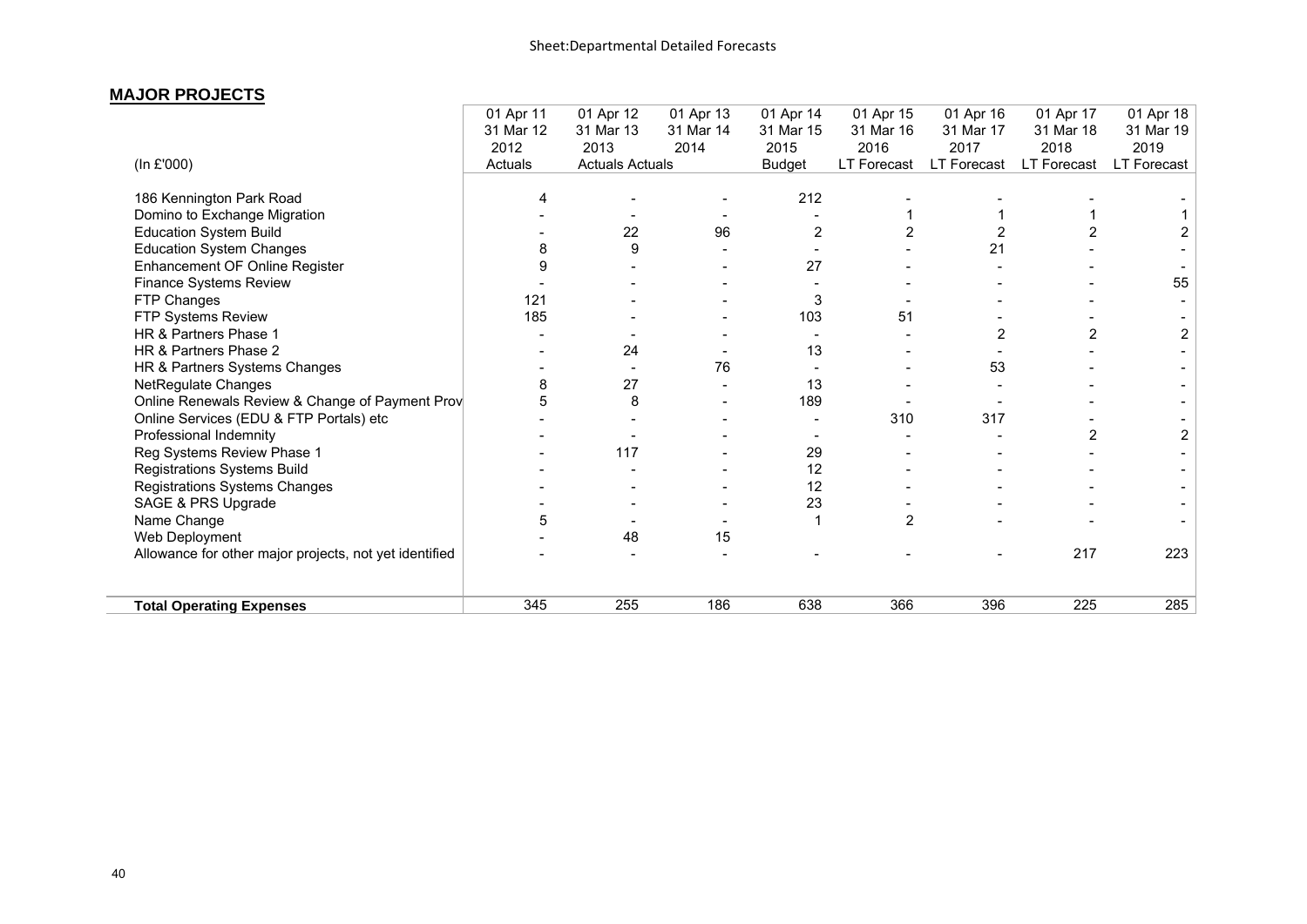#### **OPERATIONS**

|                          | 01 Apr 12                         | 01 Apr 13                   | 01 Apr 14                                                               | 01 Apr 15                   | 01 Apr 16             | 01 Apr 17                | 01 Apr 18    |
|--------------------------|-----------------------------------|-----------------------------|-------------------------------------------------------------------------|-----------------------------|-----------------------|--------------------------|--------------|
| 31 Mar 12                | 31 Mar 13                         | 31 Mar 14                   | 31 Mar 15                                                               | 31 Mar 16                   | 31 Mar 17             | 31 Mar 18                | 31 Mar 19    |
| 2012                     | 2013                              | 2014                        | 2015                                                                    | 2016                        | 2017                  | 2018                     | 2019         |
| Actuals                  |                                   |                             | <b>Budget</b>                                                           | LT Forecast                 | LT Forecast           | LT Forecast              | LT Forecast  |
| 289                      | 334                               | 338                         | 384                                                                     | 396                         | 459                   | 472                      | 540          |
| 34                       | 39                                | 38                          | 46                                                                      | 47                          | 55                    | 57                       | 65           |
| 24                       | 41                                | 37                          | 30                                                                      | 31                          | 32                    | 33                       | 34           |
|                          | $\overline{\phantom{a}}$          | $\overline{\phantom{a}}$    |                                                                         |                             |                       |                          |              |
|                          | 51                                | 17                          |                                                                         |                             |                       |                          |              |
|                          | $\sim$                            | $\overline{\phantom{a}}$    |                                                                         |                             |                       |                          |              |
|                          | 6                                 | $\overline{2}$              |                                                                         |                             |                       |                          |              |
| $\overline{\phantom{a}}$ | 4                                 | $\sim$                      |                                                                         | $\overline{\phantom{a}}$    |                       | $\overline{\phantom{a}}$ |              |
| 347                      | 475                               | 432                         | 460                                                                     | 474                         | 545                   | 562                      | 639          |
| 5                        | 3                                 | 8                           | 7                                                                       | 7                           | 7                     | 8                        | 8            |
| 4                        | $\sim$                            | 3                           | 3                                                                       | 3                           | 4                     | 4                        | 4            |
|                          | 15                                |                             |                                                                         |                             |                       |                          |              |
| 10                       | $\overline{18}$                   | 11                          | 10                                                                      | 11                          | $\overline{11}$       | $\overline{11}$          | 11           |
| 0                        | 3                                 | 0                           | 1                                                                       | $\mathbf 1$                 | 1                     | 1                        | -1           |
|                          |                                   |                             |                                                                         |                             |                       |                          |              |
| $\mathbf{0}$             | 3                                 | $\mathbf 0$                 | $\mathbf{1}$                                                            | $\mathbf{1}$                | 1                     | $\overline{\mathbf{1}}$  | $\mathbf{1}$ |
| 15                       | 7                                 | 3                           | 27                                                                      | 10                          | 10                    | 11                       | 11           |
|                          |                                   |                             | 3                                                                       | 3                           | 3                     | 3                        | 3            |
|                          |                                   |                             |                                                                         |                             |                       |                          |              |
|                          |                                   | $\overline{2}$              | 12                                                                      | 12                          | 13                    | 13                       | 13           |
| 9                        |                                   |                             |                                                                         |                             |                       |                          | 55           |
|                          |                                   |                             |                                                                         | 18                          | 19                    | 19                       | 20           |
| 14                       | 19                                | 21                          | 20                                                                      | 20                          | 20                    | 20                       | 20           |
|                          | 5                                 | 5                           | 5                                                                       | 5                           | 5                     | 5                        | 5            |
| $\mathbf{0}$             | $\overline{2}$                    |                             |                                                                         |                             | 13                    | 14                       | 14           |
|                          |                                   |                             |                                                                         |                             |                       | 20                       | 21           |
|                          |                                   |                             |                                                                         |                             |                       |                          | 163          |
| 445                      | 721                               | 592                         | 638                                                                     | 639                         | 714                   | 734                      | 814          |
|                          | 01 Apr 11<br>15<br>15<br>17<br>88 | 3<br>35<br>136<br>18<br>224 | <b>Actuals Actuals</b><br>$\overline{2}$<br>12<br>43<br>43<br>17<br>148 | 50<br>18<br>13<br>19<br>167 | 51<br>13<br>19<br>153 | 52<br>20<br>156          | 54<br>160    |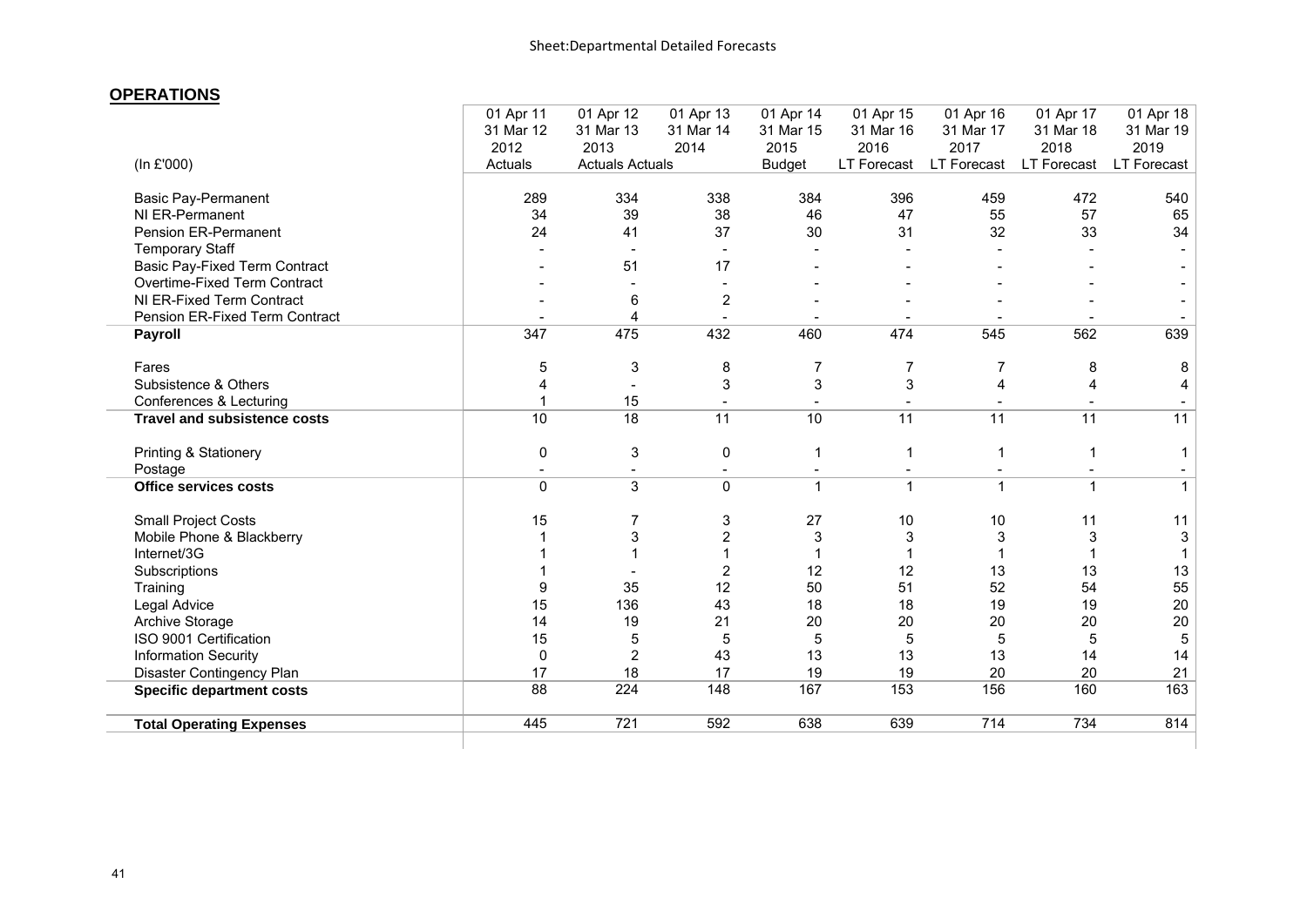#### **POLICY & STANDARDS**

|                                     | 01 Apr 11<br>31 Mar 12<br>2012 | 01 Apr 12<br>31 Mar 13<br>2013 | 01 Apr 13<br>31 Mar 14<br>2014 | 01 Apr 14<br>31 Mar 15<br>2015 | 01 Apr 15<br>31 Mar 16<br>2016 | 01 Apr 16<br>31 Mar 17<br>2017 | 01 Apr 17<br>31 Mar 18<br>2018 | 01 Apr 18<br>31 Mar 19<br>2019 |
|-------------------------------------|--------------------------------|--------------------------------|--------------------------------|--------------------------------|--------------------------------|--------------------------------|--------------------------------|--------------------------------|
| (In £'000)                          | Actuals                        | <b>Actuals Actuals</b>         |                                | <b>Budget</b>                  | LT Forecast                    | LT Forecast                    | LT Forecast                    | LT Forecast                    |
| Basic Pay-Permanent                 | 148                            | 162                            | 178                            | 179                            | 246                            | 253                            | 261                            | 268                            |
| Overtime-Permanent                  |                                |                                |                                |                                |                                |                                |                                |                                |
| NI ER-Permanent                     | 17                             | 18                             | 20                             | 21                             | 29                             | 30                             | 31                             | 32                             |
| <b>Pension ER-Permanent</b>         | 16                             | 22                             | 22                             | 21                             | 21                             | 22                             | 23                             | 23                             |
| <b>Payroll</b>                      | 181                            | 203                            | 220                            | 221                            | 296                            | 305                            | 314                            | 324                            |
| Fares                               | 13                             | 5                              | 5                              | 9                              | 9                              | 9                              | 9                              | 9                              |
| Subsistence & Others                | 7                              | 4                              | 3                              | $\overline{7}$                 |                                | 8                              | 8                              | 8                              |
| Conferences & Lecturing             | $\mathsf 3$                    |                                | 1                              | 1                              |                                |                                |                                | $\mathbf{1}$                   |
| <b>Travel and subsistence costs</b> | $\overline{23}$                | 8                              | 8                              | $\overline{17}$                | $\overline{17}$                | $\overline{18}$                | $\overline{18}$                | 19                             |
| <b>Council &amp; Committee Fees</b> | $\ensuremath{\mathsf{3}}$      |                                |                                |                                |                                |                                |                                |                                |
| Council & Committee Travel          | $\overline{c}$                 |                                |                                |                                |                                |                                |                                |                                |
| <b>Council costs</b>                | $\overline{5}$                 |                                |                                |                                |                                |                                |                                |                                |
| Mobile Phone & Blackberry           |                                | 0                              | 0                              |                                |                                |                                |                                | 1                              |
| Printing & Stationery               | 21                             | 6                              | $\overline{7}$                 | 16                             | 17                             | 22                             | 18                             | 18                             |
| Room Hire                           | 1                              | $\overline{2}$                 | $\overline{2}$                 | $\overline{2}$                 | $\overline{2}$                 | $\overline{2}$                 | $\overline{2}$                 | $\overline{2}$                 |
| Postage                             |                                |                                |                                |                                |                                |                                |                                |                                |
| <b>Office services costs</b>        | 23                             | 8                              | 10                             | 19                             | 20                             | $\overline{25}$                | 21                             | $\overline{21}$                |
| Research                            | 25                             | 29                             | 66                             | 80                             | 82                             | 84                             | 86                             | 88                             |
| <b>Standards of Proficiency</b>     |                                | 9                              | 7                              | 12                             | 8                              | 8                              | 8                              | 9                              |
| <b>Communication costs</b>          | 25                             | 38                             | 74                             | 92                             | 90                             | 92                             | 95                             | 97                             |
| Legal Advice                        |                                | (4)                            |                                | 5                              |                                |                                |                                |                                |
| Training                            | 9                              | 4                              | $\overline{2}$                 | 10                             | 10                             | 11                             | 11                             | 11                             |
| Subscriptions                       |                                |                                | $\mathbf{1}$                   | $\mathbf{1}$                   |                                |                                | $\mathbf{1}$                   | $\mathbf{1}$                   |
| <b>Specific department costs</b>    | 17                             | (0)                            | 3                              | 16                             | 11                             | 11                             | $\overline{12}$                | $\overline{12}$                |
| <b>Total Operating Expenses</b>     | 274                            | 257                            | 315                            | 365                            | 434                            | 452                            | 460                            | 473                            |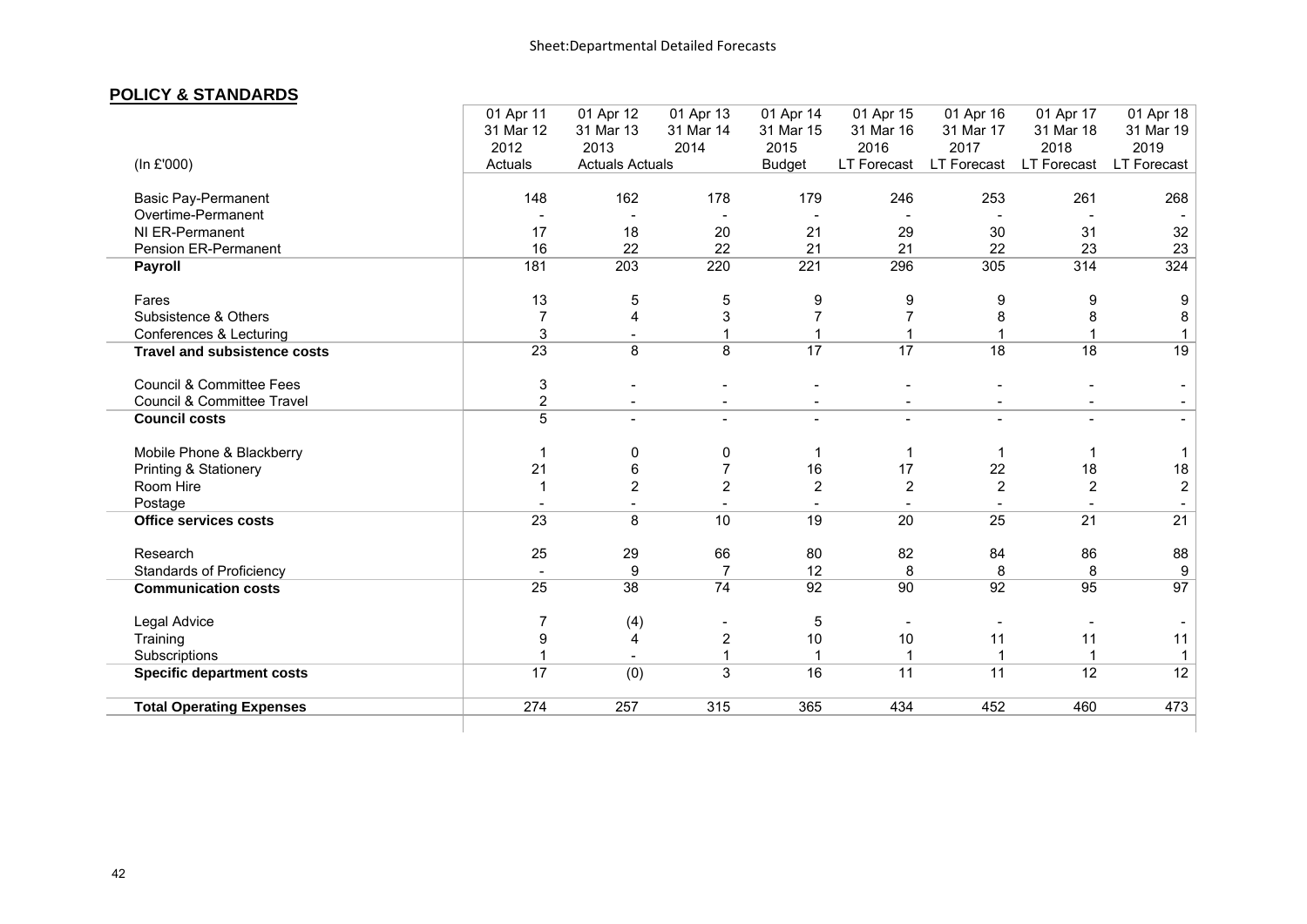### **REGISTRATION**

| <b>REGISTRATION</b>                  |                 |                        |                |                          |                          |                 |                 |                  |
|--------------------------------------|-----------------|------------------------|----------------|--------------------------|--------------------------|-----------------|-----------------|------------------|
|                                      | 01 Apr 11       | 01 Apr 12              | 01 Apr 13      | 01 Apr 14                | 01 Apr 15                | 01 Apr 16       | 01 Apr 17       | 01 Apr 18        |
|                                      | 31 Mar 12       | 31 Mar 13              | 31 Mar 14      | 31 Mar 15                | 31 Mar 16                | 31 Mar 17       | 31 Mar 18       | 31 Mar 19        |
|                                      | 2012            | 2013                   | 2014           | 2015                     | 2016                     | 2017            | 2018            | 2019             |
| (In £'000)                           | Actuals         | <b>Actuals Actuals</b> |                | <b>Budget</b>            | LT Forecast              | LT Forecast     | LT Forecast     | LT Forecast      |
| <b>Basic Pay-Permanent</b>           | 924             | 917                    | 1,023          | 1,181                    | 1,217                    | 1,253           | 1,291           | 1,330            |
| Overtime-Permanent                   | 24              | 38                     | 55             | 61                       | 63                       | 65              | 67              | 69               |
| NI ER-Permanent                      | 91              | 95                     | 107            | 142                      | 146                      | 150             | 155             | 160              |
| <b>Pension ER-Permanent</b>          | 45              | 53                     | 58             | 70                       | 72                       | 74              | 76              | 79               |
| <b>Temporary Staff</b>               | 15              | 303                    | 52             |                          |                          | $\overline{a}$  | $\overline{a}$  |                  |
| <b>Basic Pay-Fixed Term Contract</b> |                 | 59                     | 102            | 237                      | 244                      | 251             | 259             | 266              |
| Overtime-Fixed Term Contract         |                 | 0                      | 4              | $\overline{\phantom{a}}$ | $\overline{\phantom{a}}$ |                 |                 |                  |
| NI ER-Fixed Term Contract            |                 | 5                      | 9              | 28                       | 29                       | 30              | 31              | 32               |
| Pension ER-Fixed Term Contract       |                 |                        |                | 5                        | 5                        | 5               | 5               | 5                |
| <b>Payroll</b>                       | 1,099           | 1,470                  | 1,410          | 1,724                    | 1,776                    | 1,829           | 1,884           | 1,940            |
| Fares                                | 4               | $\mathbf 2$            | 8              | 3                        | 3                        | 3               | $\sqrt{3}$      | 3                |
| Subsistence & Others                 | 3               | 5                      | 5              | 4                        | 4                        | $\overline{4}$  | $\overline{4}$  | 4                |
| Conferences & Lecturing              | 4               | $\overline{2}$         | $\overline{2}$ | 4                        | $\overline{4}$           | 4               | $\overline{4}$  | 4                |
| <b>Travel and subsistence costs</b>  | $\overline{11}$ | 9                      | 15             | $\overline{11}$          | $\overline{11}$          | $\overline{12}$ | $\overline{12}$ | 12               |
| Printing & Stationery                | 382             | 528                    | 357            | 258                      | 265                      | 271             | 278             | 285              |
| Postage                              |                 |                        | 200            | 217                      | 222                      | 228             | 233             | 239              |
| <b>Office services costs</b>         | 382             | 528                    | 558            | 475                      | 487                      | 499             | 511             | 524              |
| International Assessors Fees         | 133             | 324                    | 324            | 250                      | 260                      | 240             | 221             | 204              |
| <b>Grandparentlng Assessments</b>    | 49              | 51                     | (1)            | $\overline{\phantom{a}}$ | $\overline{\phantom{a}}$ | $\blacksquare$  | $\sim$          |                  |
| <b>CPD Assessments</b>               | 167             | 81                     | 119            | 166                      | 172                      | 177             | 182             | 186              |
| Test of Competence & Aptitude Test   | 13              | 10                     | 10             | 28                       | 28                       | 28              | 28              | 28               |
| CPD Travel & Subsistence             |                 |                        | 17             | 59                       | 81                       | 82              | 84              | 85               |
| <b>Small Project Costs</b>           |                 |                        | $\overline{2}$ |                          |                          |                 |                 |                  |
| <b>Partners costs</b>                | 362             | 466                    | 471            | 504                      | 541                      | 528             | 516             | 504              |
| Mobile Phone & Blackberry            | 0               | $\overline{c}$         | 3              | $\overline{2}$           | $\overline{2}$           | $\overline{c}$  | $\overline{2}$  | $\boldsymbol{2}$ |
| Internet/3G                          | 0               | $\pmb{0}$              | 0              | 1                        | $\mathbf{1}$             | $\mathbf{1}$    | $\mathbf{1}$    | $\mathbf 1$      |
| <b>Other Professional Fees</b>       |                 | 0                      | 3              | 5                        | 5                        | 5               | 5               | 6                |
| Subscriptions                        | $\overline{7}$  | 17                     | 14             | 8                        | 8                        | 9               | 9               | 9                |
| Training                             | 42              | 42                     | 42             | 60                       | 61                       | 63              | 64              | 66               |
| Legal Advice                         | $\overline{4}$  | $\blacksquare$         | 27             | 18                       | 18                       | 19              | 19              | 20               |
| <b>Specific department costs</b>     | 54              | 61                     | 89             | 94                       | 96                       | 98              | 101             | 103              |
| <b>Total Operating Expenses</b>      | 1,908           | 2,534                  | 2,544          | 2,807                    | 2,910                    | 2,965           | 3,023           | 3,084            |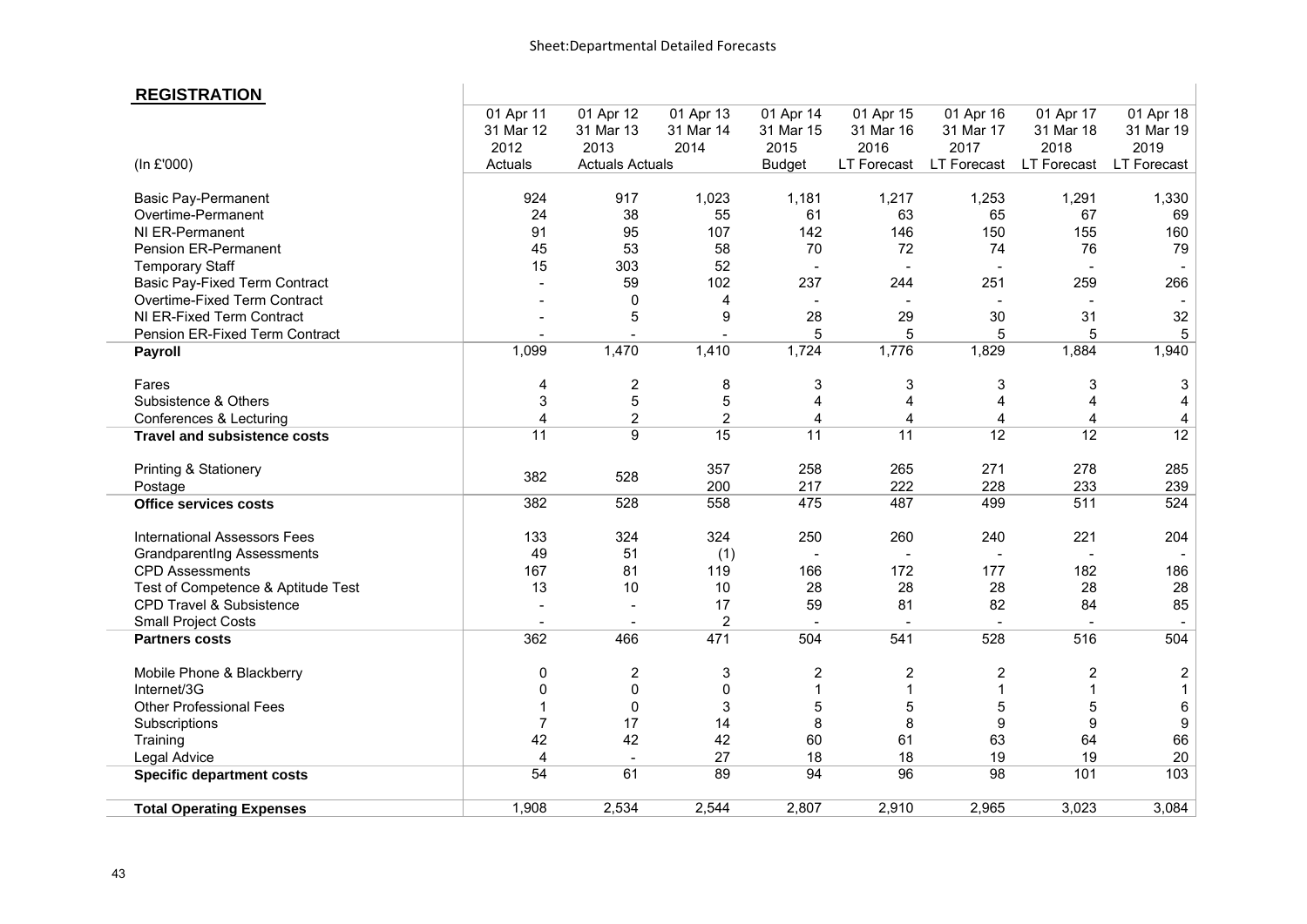#### **SECRETARIAT**

|                                      | 01 Apr 11 | 01 Apr 12                | 01 Apr 13       | 01 Apr 14     | 01 Apr 15   | 01 Apr 16   | 01 Apr 17    | 01 Apr 18               |
|--------------------------------------|-----------|--------------------------|-----------------|---------------|-------------|-------------|--------------|-------------------------|
|                                      | 31 Mar 12 | 31 Mar 13                | 31 Mar 14       | 31 Mar 15     | 31 Mar 16   | 31 Mar 17   | 31 Mar 18    | 31 Mar 19               |
|                                      | 2012      | 2013                     | 2014            | 2015          | 2016        | 2017        | 2018         | 2019                    |
| (In £'000)                           | Actuals   | <b>Actuals Actuals</b>   |                 | <b>Budget</b> | LT Forecast | LT Forecast | LT Forecast  | LT Forecast             |
| <b>Basic Pay-Permanent</b>           | 128       | 124                      | 165             | 192           | 197         | 203         | 209          | 216                     |
| NI ER-Permanent                      | 15        | 14                       | 19              | 23            | 24          | 24          | 25           | 26                      |
| Pension ER-Permanent                 | 12        | 12                       | 11              | 11            | 11          | 11          | 12           | 12                      |
| <b>Temporary Staff</b>               |           |                          | 27              | 20            | 10          | 10          | 11           | 11                      |
| <b>Basic Pay-Fixed Term Contract</b> |           | 12                       | $\overline{2}$  |               |             |             |              |                         |
| Overtime-Fixed Term Contract         |           |                          |                 |               |             |             |              |                         |
| NI ER-Fixed Term Contract            |           |                          | 0               |               |             |             |              |                         |
| Pension ER-Fixed Term Contract       |           |                          |                 |               |             |             |              |                         |
| Payroll                              | 154       | 164                      | 223             | 245           | 242         | 249         | 257          | 264                     |
| Fares                                |           | 18                       | 3               | 3             | 3           | 3           | 3            | 3                       |
| Subsistence & Others                 |           |                          |                 | 2             | 2           |             |              | $\overline{\mathbf{c}}$ |
| Conferences & Lecturing              | 4         |                          |                 |               |             |             |              |                         |
| <b>Travel and subsistence costs</b>  | 5         | $\overline{18}$          | 5               | 6             | 6           | 6           | 6            | 6                       |
| Printing & Stationery                | 28        | 31                       | 24              | 16            | 16          | 17          | 17           | 18                      |
| Postage                              |           | $\overline{\phantom{a}}$ |                 |               |             |             |              |                         |
| <b>Office services costs</b>         | 28        | 31                       | 24              | 16            | 16          | 17          | 17           | 18                      |
| Mobile Phone & Blackberry            | 0         | 0                        |                 |               |             |             |              |                         |
| <b>Other Professional Fees</b>       | 0         | 0                        | 0               |               | $\Omega$    | $\Omega$    | <sup>0</sup> | $\mathbf 0$             |
| Training                             | 8         | 6                        | 11              | 11            | 11          | 12          | 12           | 12                      |
| Legal Advice                         | 49        | $\overline{c}$           | 10              | 15            | 15          | 16          | 16           | 17                      |
| <b>Small Project Costs</b>           |           |                          |                 |               |             |             |              |                         |
| <b>Specific department costs</b>     | 58        | 9                        | $\overline{22}$ | 27            | 28          | 29          | 29           | 30                      |
| <b>Total Operating Expenses</b>      | 245       | 221                      | 275             | 294           | 292         | 301         | 310          | 319                     |
|                                      |           |                          |                 |               |             |             |              |                         |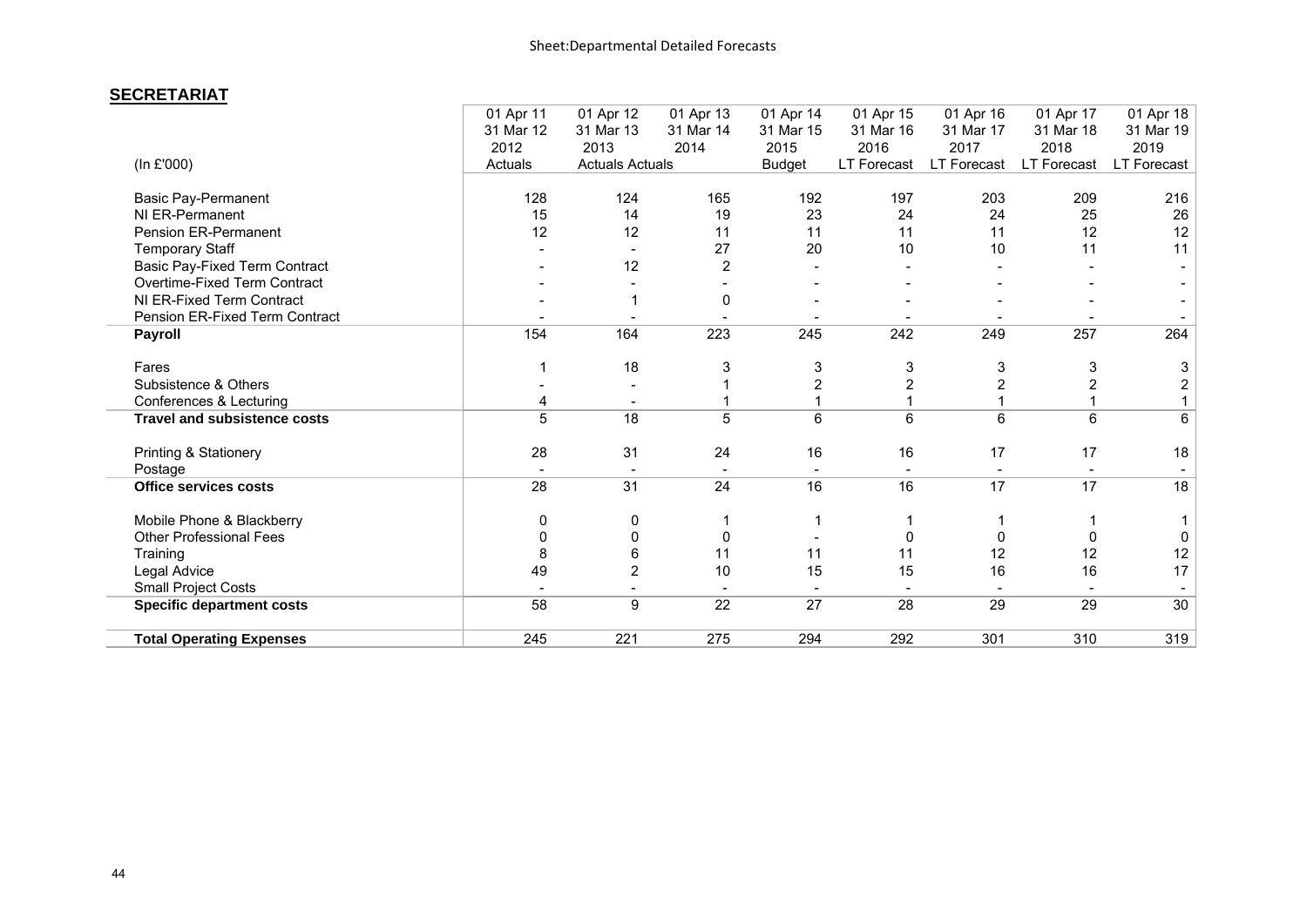4.0 Appendices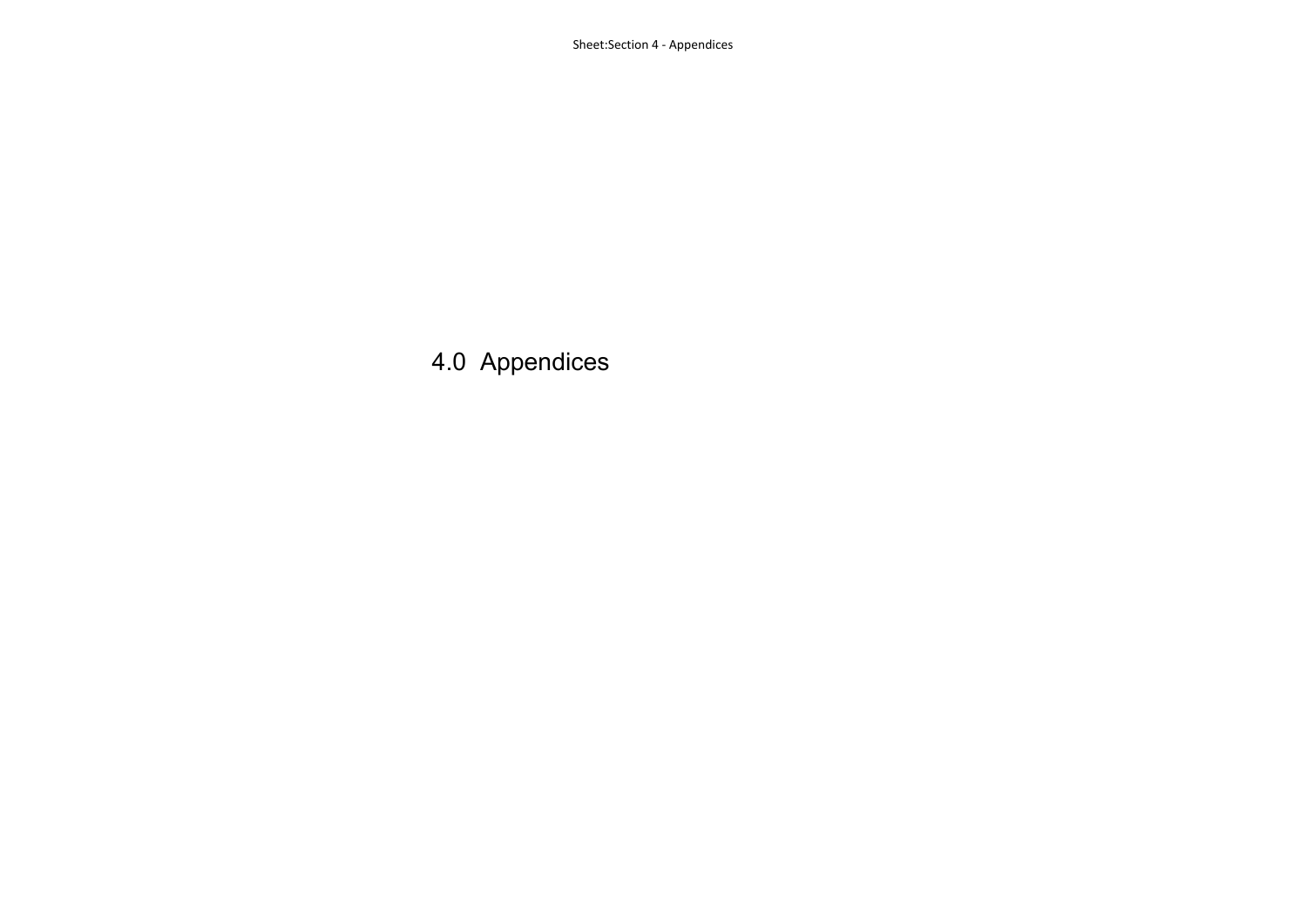### **List of assumptions**

#### **Income**

The graduate discount is applied for either 24 months or 36 months depending on the point of entry into each profession's renewal cycle Numbers of registrants including new applicants and applicants for readmission are taken from the Registrant Numbers model Fee increases are applied from the effective date applicable to each profession, ie the first renewal following the fee change Scrutiny fees and readmission fees are recognised as income on receipt. Registration/renewal fees are spread over the registration cycle

#### **Operating costs**

#### **Payroll**

Salaries including employer's national insurance and pension costs assumed to increase by 3% annually on 2014-15 baseline Employer's pension contribution rates and employer's national insurance rates are assumed to remain constant at 2014-15 levels

Payroll costs assume the full complement in post throughout the year. For departments that anticipate headcount increases (FTP, HR, OPS – see "Drivers – employee numbers"), the 2014-15 baseline is prorated upwards. For example, if the complement in 2014-15 is 5 and the payroll budget is £200k, and the anticipated complement in 2015-16 is 6, the payroll cost forecast in 2015-16 is £247k (200 \* 6/5 \* 1.03). This effectively assumes that new posts are paid at the average pay for the department, and new appointments start at the beginning of the financial year. Maternity cover and long term sickness cover are not budgeted for.

#### **Non-payroll costs**

Non-payroll costs are assumed to inflate by 2.5% annually on the 2014-15 baseline except as noted below

Council & Committee members' fees – assumed 305 total days attendance each year in the forecast period, multiplied by applicable daily fee per "Drivers – Fees" sheet

Council & Committee appointments – 2015-16 is based on 2014-15 budget plus inflation, then flat at £25k per annum

Chief Executive entertaining – flat at £3k per annum

Chief Executive training - £2.5k in 2015-16 then inflated at 2.5% per annum

Education partners costs – are a function of number of applicable events eg approval visits, per "Drivers – operational events" sheet, assumed average partner days per event, and applicable partner fee and average T&S claim

Registration partner costs – are a function of number of applicable events and applicable partner fee. Numbers of international applications are drawn from registrant numbers model; 2 assessors per application. CPD assessments are averaged at 1.25% of the register every year (= 2.5% of renewals every 2 years), 2 assessors per return. The Executive does not propose to increase the CPD assessor fee currently £20 per return reviewed

IT computer services – the lines "Hardware < £1000", "General software support and maintenance", "NetRegulate software support and maintenance", "Managed web/internet services" and "Small project costs" are specifically estimated each year based on anticipated technology changes. Other lines are 2014-15 baseline subject to inflation at 2.5%

Operations small project costs – £10k in 2015-16 then inflated at 2.5% per annum

Operations archive storage – flat at £20k per annum as we expect to be storing less paper

Facilities - the rent of the Stannary Street leased units is fixed at £118k per annum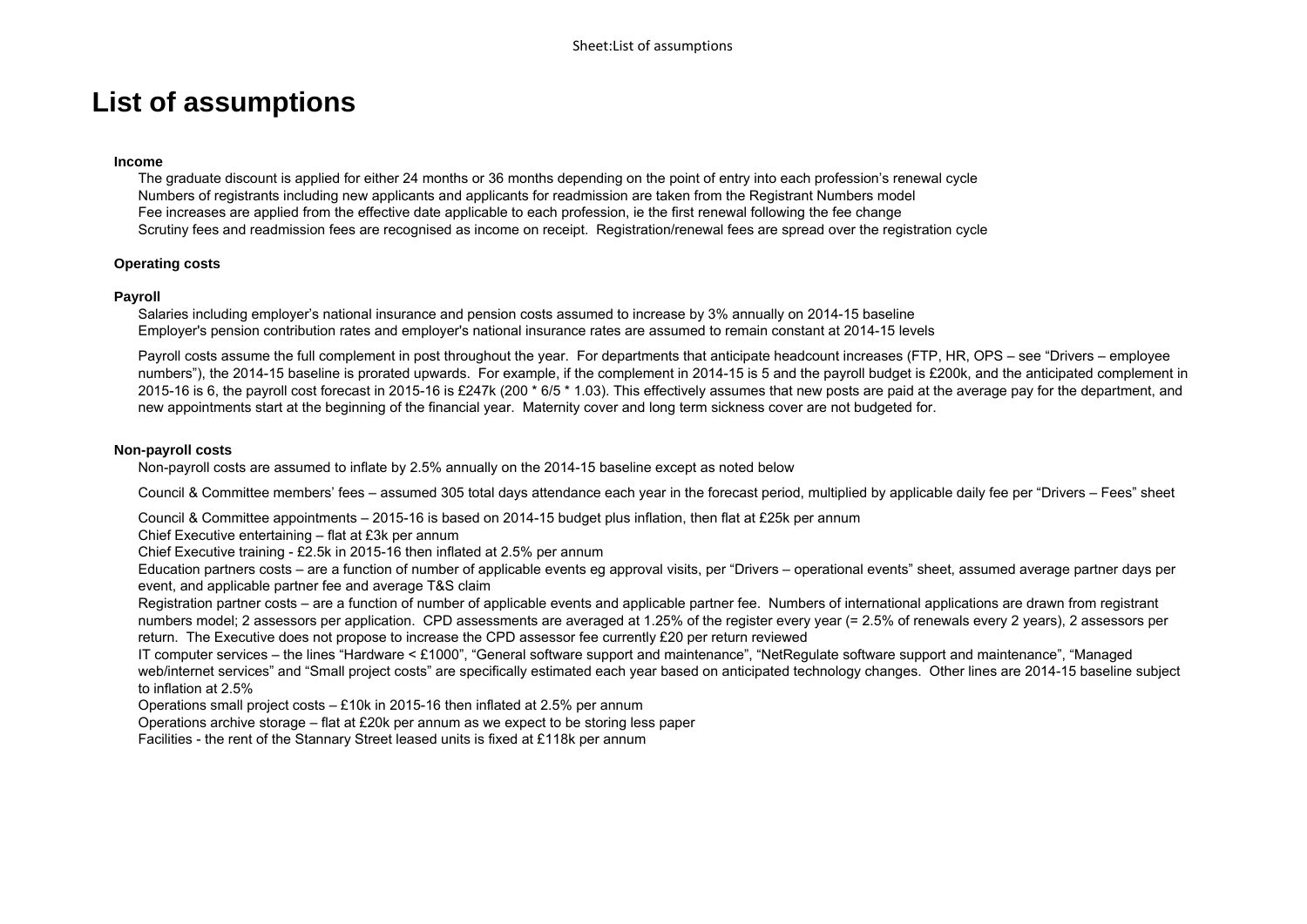### **List of assumptions**

All FTP non-payroll costs are drawn from the FAST FTP model except for:

- *> Mobile phone & Blackberry; Internet/3G: 2014-15 baseline plus 2.5% inflation per annum*
- *> Other legal costs; estimated increasing at £10k per annum from the £60k baseline in 2014-15*
- *> Legal expenses; at the capped costs per the contract including VAT*
- *> Legal advice; estimated increasing at £20k per annum from the £480k baseline in 2014-15*
- *> Small project costs; flat at £100k per annum from 2015-16*
- *> Legal insurance; was discontinued in 2014-15 as it did not represent good value for money*

*> The FTP FAST model estimates the caseload based on registrant numbers, assumed complaint rate and case to answer rate, and hence the cost of cases based also on the applicable partner fees, assumed number of days per hearing, and other assumed unit costs (venue hire, printing of bundles, travel etc)*

HR - other professional fees, legal expenses and organisational training; £5k added to baseline cost of each for 2016-17 onwards to cover increased requirements

Policy & Standards – standards of proficiency baseline set at £8k from 2015-16, subject to 2.5% inflation per annum

Policy & Standards - Legal advice nil from 2015-16

Secretariat - temporary staff 2015-16 is £10k, then inflated at 3% per annum

Projects - forecasts include costs of current and planned projects, plus an allowance for as yet unidentified projects in the later years

#### **Depreciation**

Useful lives of assets per accounting policies in statutory accounts: freehold buildings 50 years; leasehold improvements over the lease term; office equipment 4 years; computer hardware and software 3 years

IT software, which represents most of the major projects capital spend, is assumed to take 2 years to bring into use and start depreciation from the point of cash outflow. Useful life 3 years from the point of being brought into use

Budgeted capital spend on 186 KPR project in 2014-15 is assumed to be written off (within the freehold buildings depreciation charge) in 2015-16 and 2016-17. Those costs will be written off if we decide not to proceed with the 186 KPR redevelopment, but in that event the write off will actually be made in full in the 2014-15 accounts. If we do proceed with the 186 KPR project, the costs will form part of the cost of the new building and will be written off over 50 years, subject to revaluations. No other impairments are forecast

#### **Cash flow**

80% of registrants are assumed to pay their renewal fee in 6 monthly instalments by direct debit, 20% pay for 2 years up front. The cash received from the 20% that pay up front is spread equally over the 3 months of the renewal window

Capital expenditure cash outflows are assumed to occcur in even twelfths through the financial year

Operating expenditure cash outflows are treated as occurring in the month in which the expenditure accrues. In reality PAYE payments and non-payroll costs are paid one month in arrears.